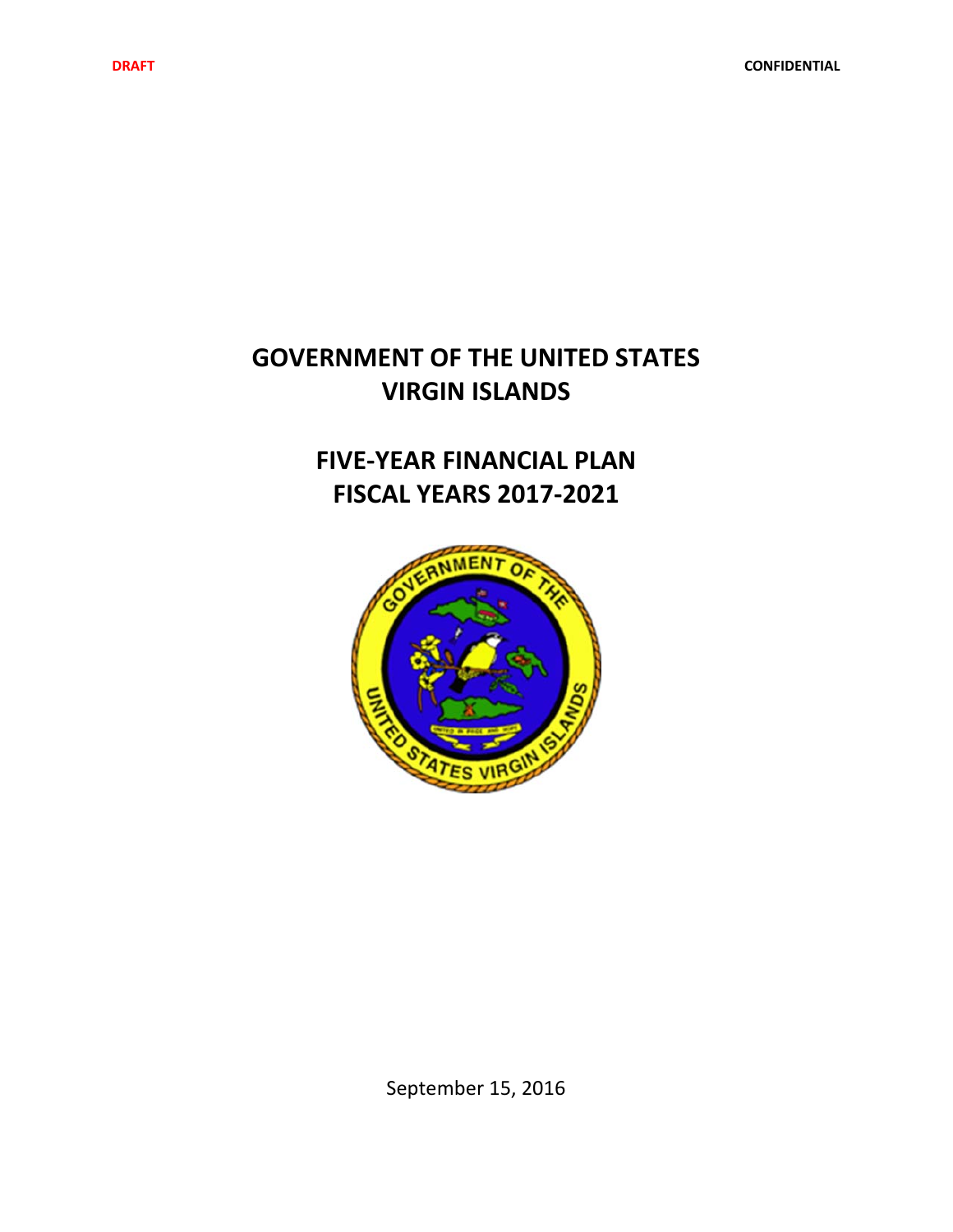# **Table of Contents**

# Appendix A - Financials

| Appendix A-1 - Status Quo Five-Year Financial Report |  |  |  |
|------------------------------------------------------|--|--|--|
|                                                      |  |  |  |

## Appendix A-2 - Five-Year Financial Forecast Report

## Appendix B - Economic Environment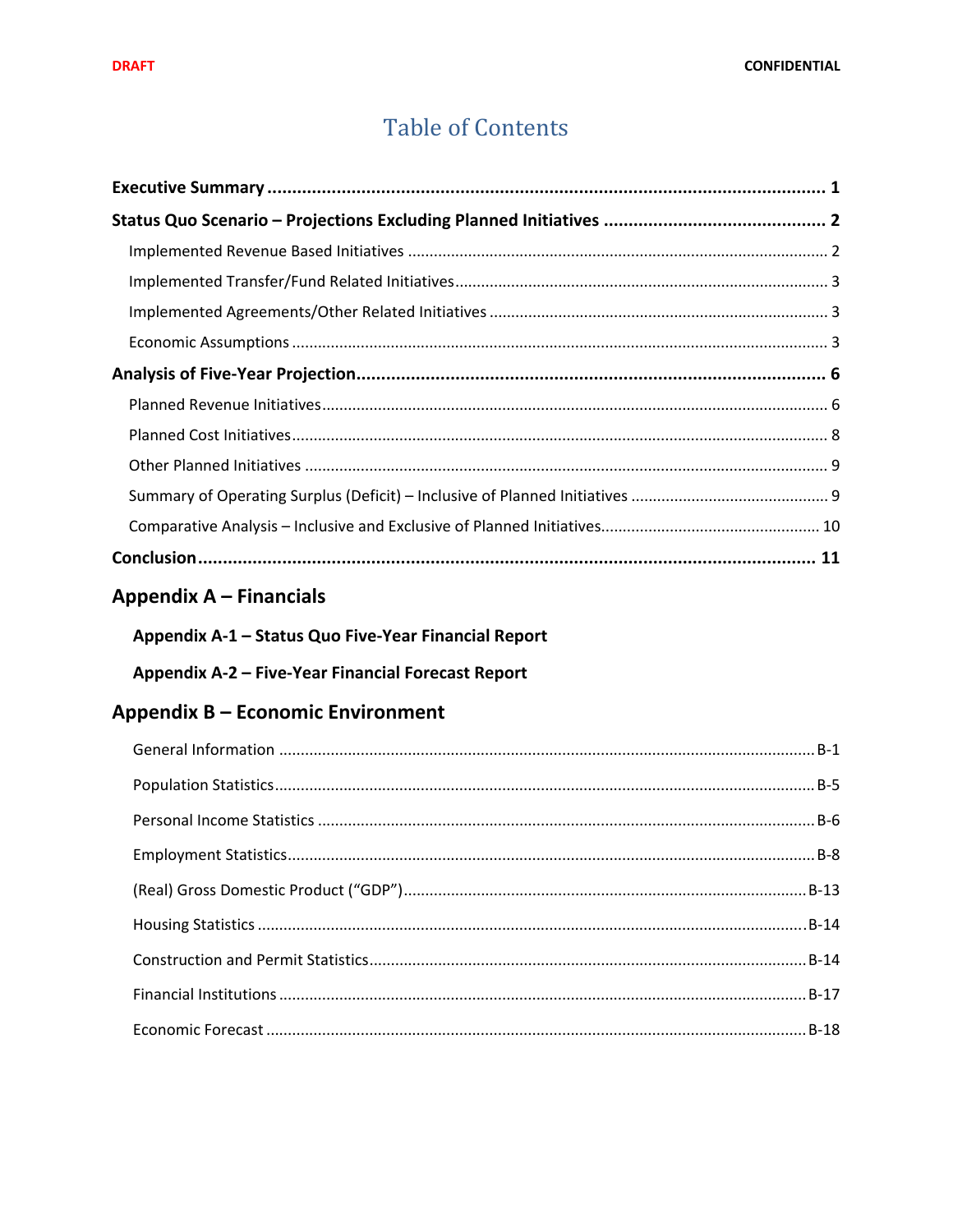## *Executive Summary*

**Introduction.** Due to a high level of susceptibility to prevailing economic conditions, climate changes, and other constraining factors, the fiscal health of the Government of the US Virgin Islands (the "Government") has subsided over the past 10 years. Over this period, the equilibrium between revenue and expenditures has become misaligned, resulting in an accumulated deficit of \$74.1 million in the General Fund at September 30, 2015. Without immediate action, the trend is projected to persist.

The Government understands the urgency of addressing the bleak financial forecasts to mitigate the impact on the health, safety, and wellbeing of the Islands' residents, businesses and visitors. As such, in 2016, the Government commenced the development of this strategic, five‐year financial plan (the "Plan") to assist in developing a roadmap aimed at stabilizing finances and constructing a long‐term blueprint for fiscal stability. Moreover, on June 30, 2016, Moody's Investor Services ("Moody's") downgraded the credit rating of the Government from "Baa2" (negative outlook) to "B1" (negative outlook). This downgrade adds additional layers of concern to the Government's already distressed fiscal health.

**Financial Forecast – Basis for the Plan.**  The management team of the Government has the experience to address its inadequate revenue and escalating expenses. The various tax and fee revenue structures imposed by the Government do not adequately fund the costs associated with providing essential services to residents of the United States Virgin Islands ("USVI"). Without immediate action, the Government projects that expenditures will continue to outpace revenue, resulting in substantial operating deficits through fiscal 2021.

The Status Quo Scenario herein, reflects the Government's projections if no future initiatives were to be taken. The data provides a baseline to demonstrate the overall impact of the various initiatives included in this Plan.

**Government Response.** In response to the Government's financial position, Governor Mapp has made the financial recovery of the Government the top priority of his Administration. Under the Governor's direction, his Administration has implemented a number of initiatives to enhance revenue collection and reduce Government operating costs. The Plan is intended to assist the Government in developing a set of fiscal goals, while also identifying various opportunities that will support its efforts.

**General Information.** The Plan begins with a five‐year projection of revenue and expenditures which are based on current policies and future assumptions. It continues by outlining a series of initiatives that will be implemented by the Government to achieve its goal of fiscal stability. As such, the Plan draws on several sources, including audited financial statements, adopted budgets, forecasts and information provided by Government officials, and economic and demographic data obtained from relevant governmental sources.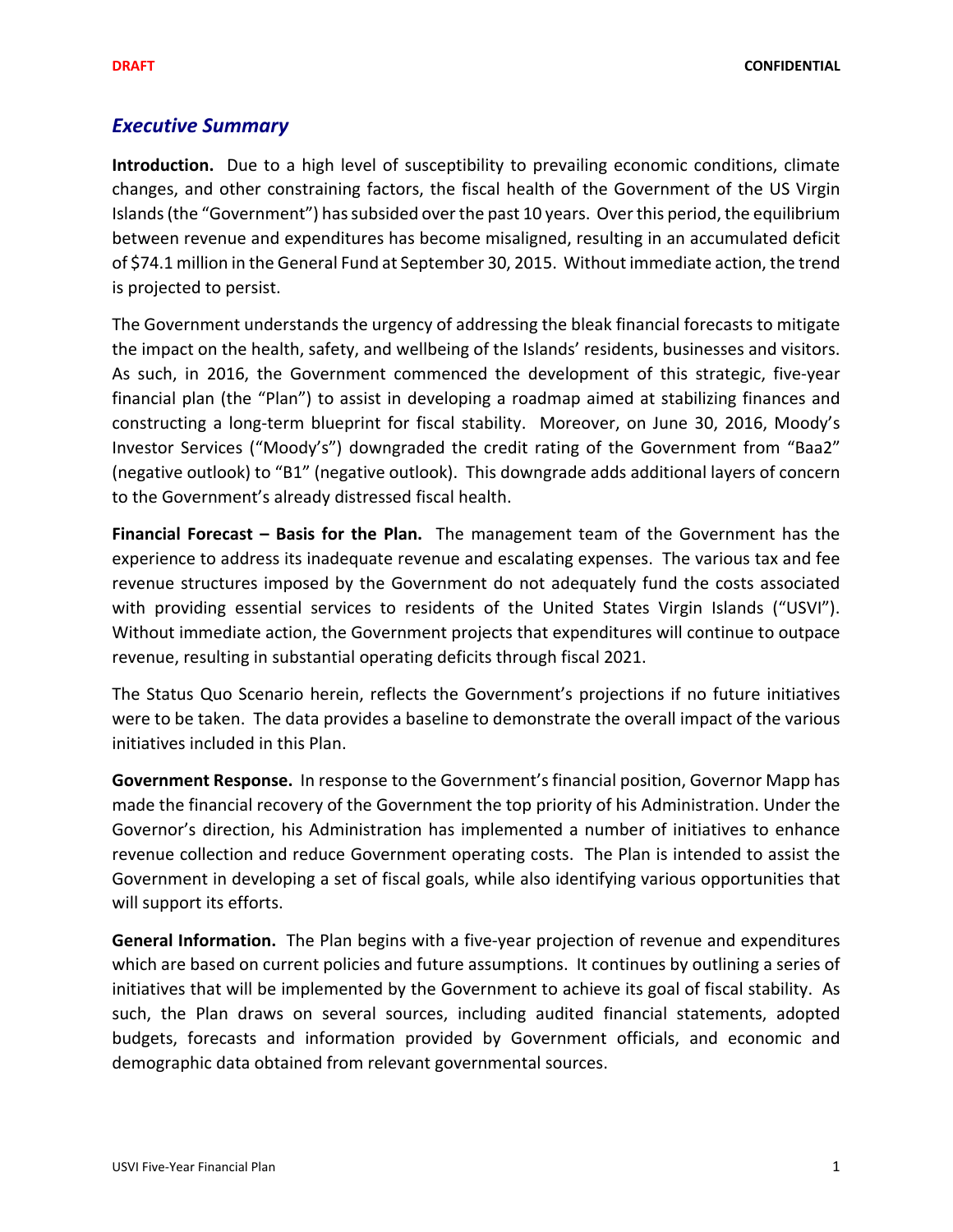The Government expects to generate revenue and reduce expenditures through the use of administrative, legislative and economic initiatives.



## **Revenue Share by Initiative Type**

## *Status Quo Scenario ‐ Projections Excluding Planned Initiatives*

Below is a summary of recently implemented initiatives divided into four subdivisions: Revenue Based Initiatives, Debt Related Initiatives, Transfer/Fund Initiatives, and Other Initiatives, which include a brief narrative for each initiative.

### *Implemented Revenue Based Initiatives*

- 1. *Real Property Tax Bills.* Authorization allowed the Tax Assessor to issue real property tax bills based on current year assessments and to provide notices of new assessments in the same year that the assessment is made. Real property taxes represent one of the primary revenue sources collected by the Government.
	- Legislation adopted on August 25, 2015.
- 2. *Enhanced Tax Collections.* As a result of the hiring of eleven additional examiners by the Bureau of Internal Revenue ("BIR"), the Government will realize approximately \$51 million in delinquent tax collections over the next five years, or 14% of the estimated \$365 million of gross income tax receivables on its balance sheet. The Government will also generate additional revenue from the enhanced collections of excise taxes.
- 3. *Hotel Tax.* Taxes relating to hotel rooms were increased from 10.0% to 12.5%. Concurrently, the tax rate for timeshare properties was increased from 8.0% to 10.5%.
	- Legislation adopted on October 23, 2015.
	- An additional \$5.8 million annual revenue, beginning in fiscal 2017.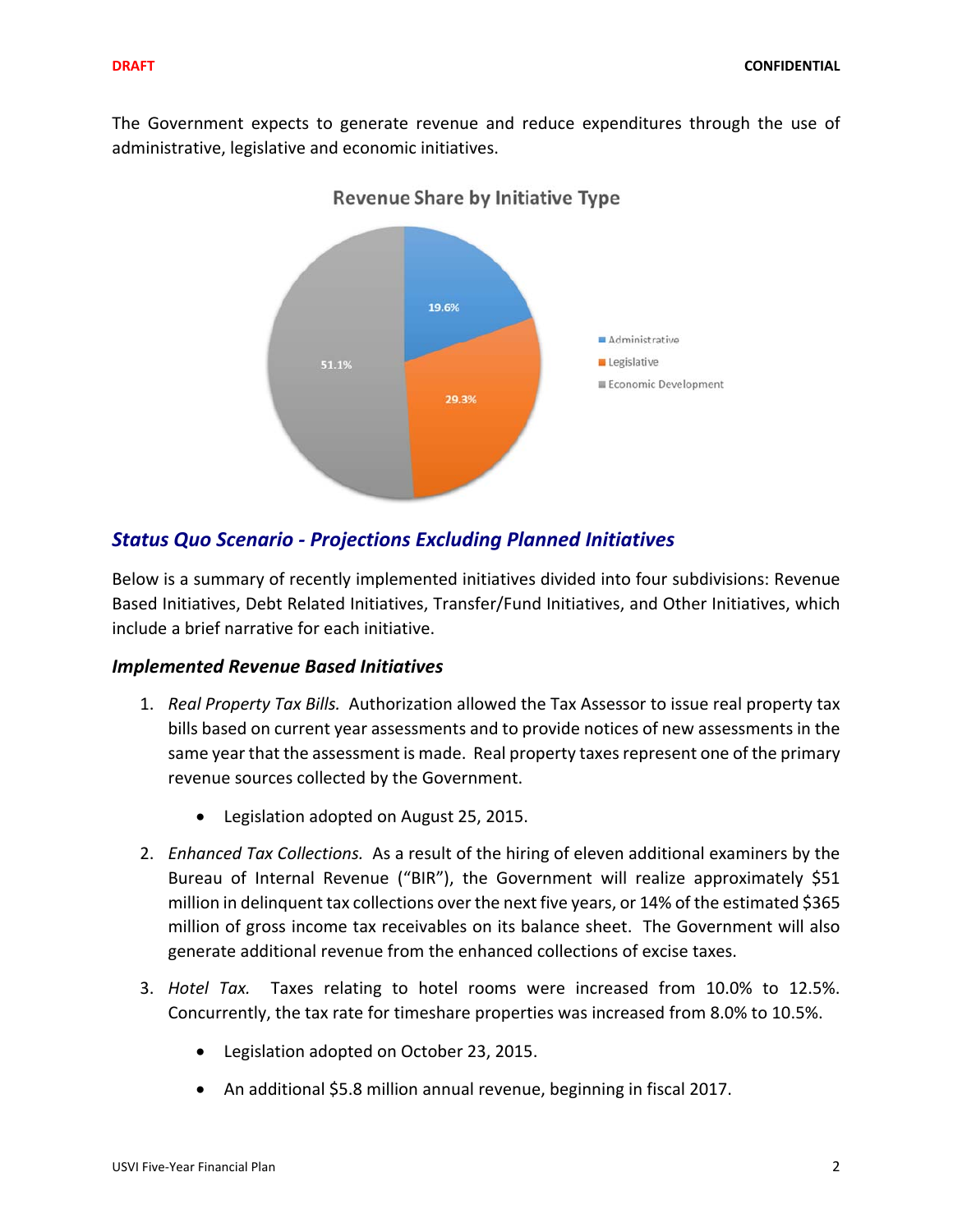- 4. *Sin Tax Fund.* The VI Sin Tax Fund was established during the second quarter of Fiscal Year 2016. The tax on cigarettes was increased from 35% to 45%.
	- Legislation adopted during the second quarter of fiscal 2016.
	- The increase in the tax rate is expected to generate an additional \$1 million annually, beginning in fiscal 2017.
- 5. *Enhancement of Marine Tourism.* By improving access to marine and coastal areas and by promoting the marine industry, the initiative focuses on enhancing revenue relating to tourism. The Commissioner of Tourism has developed innovative marketing tools and coordinated marketing efforts to enhance the competitiveness of the Government's marine tourism.
	- Legislation adopted on May 21, 2015.
	- Annual revenue of \$1.8 million is expected.

## *Implemented Transfer/Fund Related Initiatives*

- 1. *Insurance Guaranty Fund.* A sunset provision was extended from September 30, 2015 to September 30, 2017 for maintaining a reduced mandatory statutory balance in the Insurance Guaranty Fund.
	- Legislation adopted on October 23, 2015.
	- \$12 million of additional annual revenue is expected.

## *Implemented Agreements/Other Related Initiatives*

1. *Limetree Bay Terminal Agreement.* On December 29, 2015, the Government sold the Hovensa property to Limetree Bay Terminals, LLC ("Limetree"). The Government received one‐time revenue of \$100 million for the purchase of the facility and \$120 million in Payments In Lieu of Taxes (PILOTs) which were received in fiscal 2016.

The Government expects to receive minimum PILOT payments of \$4 million in fiscal 2017, \$5 million in fiscal 2018, \$6 million in fiscal 2019, and \$7 million in all subsequent fiscal years.

### *Economic Assumptions*

In the course of formulating the forecast, the Government strove to make reasonable assumptions relating to the growth and/or decline of revenue and expenditures. In an effort to determine future growth estimates with regard to the Government's revenue and expenditures, the Plan relies on audited financial statements and internal projection models to analyze past trends. These trends were used asthe basisfor the Status Quo Scenario and adjusted accordingly per discussions with Government officials. In all cases, the Government erred on the side of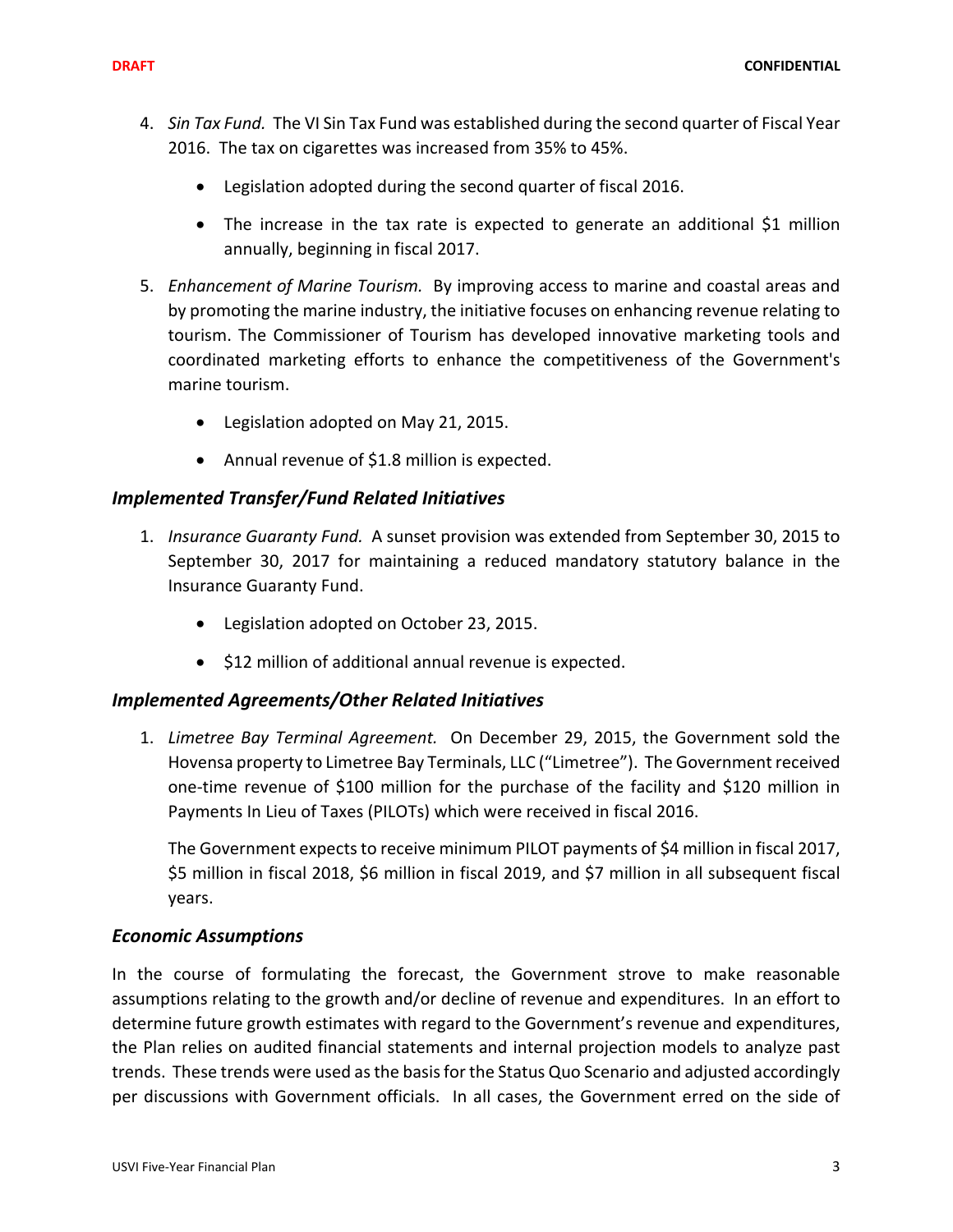conservatism, assuming modest revenue growth coupled with greater than historical growth in expenditures.

#### *Revenue Assumptions*

- 1. *Income Tax.* Income taxes remain the largest source of operating revenue for the Government. The forecast assumes individual income taxes will grow at a pace of 2.4% per year and corporate income taxes will grow at a pace of 2% per year.
- 2. *Property Tax.* Property taxes have remained relatively stable between fiscal 2012 and 2015, inclusive. As a result, no growth has been applied to property taxes going forward.
- 3. *Excise Tax.* Excise taxes have not shown material growth over the past four years, therefore, no growth was assumed through the end of the projection period.
- 4. *Gross Receipts Tax*. Gross receipts taxes have experienced annual growth of approximately 1.7% since fiscal 2012. A 1% per annum growth rate was utilized through the end of the forecast period.
- 5. *Other Taxes*. Other taxes have increased 11% per annum over the past four years. A conservative 2% growth rate was used through fiscal 2021.
- 6. *Licenses, Fees, Permits and Fines*. This revenue stream increased by approximately 3% per annum between fiscal 2012 and fiscal 2015, inclusive. As a result, the Government used a conservative estimate of 2% increases per year through fiscal 2021.
- 7. *Interest and Other Revenue*. Interest and Other Revenue has been a volatile revenue stream since fiscal 2012, with dramatic increases and decreases in year‐over‐year revenue. Based on this volatility, the Government assumes 2% annual increases going forward.
- 8. *Transfers.* Transfers into the General Fund, including Caribbean Basin Transfers, Insurance Guaranty Transfers, Transportation Trust Fund Transfers and others are expected to remain stable over the next five years. Matching Fund Transfers are expected to increase.

#### *Expenditures Assumptions*

- 1. *Personnel Costs.* Personnel costs have declined since fiscal 2012. The Government will keep personnel costs constant through fiscal 2021.
- 2. *Fringe Benefits.* Fringe costs have remained relatively stable since fiscal 2012. The forecast conservatively estimates 1% annual increases going forward.
- 3. *Utility Costs.* Utility costs have decreased, on average, between fiscal 2012 and fiscal 2015, inclusive. The Government will not increase utility costs, primarily due to the low prices of fuel.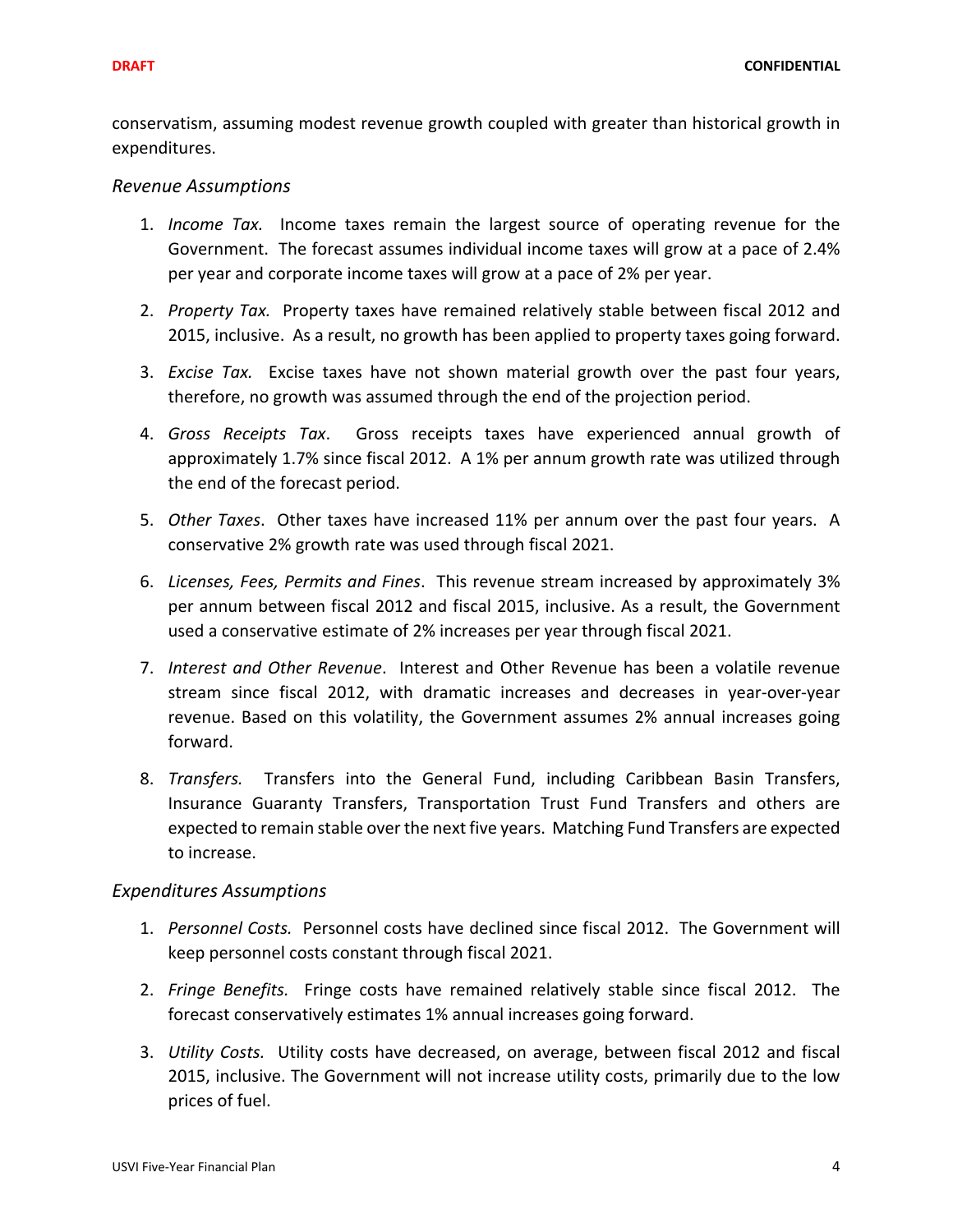- 4. *Supply Costs.* Supply costs have decreased by approximately 2% per year since 2012. The forecast remains constant through fiscal 2021.
- 5. *Other Service Charges.* Other Services and Charges increased significantly over the past four years but are expected to decrease in fiscal 2016, therefore, a 2% increase was used through fiscal 2021.
- 6. *Capital Projects*. Capital projects also increased significantly between fiscal 2012 and fiscal 2015, inclusive, and are expected to continue growing at a 5% per annum rate through fiscal 2021.
- 7. *Lump Sum Expenditures.* Lump Sum Expenditures have increased substantially between fiscal 2012 and 2014, inclusive. As a result, a 5% annual increase was used through fiscal 2021.
- 8. *Tax Refunds.* Per Government officials, tax refunds are expected to increase by approximately 2% annually through fiscal 2018.
- 9. *Debt Service.* Debt Service expenditures were provided by the Virgin Islands Public Finance Authority.
- 10. *Transfers Out.* Transfers out of the General Fund are expected to remain constant through the end of the projection period.

*The information above reflects the Government's financial condition if no further actions were to be taken.* This data is intended to serve as a baseline in demonstrating the overall impact of the various planned initiatives included in the Report.

As noted above, the following table reflects a Status Quo Scenario.

|      | <b>Fiscal</b><br>Year | <b>Operating</b><br><b>Surplus</b><br>(Deficit) |
|------|-----------------------|-------------------------------------------------|
| 2012 | Actual                | \$<br>94,287,000                                |
| 2013 | Actual                | (30, 396, 000)                                  |
| 2014 | Actual                | 5,044,000                                       |
| 2015 | Actual                | 28,419,000                                      |
| 2016 | <b>Fstimated</b>      | (6, 767, 000)                                   |
| 2017 | Projected             | (130, 865, 083)                                 |
| 2018 | Projected             | (136, 491, 260)                                 |
| 2019 | Projected             | (139, 550, 072)                                 |
| 2020 | Projected             | (138, 488, 362)                                 |
| 2021 | Projected             | (138, 557, 015)                                 |

### **Status Quo Operating Surplus (Deficit)**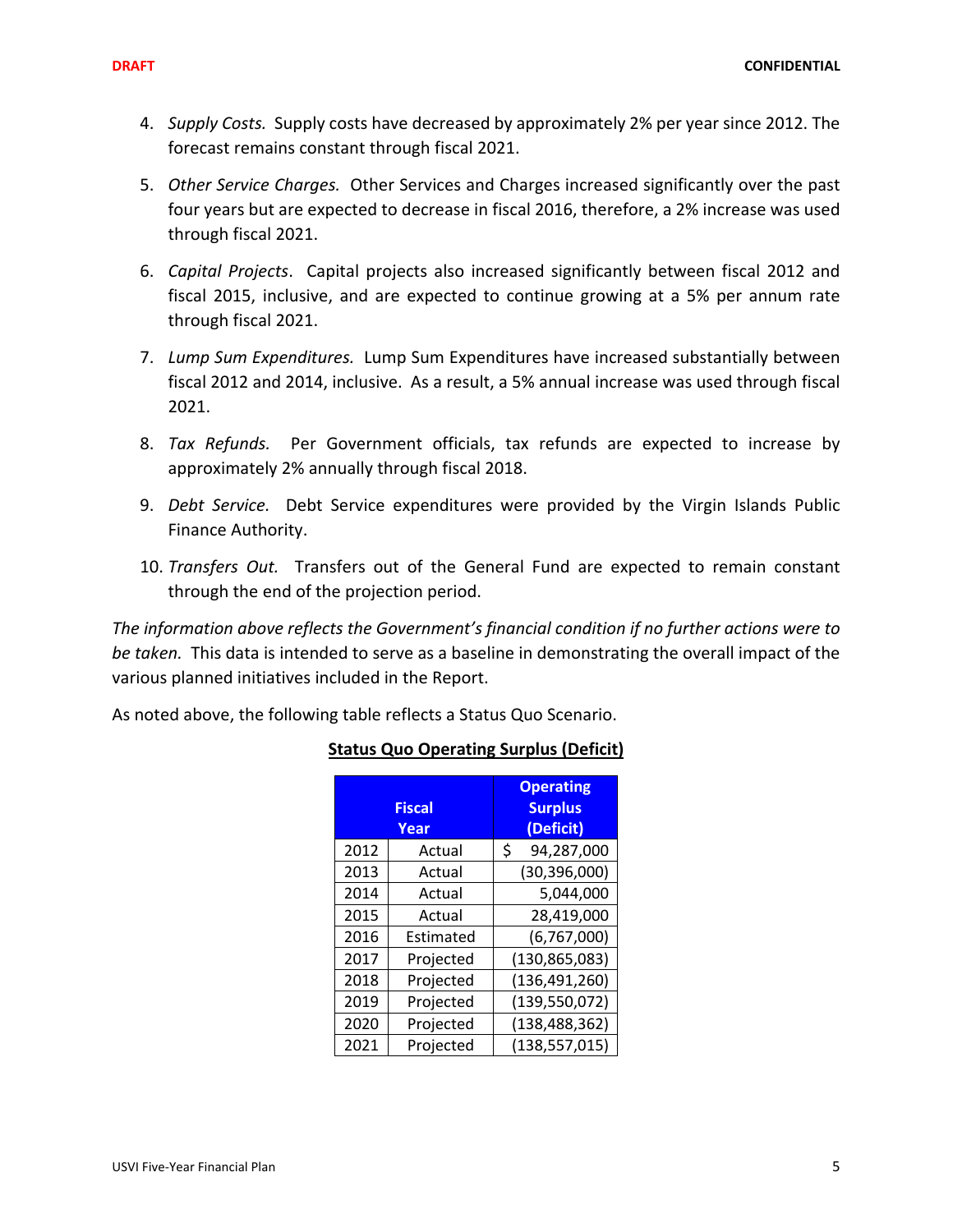The disparity between revenue and expenditures is structural and cannot be overcome with only minor initiatives. As shown in the table above, expenditures are projected to outpace revenue through fiscal 2021. Annual operating deficits are estimated to be approximately \$6.8 million in fiscal 2016 and are projected to range from \$130.9 million to \$139.6 million from fiscal 2017 through 2021, inclusive. The large disparity from fiscal 2016 to fiscal 2017 is due to the use of one‐time revenue sources totaling \$220 million in fiscal 2016 from the Limetree transaction. Without the implementation of the planned initiatives, as discussed below, the deficits will continue to increase.

## *Analysis of the Five‐Year Projection*

Using the Status Quo Scenario as a starting point, the Plan forecasts the Government's financial performance over the next five years, factoring in the following planned initiatives.

### *Planned Revenue Initiatives*

1. *Property Tax*. The Office of the Tax Assessor will be reviewing the \$25 million of credits which equates to 33% of property tax billing and make adjustments where practical to increase revenues by \$11 million per year commencing in fiscal 2018.

Currently, 12,426 property owners in the USVI pay less than \$300 in annual property taxes due to the receipt of tax credits. By raising the property tax floor to \$360, inclusive of tax credits, the Government will generate approximately \$3 million of additional property tax revenue.

- Legislation will be required.
- 2. *Excise Tax*. Currently, rum, wines and brandies are not subject to tax upon entry into the USVI. An excise tax of 10% tax in these categories will be imposed and will generate approximately \$3 million annually, beginning in fiscal 2017.
	- Legislation will be required to impose the excise tax.
- 3. *Marine User's Tax*. An increase in the Marine Terminal User's Tax from \$1.00 to \$5.00 is expected to generate an additional \$7 million in annual revenue, beginning in fiscal 2019.
	- Legislation will be required.
- 4. *Internet Gross Receipts Tax*. The Government expects to realize an average of \$5.1 million annually of additional revenue with the introduction of a 5% internet gross receipts tax, beginning in fiscal 2018.
	- Legislation will be required to implement the internet gross receipts tax.
- 5. *Sin Tax.* The tax on cigarettes will be increased by \$20 per carton (\$2.00 per pack). The increase in the tax rate is expected to generate an additional \$6.9 million annually,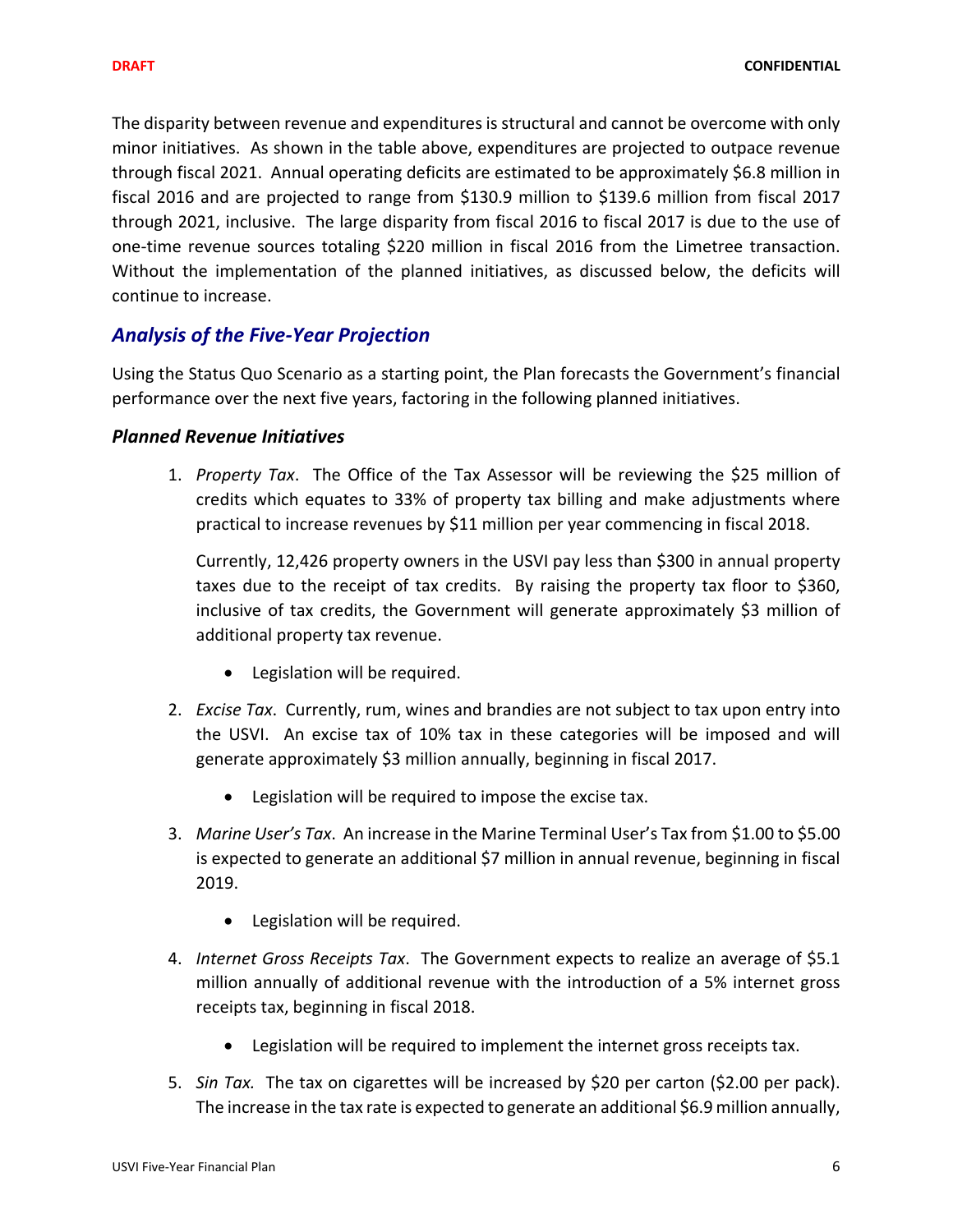**DRAFT CONFIDENTIAL**

beginning in fiscal 2017. Additionally, tax on cigars and other tobacco products will be increased from 25% to 50% and is expected to generate \$150,000 annually.

- Legislation will be required to implement the sin tax.
- 6. *U.S. and Foreign Beer Tax*. The application of an increased tax on imported U.S. and foreign beers("USFB") is projected to yield \$12.8 million in additional annual revenue, beginning in fiscal 2017. Approximately 1.2 million cases of USFB were imported in fiscal 2015 and this amount is expected to increase by 2% annually. The tax on domestic beer will be increased by \$10 per case (42 cents per bottle) and the tax on imported beer will be increased by \$12 per case (50 cents per bottle).
	- Legislation will be required to implement this tax.
- 7. *Sugar Tax.* The USVI consumed approximately 271 million ounces of carbonated beverages in fiscal 2015. A one‐and‐a‐half cent (\$0.015) per ounce tax would have generated \$4.1 million in revenue. The Government will realize \$3.4 million per year, beginning in fiscal 2017, with the implementation of this tax.
	- Legislation will be required.
- 8. *Fuel Tax.* The Government expects to recapture the fuel tax to the General Fund, which will generate \$5 million per year, beginning in fiscal 2017.
	- Legislation will be required.
- 9. *Economic Development Commission Benefits – Expirations.* The Government maintains an incentive program through the Economic Development Authority (the "EDA") and its Economic Development Commission Program (the "EDC"). Under the EDC Program, qualified businesses may obtain certain tax credits and other benefits. Those entities where EDC benefits have sunset will begin to pay gross receipts and corporate taxes. The program is expected to generate \$2.2 million in annual revenue.
	- Subject to EDA Board approval.
- 10. *Economic Development Commission Benefits – New Applications.* Under the EDC Program, a minimum of five new applications will be approved each year, each of which will \$5 million per year, beginning in fiscal 2018. Presently, there are 17 applications in the pipeline. 60% of the gross revenue will be transferred out of the General Fund for the USVI's Government Employees' Retirement System ("GERS") Annual Required Contribution ("ARC"). However, this transfer will be subject to comprehensive reforms to the Government's pension system and the consulting report from Mercer Consulting Group, comparing the USVI to other state and local governments.
	- Subject to EDA Board approval.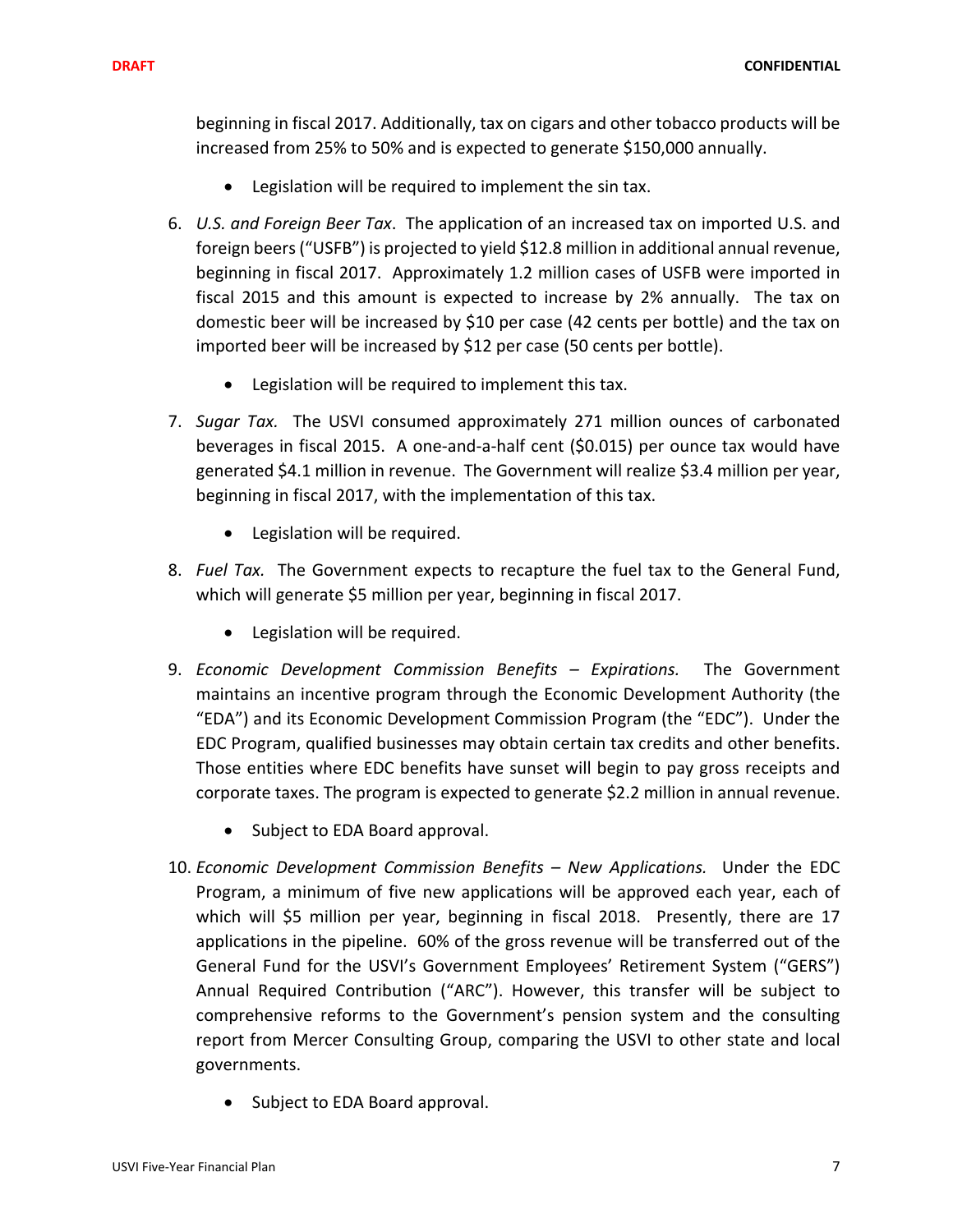- 11. *Limetree Bay Terminals – Refinery Restart.* The Government will receive a fee of 17.5% from the restart of the refinery based on the number of barrels produced at Limetree, which is expected to be at least 100,000 barrels per day. The Government expects to generate \$20 million per year, beginning in fiscal 2019.
- 12. *Limetree Bay Terminals – Buoy Investment*. Limetree is expected to a new docking buoy for cargo ships transporting to and from the terminal. The jobs this will create and the taxes the Government will collect are expected to amount to \$4 million between fiscal 2018 and 2019.

### *Planned Cost Initiatives*

1. *Austerity Measures.* The Government will be implementing austerity measures over the next five years to limit and reduce its expenditures. A hiring plan will limit budgeted vacanciesfor personnel and fringe benefits. In certain service sectors across the Government (e.g., financial management and information technology), excess capacity will be reduced by at least fifty percent at an average salary of \$45K and fringe benefit costs at 40% of salary, commencing in fiscal 2017. The Government's hiring plan will limit its budgeted vacancies for fiscal 2017 to \$18 million as opposed to the current \$30 million that is budgeted. This austerity measure has been continued through the end of the projection.

The Government will also reduce all non‐personnel costs, as well as lump sum expenditures for fiscal 2018 through 2021, inclusive. The government expects to decrease expenditures in order to "right size" its budget.

- The austerity measures will be implemented via Executive Order by the Governor and the Director, Office of Management and Budget.
- 2. *Professional Insurance Risk Manager.* The Government will retain the services of a professional insurance risk managerto reduce its annual \$7 million property insurance premium by at least 30% by October 1, 2017 and implement formal systems to evaluate and maintain the Government's insurance program.
	- Legislation will not be required to implement this initiative.
- 3. *Credit/Debit Card Charges.* The Government will charge customers who pay for Government services using debit/credit cards with a chargeback fee, effective April 1, 2017. This measure is expected to save the Government approximately \$2.2 million annually.
	- Legislation will not be required to implement this initiative.
- 4. *Health Insurance Cost Savings.* Presently, the Government shares costs relating to health insurance with active and retired employees at a ratio of 65%/35%. The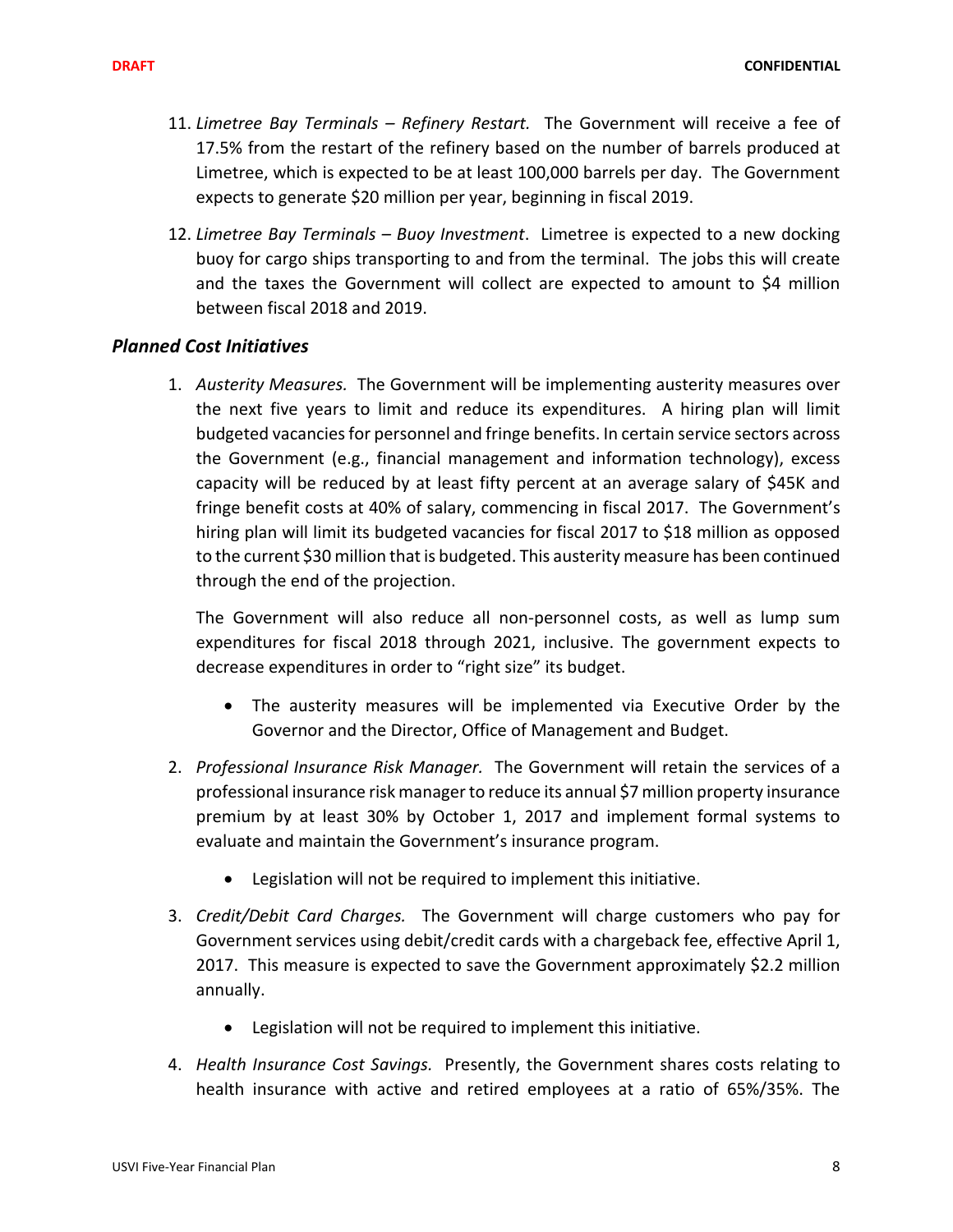Government has several options to reduce its health insurance costs. The Government's health insurance costs initiatives will generate savings of \$8 million per year, beginning in fiscal 2018.

GESC/Health Insurance Board approval will be required.

### *Other Planned Initiatives*

1. *Other Financing Sources.* Other financing sourcestotal \$110 million in fiscal 2017, and are comprised of \$55 million for a working capital loan and a \$55 million drawdown on the Government'sline of credit. An additional \$55 million working capital loan will be borrowed in fiscal 2018.

The Government isrequired to repay itsline of credit within two years. The \$55 million drawdown discussed above will be repaid in two payments of \$25 million in fiscal 2018 and \$30 million in fiscal 2019.

- 2. *Bonds and Indebtedness.* Authorization will be requested from the Legislature by the Virgin Islands Public Finance Authority to issue additional working capital and capital projects bonds of up to \$393,000,000 for various projects. The debt is expected to be issued in Fall 2016. The issuance is expected to increase the Government's debt service costs by approximately \$15 million per year.
	- Legislation will be presented in September 2016.

### *Summary of Operating Surplus (Deficit) – Inclusive of Planned Initiatives*

Based on the above initiatives the following table and graph provide a summary of the actual, estimated, and projected composition of the Government's General Fund for the fiscal years 2012 through 2021, inclusive of planned initiatives.

|      | Year             | <b>Operating</b><br><b>Surplus</b><br>(Deficit) |
|------|------------------|-------------------------------------------------|
| 2012 | Actual           | 94,287,000<br>\$                                |
| 2013 | Actual           | (30, 396, 000)                                  |
| 2014 | Actual           | 5,044,000                                       |
| 2015 | Actual           | 28,419,000                                      |
| 2016 | <b>Fstimated</b> | (6, 767, 000)                                   |
| 2017 | Projected        | (865,083)                                       |
| 2018 | Projected        | (14, 348, 028)                                  |
| 2019 | Projected        | (13,828,070)                                    |
| 2020 | Projected        | 50,073,764                                      |
| 2021 | Projected        | 77,485,831                                      |

### **Operating Surplus (Deficit)**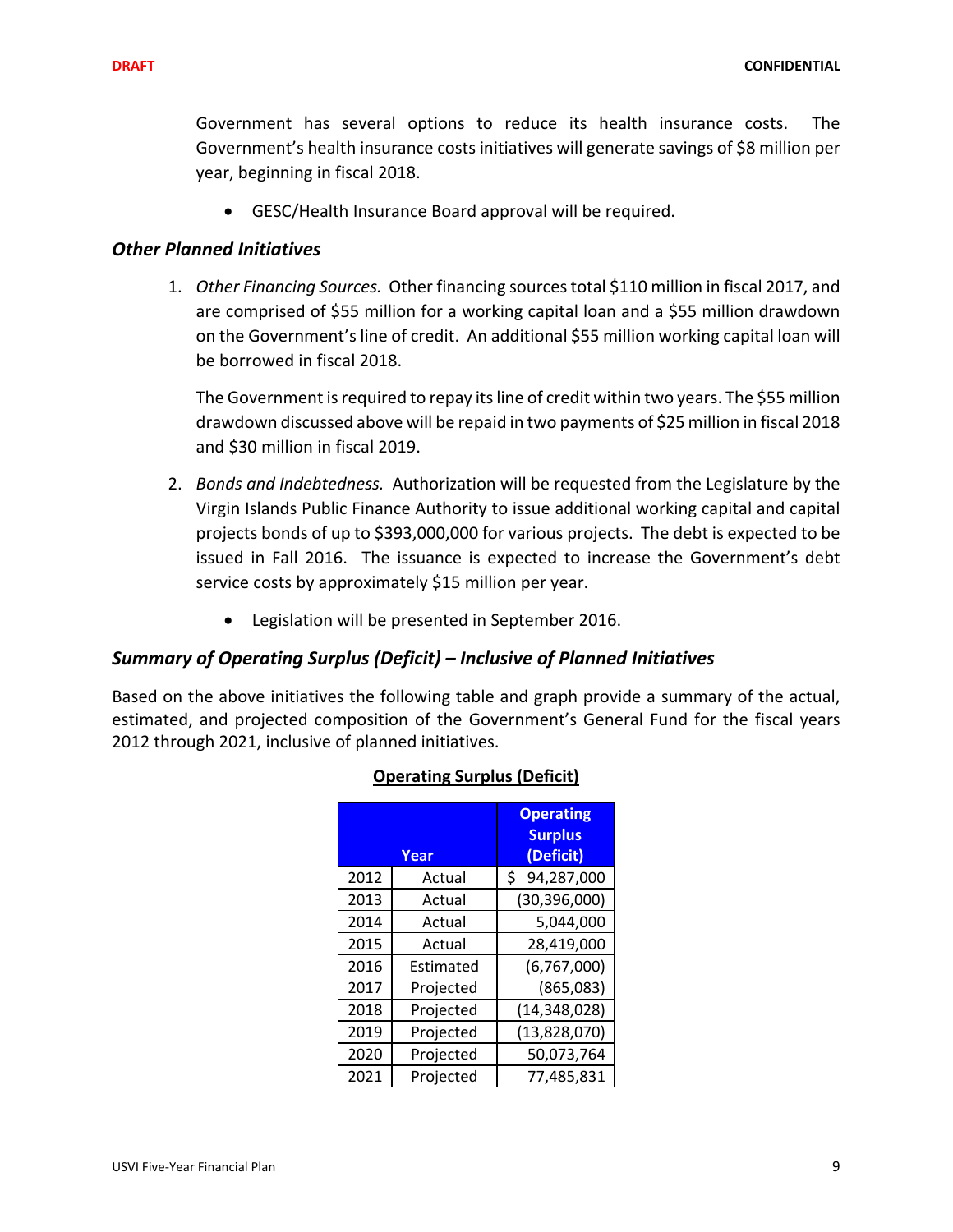Between fiscal 2017 and 2018, the Government's structural position is projected to decline by \$13.5 million. This structural imbalance fluctuates due to the inclusion of the Government's repayment of its line of credit. Between fiscal 2019 and 2020, when the line of credit has been repaid, the structural position increases by \$63.9 million, primarily due to the continued increase in revenue from the EDC's new application program and the expected decreases in expenditures.



*Comparative Analysis ‐ Inclusive and Exclusive of Planned Initiatives*

|      | <b>Fiscal Year</b> | <b>Status Quo</b> | W/ Initiatives   | <b>Variance</b> |
|------|--------------------|-------------------|------------------|-----------------|
| 2012 | Actual             | 94,287,000<br>\$  | 94,287,000<br>\$ | \$<br>0         |
| 2013 | Actual             | (30, 396, 000)    | (30, 396, 000)   | 0               |
| 2014 | Actual             | 5,044,000         | 5,044,000        | 0               |
| 2015 | Actual             | 28,419,000        | 28,419,000       | 0               |
| 2016 | Estimated          | (6,767,000)       | (6,767,000)      | 0               |
| 2017 | Projected          | (130, 865, 083)   | (865,083)        | 130,000,000     |
| 2018 | Projected          | (136, 491, 260)   | (14, 348, 028)   | 122,143,232     |
| 2019 | Projected          | (139, 550, 072)   | (13,828,070)     | 125,722,002     |
| 2020 | Projected          | (138, 488, 362)   | 50,073,764       | 188,562,126     |
| 2021 | Projected          | (138, 557, 015)   | 77,485,831       | 216,042,846     |

## **Operating Surplus (Deficit)**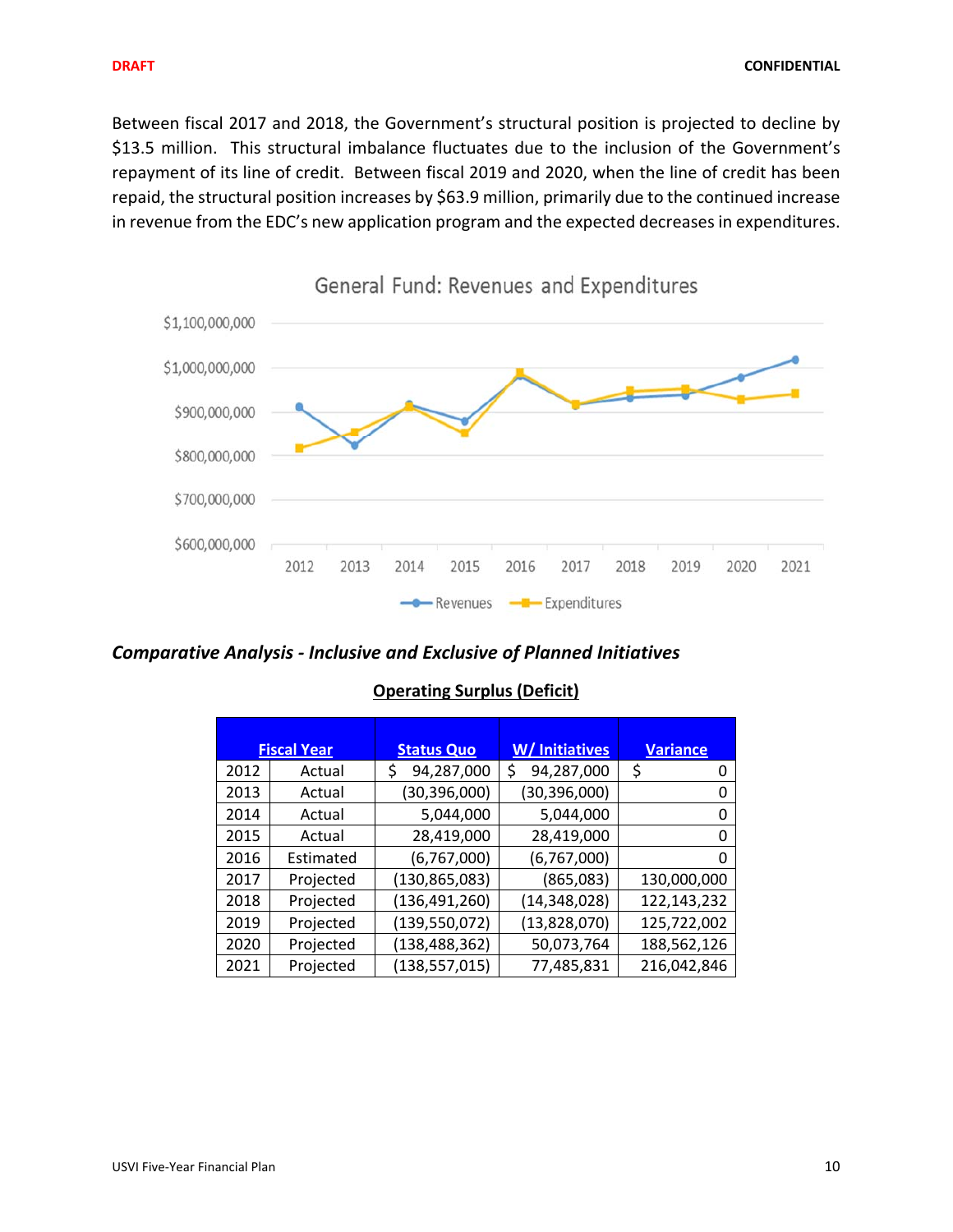## *Conclusion*

The Government has carried a cumulative General Fund deficit for more than five years. The Plan forecasts an operating surplus in the General Fund for fiscal years 2020 and 2021. With the implementation of the planned initiatives, the accumulated deficit will decrease significantly and the Government will realize a surplus at the end of the forecasted period.

|      | <b>Fiscal Year</b> | W/ Initiatives    |
|------|--------------------|-------------------|
| 2012 | Actual             | (8,649,000)<br>\$ |
| 2013 | Actual             | (37, 260, 000)    |
| 2014 | Actual             | (99, 794, 000)    |
| 2015 | Actual             | (74,073,000)      |
| 2016 | <b>Fstimated</b>   | (80, 840, 000)    |
| 2017 | Projected          | (81, 705, 083)    |
| 2018 | Projected          | (96,053,111)      |
| 2019 | Projected          | (109, 881, 181)   |
| 2020 | Projected          | (59,807,417)      |
| 2021 | Projected          | 17,678,414        |

## **Accumulated Surplus (Deficit) ‐ General Fund**

While the Plan projects an improvement in the accumulated deficit in the General Fund by the end of the projection period, it is likely that the Government will return to yearly operating deficits in its General Fund if it fails to implement long-term, recurring revenue streams, increase current revenue sources and impose cost‐cutting measures.

Governor Mapp's Administration is doing everything in its power to eliminate as much of the Government's inherited deficit as possible. Further analysis, inclusive of departmental reviews, must be done in an effort to generate savings by enhancing efficiency levels and developing other cost‐reducing measures.

This Five‐Year Report is a live document requiring periodic updates to ensure its effectiveness and impact.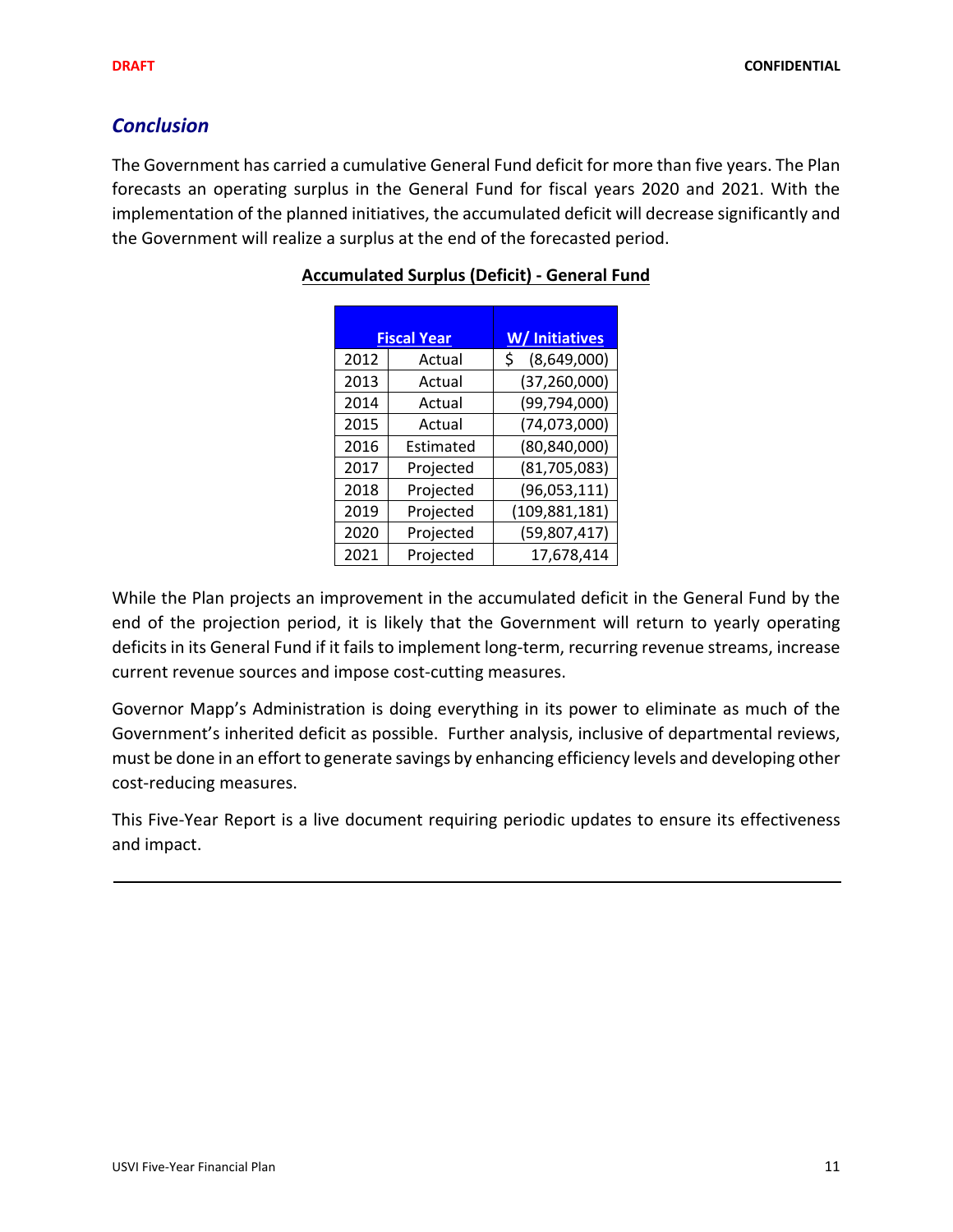**APPENDIX A**

## **FINANCIALS**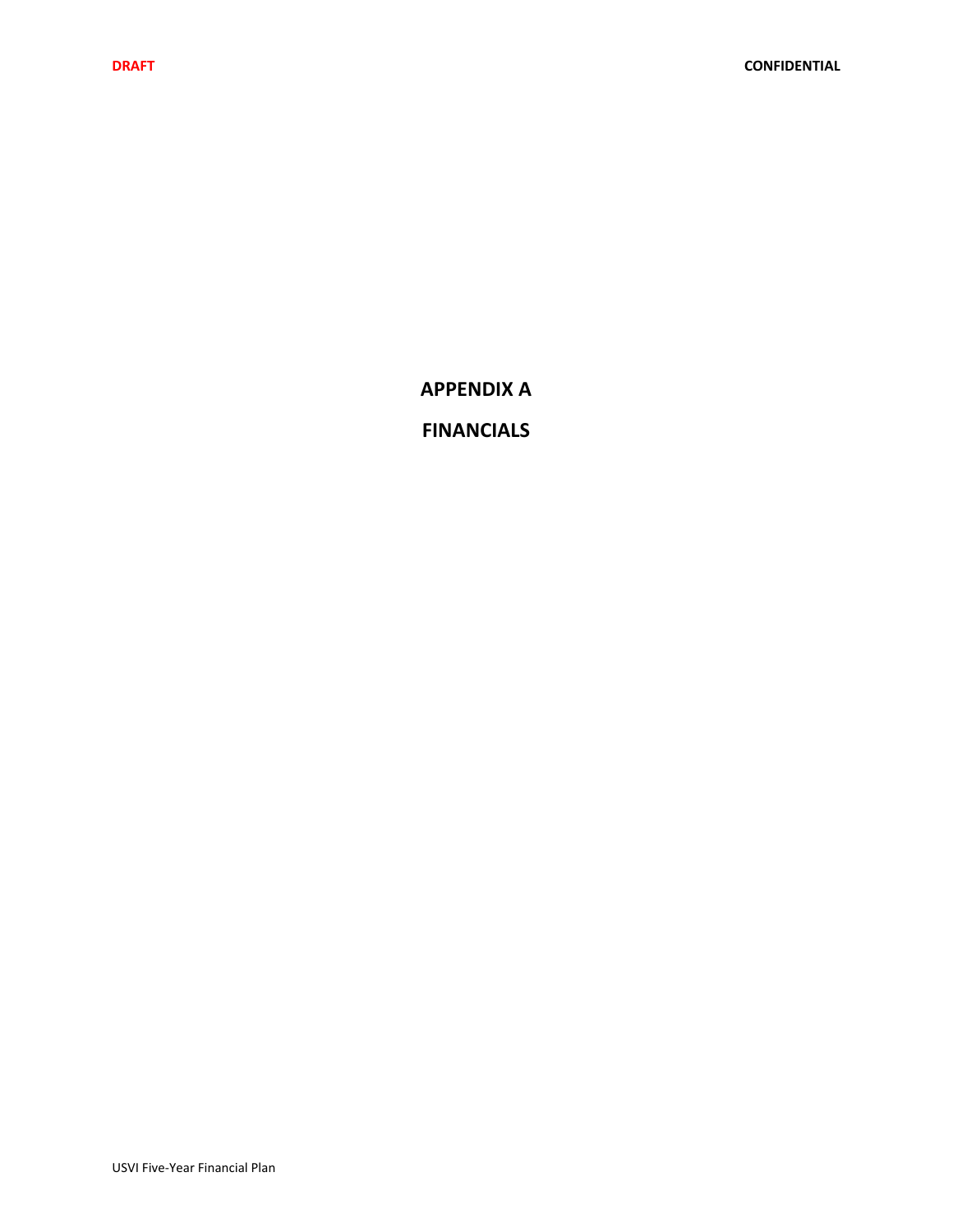## **APPENDIX A‐1**

## **STATUS QUO FIVE‐YEAR FINANCIAL REPORT**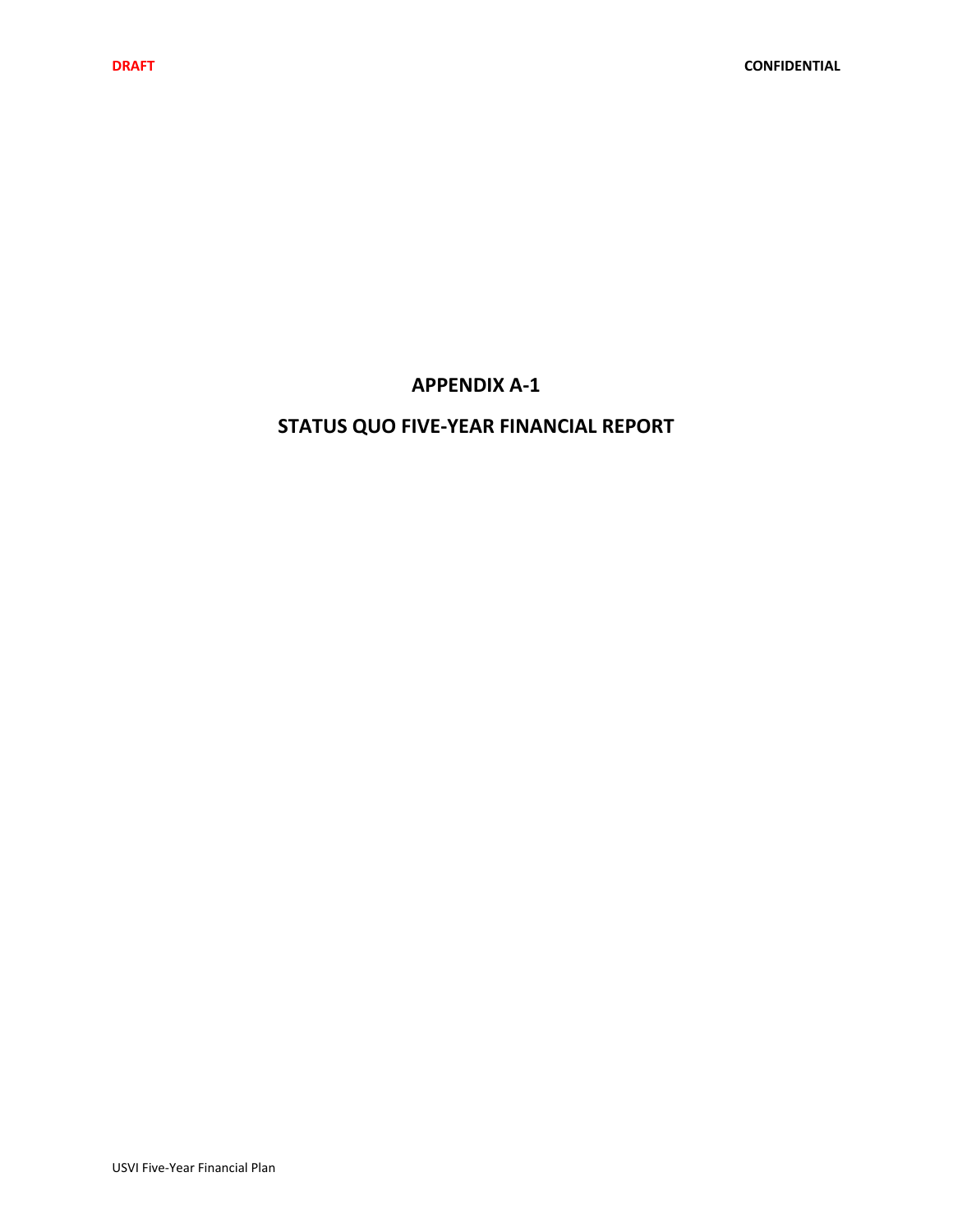## United States Virgin Islands Status Quo Five-Year Financial Report, Fiscal Years 2017-2021 Major Fund Summary

|                                 |             | Actuals*       |                   |              | Estimated           |  | Projections        |                  |                 |                 |                 |
|---------------------------------|-------------|----------------|-------------------|--------------|---------------------|--|--------------------|------------------|-----------------|-----------------|-----------------|
|                                 | 2012        | 2013           | 2014              | 2015         | 2016                |  | 2017               | 2018             | 2019            | 2020            | 2021            |
| General Fund                    |             |                |                   |              |                     |  |                    |                  |                 |                 |                 |
| Revenues                        | 668,812,000 | 682,106,000    | 706,478,000       | 686,956,000  | 709,613,000         |  | 715,600,000<br>- 5 | 715,648,800 \$   | 720,957,607     | 731,532,299 \$  | 741,378,888     |
| Transfers In and Other Sources  | 243,158,000 | 142,428,000    | 211,805,000       | 193,302,000  | 272,672,000         |  | 68,100,000         | 76,855,364       | 82,015,727      | 87,410,620      | 92,965,512      |
| Expenditures                    | 802,656,000 | 850,922,000    | 903,801,000       | 847,396,000  | 909,756,000         |  | 904,865,083        | 919,295,423      | 932,823,406     | 947,731,281     | 963,201,416     |
| Transfers Out and Other Sources | 15,027,000  | 4,008,000      | 9,438,000         | 4,443,000    | 79,296,000          |  | 9,700,000          | 9,700,000        | 9,700,000       | 9,700,000       | 9,700,000       |
| Surplus (Deficit)               | 94,287,000  | (30, 396, 000) | 5,044,000         | 28,419,000   | (6,767,000)         |  | (130, 865, 083)    | (136, 491, 260)  | (139, 550, 072) | (138, 488, 362) | (138, 557, 015) |
| Accumulated Deficit**           | (8,649,000) | (37,260,000)   | $(99,794,000)$ \$ | (74,073,000) | $(80, 840, 000)$ \$ |  | $(211,705,083)$ \$ | (348,196,343) \$ | (487, 746, 415) | (626, 234, 776) | (764, 791, 791) |
|                                 |             |                |                   |              |                     |  |                    |                  |                 |                 |                 |

\* Results taken from the Government's audited financial statements.

\*\*Accumulated Deficit is equal to the Unassigned Fund Balance from the Government's audited financial statements for the fiscal years ended September 30, 2012 through September 30, 2015, inclusive.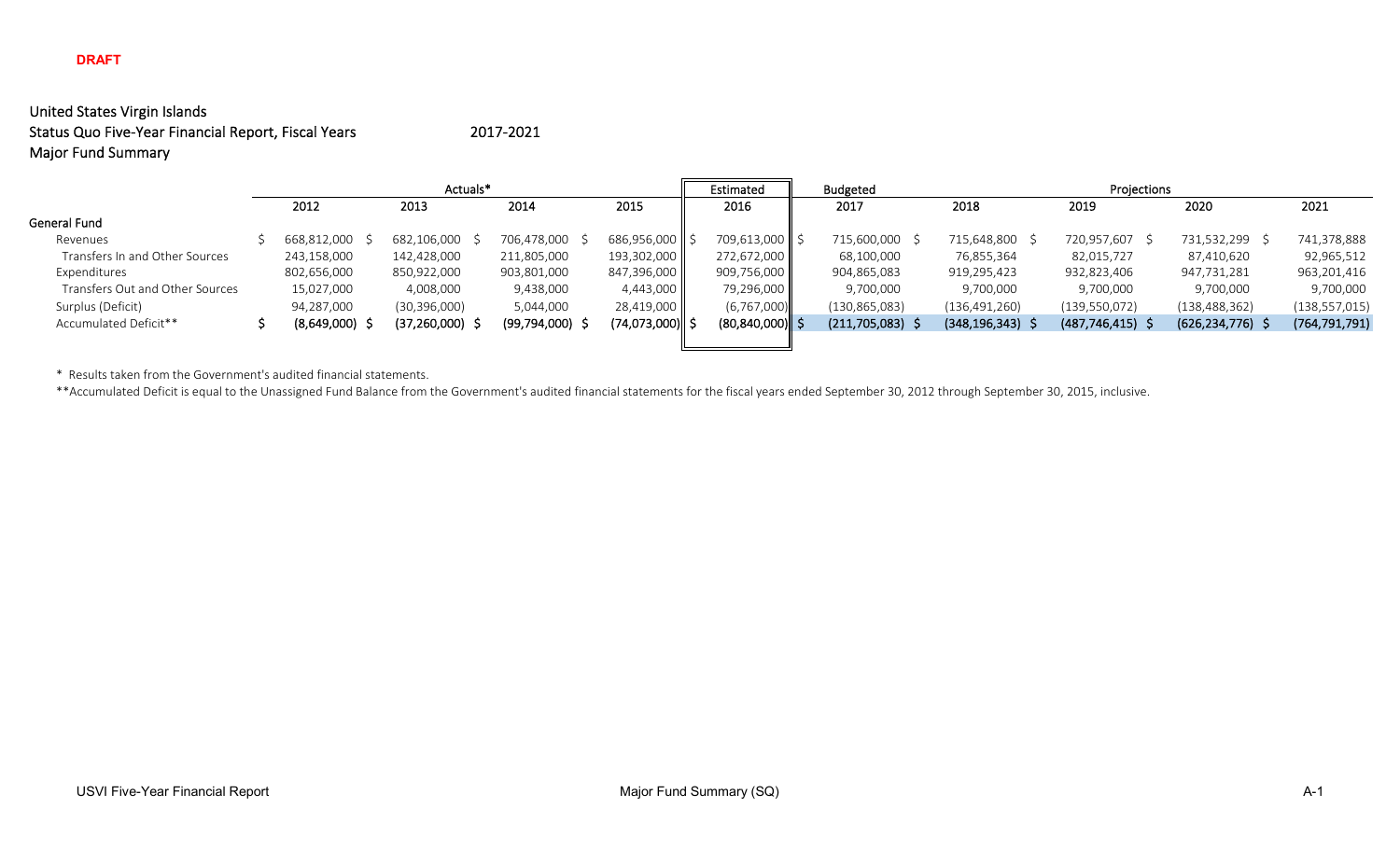#### United States Virgin Islands Status Quo Five-Year Financial Report, Fiscal Years 2017-2021 General Fund Revenues

|                                   |                                                                                                                                                                                                                                                                                                                                                                                                                                                                                                                                                                                                                                                                    |             |             |             |             |                 |             |             |             |             |                   | Avg Ann   |          |              |                              |       |      |                         |
|-----------------------------------|--------------------------------------------------------------------------------------------------------------------------------------------------------------------------------------------------------------------------------------------------------------------------------------------------------------------------------------------------------------------------------------------------------------------------------------------------------------------------------------------------------------------------------------------------------------------------------------------------------------------------------------------------------------------|-------------|-------------|-------------|-------------|-----------------|-------------|-------------|-------------|-------------|-------------------|-----------|----------|--------------|------------------------------|-------|------|-------------------------|
|                                   | Actuals*<br>2014<br>2012<br>2013<br>333,269,552<br>327,383,000<br>346,656,000<br>45,777,921<br>62,530,000<br>79,143,000<br>89,048,945<br>89,436,633<br>31,251,980<br>18,871,359<br>18,727,115<br>19,228,000<br>150,172,215<br>156,075,954<br>156,076,000<br>8,250,496<br>11,446,301<br>7,240,739<br>16,338,885<br>17,180,364<br>17.446.499<br>2,145,078<br>169,698<br>2,332,922<br>37,160,023<br>63,873,822<br>75,000,000<br>8,900,000<br>9,000,000<br>8,900,000<br>13,000,000<br>14,900,000<br>25,000,000<br>10,000,000<br>11,500,000<br>11,500,000<br>18,188,391<br>10,857,855<br>7,550,000<br>2,351,335<br>3,498,539<br>3,418,861<br>197,065,000<br>109,640,000 |             |             |             | Estimated   | <b>Budgeted</b> |             | Projected   |             |             | Increase<br>2012- |           |          |              | <b>Assumptions 2017-2021</b> |       |      |                         |
|                                   |                                                                                                                                                                                                                                                                                                                                                                                                                                                                                                                                                                                                                                                                    |             |             |             | 2015        | 2016            | 2017        | 2018        | 2019        | 2020        | 2021              | present   | 2017     | 2018         | 2019                         | 2020  | 2021 | Description             |
| Revenues                          |                                                                                                                                                                                                                                                                                                                                                                                                                                                                                                                                                                                                                                                                    |             |             |             |             |                 |             |             |             |             |                   |           |          |              |                              |       |      |                         |
| Taxes                             |                                                                                                                                                                                                                                                                                                                                                                                                                                                                                                                                                                                                                                                                    |             |             |             |             |                 |             |             |             |             |                   |           |          |              |                              |       |      |                         |
| Individual Income Tax             |                                                                                                                                                                                                                                                                                                                                                                                                                                                                                                                                                                                                                                                                    |             |             |             | 358,093,773 | 367,262,000     | 362,200,000 | 370,892,800 | 379,794,227 | 388,909,289 | 398,243,112       | 2.4%      | 2.4%     | 2.4%         | 2.4%                         | 2.4%  |      | 2.4% Historical trend   |
| Corporate Income Tax              |                                                                                                                                                                                                                                                                                                                                                                                                                                                                                                                                                                                                                                                                    |             |             |             | 76,589,122  | 57,143,000      | 59,200,000  | 60,384,000  | 61,591,680  | 62,823,514  | 64,079,984        | 18.7%     | 2.0%     | 2.0%         | 2.0%                         | 2.0%  |      | 2.0% Per GVI Officials  |
| Real Property Tax                 |                                                                                                                                                                                                                                                                                                                                                                                                                                                                                                                                                                                                                                                                    |             |             |             | 89,927,951  | 69,367,000      | 56,000,000  | 56,000,000  | 56,000,000  | 56,000,000  | 56,000,000        | 0.3%      | 0.0%     | 0.0%         | 0.0%                         | 0.0%  |      | 0.0% Held constant      |
| <b>Excise Tax</b>                 |                                                                                                                                                                                                                                                                                                                                                                                                                                                                                                                                                                                                                                                                    |             |             |             | 17,808,434  | 24,701,000      | 24,900,000  | 24,900,000  | 24,900,000  | 24,900,000  | 24,900,000        | $-1.9%$   | 0.0%     | 0.0%         | 0.0%                         | 0.0%  |      | 0.0% Held constant      |
| Gross Receipts/Entertainment Tax  |                                                                                                                                                                                                                                                                                                                                                                                                                                                                                                                                                                                                                                                                    |             |             |             | 158,091,634 | 158,748,000     | 157,400,000 | 158,974,000 | 160,563,740 | 162,169,377 | 163,791,071       | 1.7%      | 1.0%     | 1.0%         | 1.0%                         | 1.0%  |      | 1.0% Historical trend   |
| All Other Taxes                   |                                                                                                                                                                                                                                                                                                                                                                                                                                                                                                                                                                                                                                                                    |             |             |             | 11,324,031  | 13,459,000      | 11,500,000  | 11,730,000  | 11,964,600  | 12,203,892  | 12,447,970        | 11.1%     | 2.0%     | 2.0%         | 2.0%                         | 2.0%  |      | 2.0% Per GVI Officials  |
| <b>Enhanced Tax Collections</b>   |                                                                                                                                                                                                                                                                                                                                                                                                                                                                                                                                                                                                                                                                    |             |             |             |             |                 | 26,000,000  | 14,000,000  | 7,000,000   | 5,000,000   | 2,000,000         |           |          |              |                              |       |      | Per GVI Officials       |
| Licenses, Fees, Permits and Fines |                                                                                                                                                                                                                                                                                                                                                                                                                                                                                                                                                                                                                                                                    |             |             |             | 17,869,786  | 11,588,000      | 11.000.000  | 11,220,000  | 11,444,400  | 11,673,288  | 11,906,754        | 3.0%      | 2.0%     | 2.0%         | 2.0%                         | 2.0%  |      | 2.0% Held constant      |
| Interest and Other Revenue        |                                                                                                                                                                                                                                                                                                                                                                                                                                                                                                                                                                                                                                                                    |             |             |             | 11,523,872  | 7,345,000       | 7,400,000   | 7,548,000   | 7,698,960   | 7,852,939   | 8,009,998         | 70.3%     | 2.0%     | 2.0%         | 2.0%                         | 2.0%  |      | 2.0% Per GVI Officials  |
| Transfers from Other Funds        |                                                                                                                                                                                                                                                                                                                                                                                                                                                                                                                                                                                                                                                                    |             |             |             |             |                 |             |             |             |             |                   |           |          |              |                              |       |      |                         |
| Matching Fund                     |                                                                                                                                                                                                                                                                                                                                                                                                                                                                                                                                                                                                                                                                    |             |             |             | 19,766,000  | 13,800,000      | 8,500,000   | 13,800,552  | 17,782,723  | 21,992,296  | 26,354,455        | $-19.0%$  | $-38.4%$ | 62.4%        | 28.9%                        | 23.7% |      | 19.8% Per GVI Officials |
| Caribbean Basin                   |                                                                                                                                                                                                                                                                                                                                                                                                                                                                                                                                                                                                                                                                    |             |             |             | 7,600,000   | 7,000,000       | 8,900,000   | 8,900,000   | 8,900,000   | 8,900,000   | 8,900,000         | $-5.5%$   | 27.1%    | 0.0%         | 0.0%                         | 0.0%  |      | 0.0% Held constant      |
| Insurance Guaranty                |                                                                                                                                                                                                                                                                                                                                                                                                                                                                                                                                                                                                                                                                    |             |             |             | 11,000,000  | 8,000,000       | 12,000,000  | 12,000,000  | 12,000,000  | 12,000,000  | 12,000,000        | $-5.4%$   | 50.0%    | 0.0%         | 0.0%                         | 0.0%  |      | 0.0% Held constant      |
| <b>Transportation Trust Fund</b>  |                                                                                                                                                                                                                                                                                                                                                                                                                                                                                                                                                                                                                                                                    |             |             |             | 11,500,000  | 10,462,000      | 15,800,000  | 15,800,000  | 15,800,000  | 15,800,000  | 15,800,000        | 4.8%      | 51.0%    | 0.0%         | 0.0%                         | 0.0%  |      | 0.0% Held constant      |
| All Other Transfers               |                                                                                                                                                                                                                                                                                                                                                                                                                                                                                                                                                                                                                                                                    |             |             |             | 22,237,393  | 11,225,000      | 8,900,000   | 8,900,000   | 8,900,000   | 8,900,000   | 8,900,000         | 6.9%      | $-20.7%$ | 0.0%         | 0.0%                         | 0.0%  |      | 0.0% Held constant      |
| Limetree Bay Terminals            |                                                                                                                                                                                                                                                                                                                                                                                                                                                                                                                                                                                                                                                                    |             |             |             |             |                 |             |             |             |             |                   |           |          |              |                              |       |      |                         |
| PILOTS                            |                                                                                                                                                                                                                                                                                                                                                                                                                                                                                                                                                                                                                                                                    |             |             |             | 150,000     | 120,000,000     |             |             |             |             |                   | <b>NM</b> | 0.0%     | 0.0%         | 0.0%                         | 0.0%  |      | 0.0% Per GVI Officials  |
| Concessions                       |                                                                                                                                                                                                                                                                                                                                                                                                                                                                                                                                                                                                                                                                    |             |             |             |             | 101,000,000     | 14,000,000  | 13,000,000  | 14,000,000  | 15,000,000  | 16,000,000        | <b>NM</b> | 0.0%     | 0.0%         | 0.0%                         | 0.0%  |      | 0.0% Per GVI Officials  |
| Other                             |                                                                                                                                                                                                                                                                                                                                                                                                                                                                                                                                                                                                                                                                    |             |             |             | 3,145,044   | 1,185,000       |             | 4,454,812   | 4,633,004   | 4,818,324   | 5,011,057         | 10.2%     |          | 4.0% #DIV/0! | 4.0%                         | 4.0%  |      | 4.0% Per GVI Officials  |
| Other Financing Sources           |                                                                                                                                                                                                                                                                                                                                                                                                                                                                                                                                                                                                                                                                    |             |             |             |             |                 |             |             |             |             |                   | <b>NM</b> |          |              |                              |       |      |                         |
| <b>Working Capital</b>            |                                                                                                                                                                                                                                                                                                                                                                                                                                                                                                                                                                                                                                                                    |             |             |             |             |                 |             |             |             |             |                   |           |          |              |                              |       |      | Per GVI Officials       |
| Line of Credit                    |                                                                                                                                                                                                                                                                                                                                                                                                                                                                                                                                                                                                                                                                    |             |             |             | 80,000,000  |                 |             |             |             |             |                   |           |          |              |                              |       |      | Per GVI Officials       |
| <b>Total Revenues</b>             |                                                                                                                                                                                                                                                                                                                                                                                                                                                                                                                                                                                                                                                                    | 950.827.043 | 798.720.796 | 897.954.642 | 896.627.040 | 982,285,000     | 783,700,000 | 792.504.164 | 802,973,334 | 818,942,919 | 834.344.401       | $-1.9%$   | $-20.2%$ | 1.1%         | 1.3%                         | 2.0%  | 1.9% |                         |
|                                   |                                                                                                                                                                                                                                                                                                                                                                                                                                                                                                                                                                                                                                                                    |             |             |             |             |                 |             |             |             |             |                   |           |          |              |                              |       |      |                         |

\*Results taken from Government's internal records.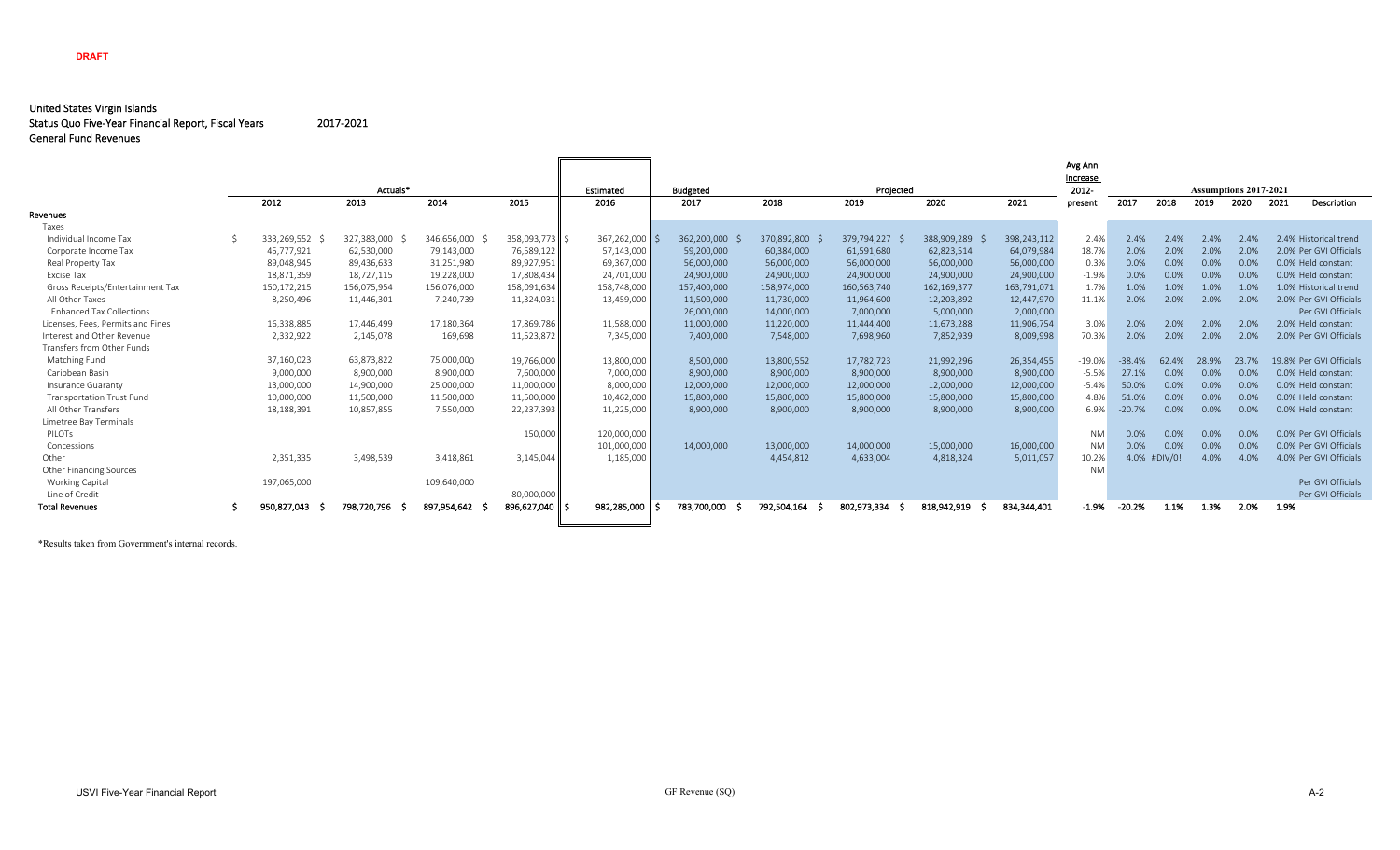#### United States Virgin Islands

Status Quo Five-Year Financial Report, Fiscal Years 2017-2021

| <b>General Fund Expenditures</b>      |      |             |             |             |                |             |                 |             |                |                |             |           |                              |         |         |         |                         |  |  |  |
|---------------------------------------|------|-------------|-------------|-------------|----------------|-------------|-----------------|-------------|----------------|----------------|-------------|-----------|------------------------------|---------|---------|---------|-------------------------|--|--|--|
|                                       |      |             |             |             |                |             |                 |             |                |                |             | Avg Ann   |                              |         |         |         |                         |  |  |  |
|                                       |      |             |             |             |                |             |                 |             |                |                |             | Increase  |                              |         |         |         |                         |  |  |  |
|                                       |      |             | Actuals*    |             |                | Estimated   | <b>Budgeted</b> |             | Projected      |                |             | 2012      | <b>Assumptions 2017-2021</b> |         |         |         |                         |  |  |  |
|                                       | 2012 |             | 2013        | 2014        | 2015           | 2016        | 2017            | 2018        | 2019           | 2020           | 2021        | presen    | 2017                         | 2018    | 2019    | 2020    | 2021<br>Description     |  |  |  |
| <b>Expenditures by Object</b>         |      |             |             |             |                |             |                 |             |                |                |             |           |                              |         |         |         |                         |  |  |  |
| Personnel                             |      | 293,447,461 | 253,055,083 | 268,978,000 | 272,190,000 \$ | 278,096,000 | 270,869,758     | 270,869,758 | 270,869,758 \$ | 270,869,758 \$ | 270,869,758 | $-2.5%$   | 0.0%                         | 0.0%    | 0.0%    | 0.0%    | 0.0% Per GVI Officials  |  |  |  |
| Fringe                                |      | 104,261,026 | 91,538,089  | 100,545,000 | 103,641,000    | 120,128,000 | 156,439,273     | 158,003,666 | 159,583,702    | 161,179,539    | 162,791,335 | $-0.2%$   | 1.0%                         | 1.0%    | 1.0%    | 1.0%    | 1.0% Per GVI Officials  |  |  |  |
| Non-Personnel Costs                   |      |             |             |             |                |             |                 |             |                |                |             |           |                              |         |         |         |                         |  |  |  |
| <b>Utilities</b>                      |      | 47,824,984  | 30,358,835  | 35,369,000  | 32,795,000     | 32,358,000  | 26,014,614      | 26,014,614  | 26,014,614     | 26,014,614     | 26,014,614  | $-11.8%$  | 0.0%                         | 0.0%    | 0.0%    | 0.0%    | 0.0% Held constant      |  |  |  |
| Supplies                              |      | 11,900,412  | 8,233,122   | 10,747,000  | 11,229,000     | 10,684,000  | 13,350,719      | 13,350,719  | 13,350,719     | 13,350,719     | 13,350,719  | $-1.9%$   | 0.0%                         | 0.0%    | 0.0%    | 0.0%    | 0.0% Held constant      |  |  |  |
| Other Services and Charges            |      | 156,771,611 | 159,956,950 | 199,220,000 | 208,601,000    | 185,324,000 | 142,243,462     | 145,088,331 | 147,990,098    | 150,949,900    | 153,968,898 | 10.0%     | 2.0%                         | 2.0%    | 2.0%    | 2.0%    | 2.0% Historical trend   |  |  |  |
| Capital Projects                      |      | 1,806,887   | 803,282     | 4,184,000   | 3,070,000      | 3,733,000   | 1,981,378       | 2,080,447   | 2,184,469      | 2,293,693      | 2,408,377   | 19.3%     | 5.0%                         | 5.0%    | 5.0%    | 5.0%    | 5.0% Historical trend   |  |  |  |
| <b>Additional Appropriations</b>      |      |             |             |             |                |             |                 |             |                |                |             | <b>NM</b> | 0.0%                         | 0.0%    | 0.0%    | 0.0%    | 0.0% Historical trend   |  |  |  |
| GERS (Act 7262)                       |      |             |             |             |                |             |                 | 7,000,000   | 7,000,000      | 7,000,000      | 7,000,000   |           |                              |         |         |         |                         |  |  |  |
| Lump Sum Expenditures                 |      | 117,573,277 | 123,682,825 | 175,569,000 | 101,719,000    | 145,158,000 | 165,465,879     | 173,739,173 | 182,426,132    | 191,547,438    | 201,124,810 | $-4.7%$   | 5.0%                         | 5.0%    | 5.0%    | 5.0%    | 5.0% Historical trend   |  |  |  |
| Tax Refunds                           |      | 55,160,713  | 72,771,380  | 82,025,000  | 64,721,000     | 69,036,000  | 60,000,000      | 61,200,000  | 62,424,000     | 63,672,480     | 64,945,930  | 5.5%      | 2.0%                         | 2.0%    | 2.0%    | 2.0%    | 2.0% Historical trend   |  |  |  |
| Debt Service                          |      | 50,532,517  | 47,756,884  | 57,706,075  | 60,581,958     | 65,239,000  | 68,500,000      | 61,948,716  | 60,979,914     | 60,853,139     | 60,726,975  | 6.2%      | 5.0%                         | $-9.6%$ | $-1.6%$ | $-0.2%$ | -0.2% Per GVI Officials |  |  |  |
| Transfers Out                         |      | 23,817,309  | 12,824,841  |             | 2,962,518      | 27,349,000  | 9,700,000       | 9,700,000   | 9,700,000      | 9,700,000      | 9,700,000   | $-50.1%$  | 0.0%                         | 0.0%    | 0.0%    | 0.0%    | 0.0% Held constant      |  |  |  |
| Intrafund Contributions               |      |             | 2,509,407   | 3,414,950   | 1,402,111      |             |                 |             |                |                |             | $-25.3%$  | 0.0%                         | 0.0%    | 0.0%    | 0.0%    | 0.0% Per GVI Officials  |  |  |  |
| Other                                 |      |             |             |             |                | 51,947,000  |                 |             |                |                |             | <b>NM</b> | 0.0%                         | 0.0%    | 0.0%    | 0.0%    | 0.0% Per GVI Officials  |  |  |  |
| Other Financing Sources               |      |             |             |             |                |             |                 |             |                |                |             | <b>NM</b> | 0.0%                         | 0.0%    | 0.0%    | 0.0%    | 0.0% Per GVI Officials  |  |  |  |
| <b>Total Expenditures (by Object)</b> |      | 863,096,197 | 803,490,698 | 937,758,025 | 862,912,587 \$ | 989,052,000 | 914,565,083     | 928,995,423 | 942,523,406 \$ | 957,431,281 \$ | 972,901,416 | 0.0%      | $-7.5%$                      | 1.6%    | 1.5%    | 1.6%    | 1.6%                    |  |  |  |
|                                       |      |             |             |             |                |             |                 |             |                |                |             |           |                              |         |         |         |                         |  |  |  |

\*Results taken from Government's internal records.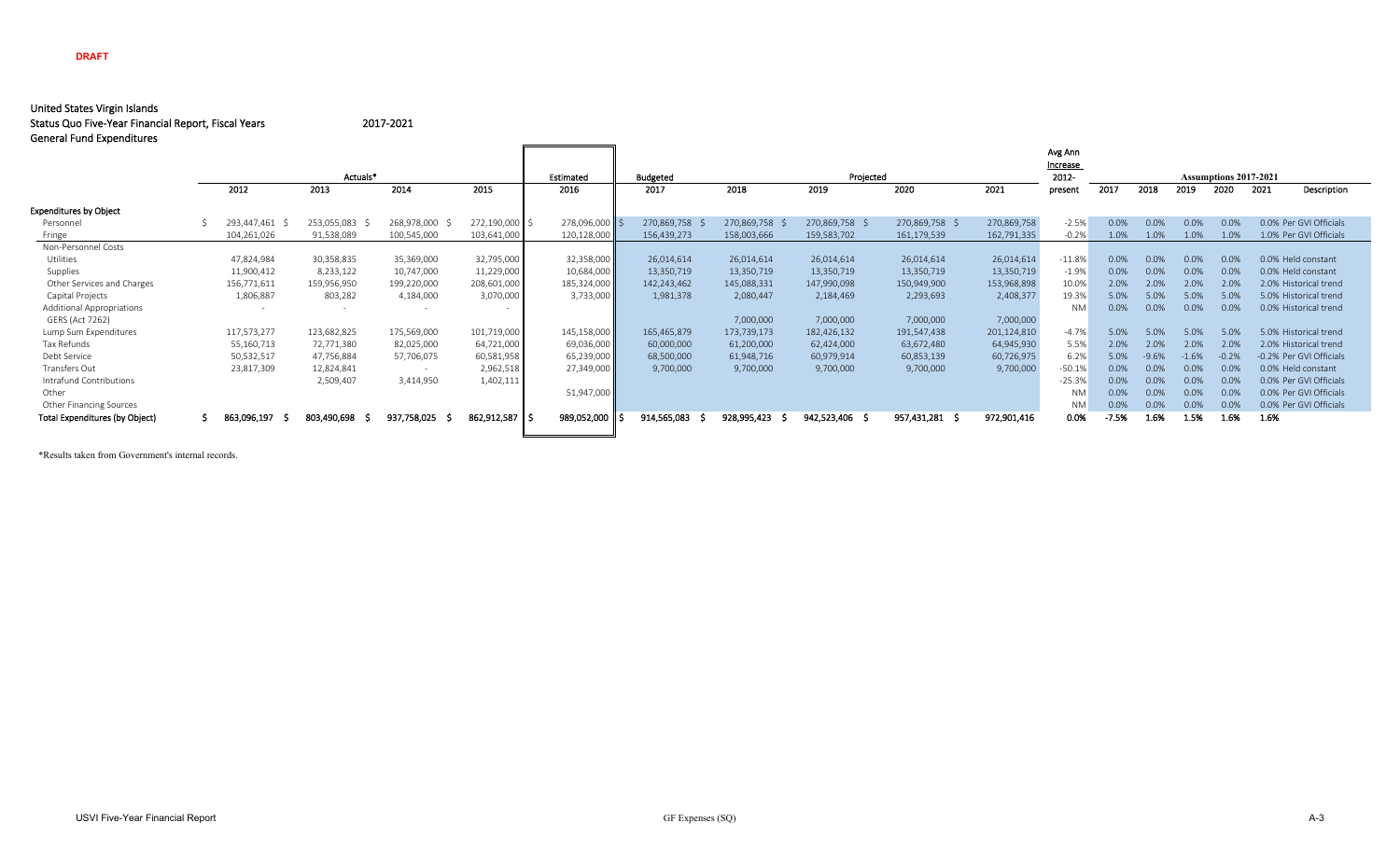## **APPENDIX A‐2**

## **FIVE‐YEAR FINANCIAL FORECAST REPORT**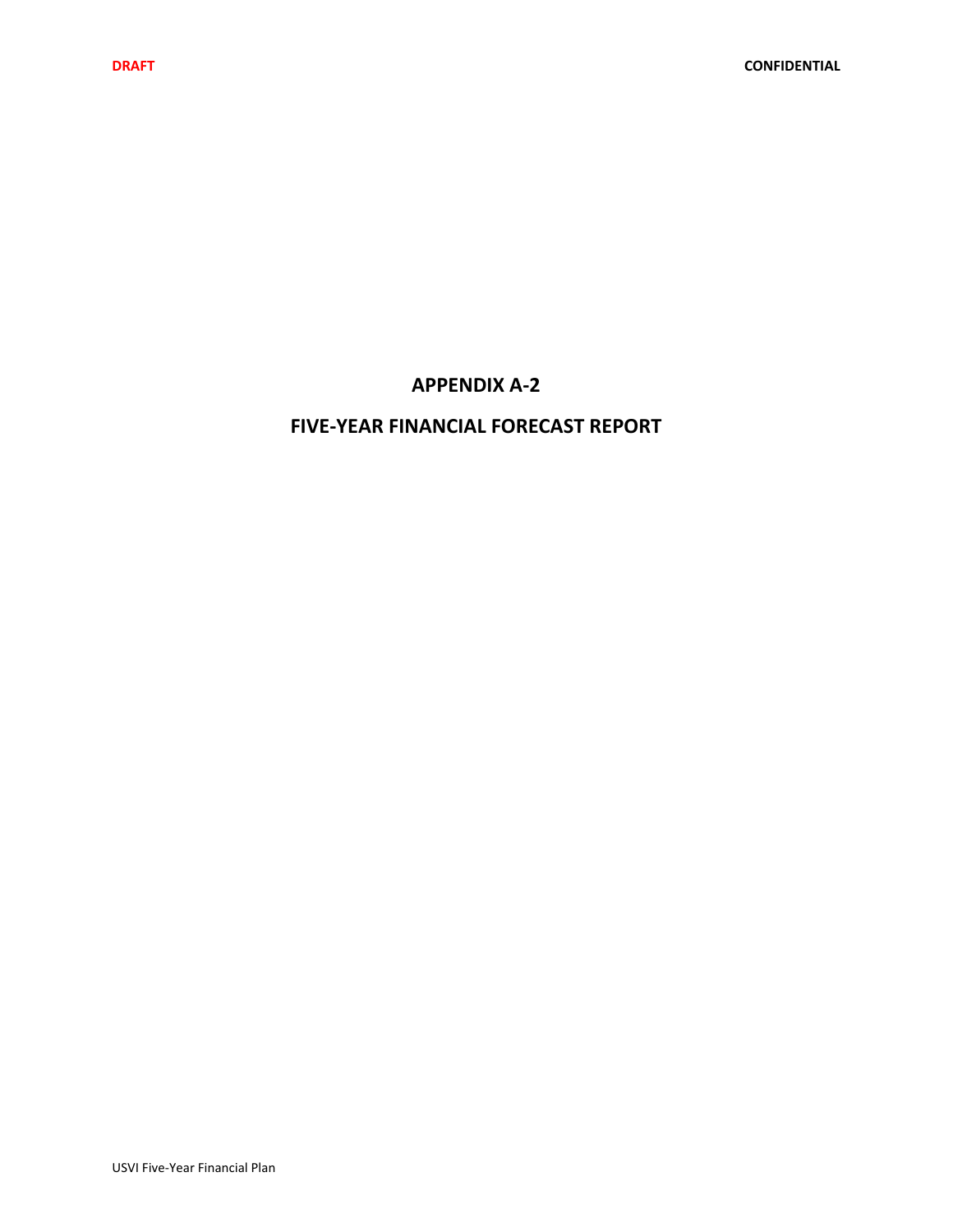## United States Virgin Islands Five-Year Financial Forecast Report, Fiscal Years 2017-2021 Major Fund Summary

|                                 |             | Actuals*       |                |                 | Estimated           | <b>Budgeted</b>   | Projections  |                    |                   |             |  |  |  |  |
|---------------------------------|-------------|----------------|----------------|-----------------|---------------------|-------------------|--------------|--------------------|-------------------|-------------|--|--|--|--|
|                                 | 2012        | 2013           | 2014           | 2015            | 2016                | 2017              | 2018         | 2019               | 2020              | 2021        |  |  |  |  |
| General Fund                    |             |                |                |                 |                     |                   |              |                    |                   |             |  |  |  |  |
| Revenues                        | 668,812,000 | 682,106,000    | 706,478,000    | 686,956,000     | 709,613,000         | 725,600,000 \$    | 766,274,800  | 778,507,387        | 789,003,587       | 798,769,360 |  |  |  |  |
| Transfers In and Other Sources  | 243,158,000 | 142,428,000    | 211,805,000    | 193,302,000     | 272,672,000         | 191,100,000       | 167,055,364  | 160,215,727        | 189,610,620       | 220,165,512 |  |  |  |  |
| Expenditures                    | 802,656,000 | 850,922,000    | 903,801,000    | 847,396,000     | 909,756,000         | 907,865,083       | 912,978,191  | 912,851,184        | 918,840,443       | 931,749,041 |  |  |  |  |
| Transfers Out and Other Sources | 15,027,000  | 4,008,000      | 9,438,000      | 4,443,000       | 79,296,000          | 9,700,000         | 34,700,000   | 39,700,000         | 9,700,000         | 9,700,000   |  |  |  |  |
| Surplus (Deficit)               | 94,287,000  | (30, 396, 000) | 5,044,000      | 28,419,000      | (6,767,000)         | (865,083)         | (14,348,028) | (13,828,070)       | 50,073,764        | 77,485,831  |  |  |  |  |
| Accumulated Deficit**           | (8,649,000) | (37, 260, 000) | (99, 794, 000) | (74,073,000) \$ | $(80, 840, 000)$ \$ | $(81,705,083)$ \$ | (96,053,111) | $(109,881,181)$ \$ | $(59,807,417)$ \$ | 17,678,414  |  |  |  |  |
|                                 |             |                |                |                 |                     |                   |              |                    |                   |             |  |  |  |  |

\* Results taken from the Government's audited financial statements.

\*\*Accumulated Deficit is equal to the Unassigned Fund Balance from the Government's audited financial statements for the fiscal years ended September 30, 2012 through September 30, 2015, inclusive.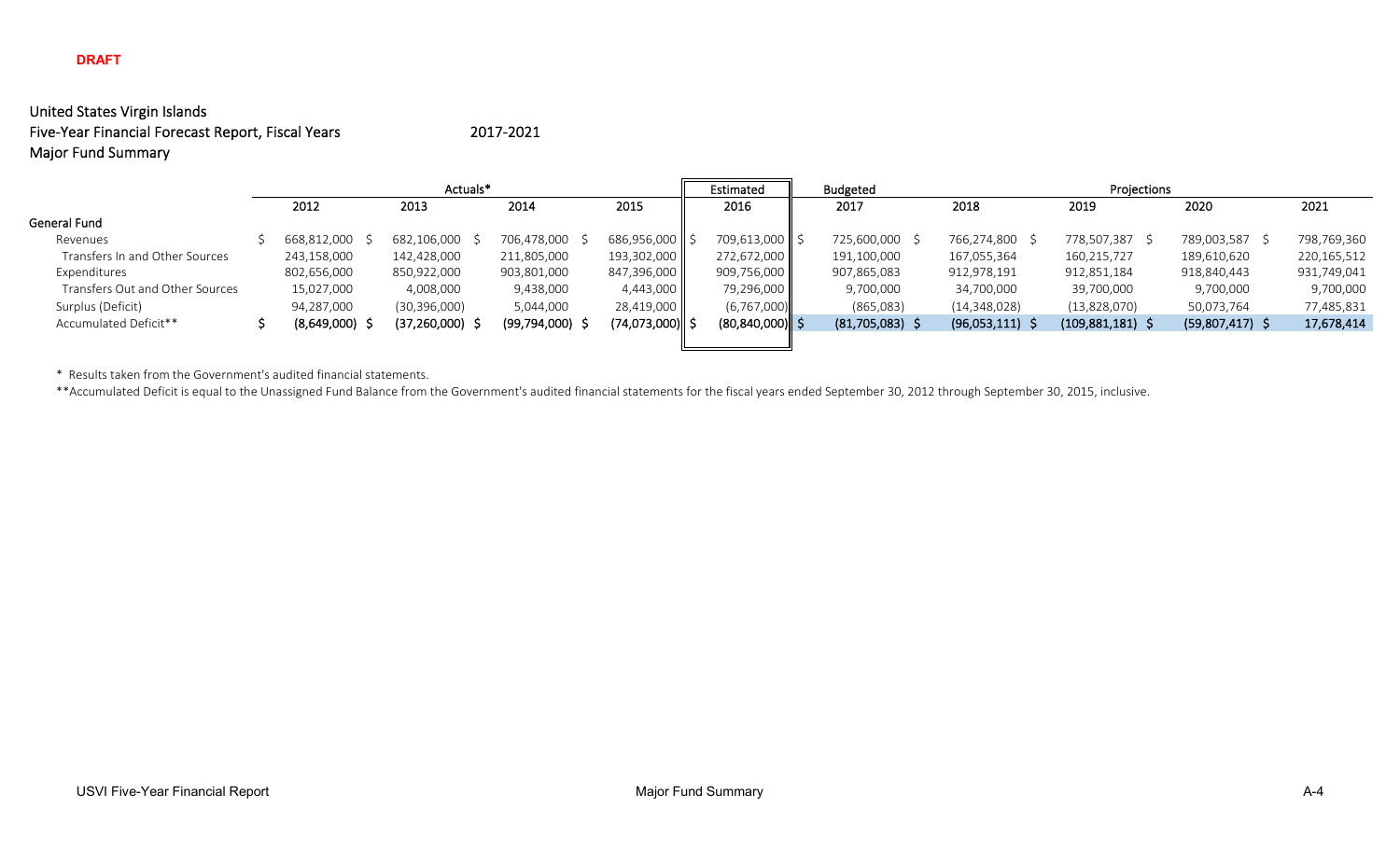#### United States Virgin Islands Five‐Year Financial Forecast Report, Fiscal Years 2017‐2021 General Fund Revenues

|                                   |             |             |             |                |                             |                         |                   |                     |                   |               | Avg Ann          |          |              |         |                               |      |                         |
|-----------------------------------|-------------|-------------|-------------|----------------|-----------------------------|-------------------------|-------------------|---------------------|-------------------|---------------|------------------|----------|--------------|---------|-------------------------------|------|-------------------------|
|                                   |             | Actuals*    |             |                |                             |                         |                   |                     | Increase          |               |                  |          |              |         |                               |      |                         |
|                                   | 2012        | 2013        | 2014        | 2015           | Estimated<br>2016           | <b>Budgeted</b><br>2017 | 2018              | Projections<br>2019 | 2020              | 2021          | 2012-<br>present | 2017     | 2018         | 2019    | Assumptions 2017-2021<br>2020 | 2021 | Description             |
| Revenues                          |             |             |             |                |                             |                         |                   |                     |                   |               |                  |          |              |         |                               |      |                         |
| Taxes                             |             |             |             |                |                             |                         |                   |                     |                   |               |                  |          |              |         |                               |      |                         |
| Individual Income Tax             | 333.269.552 | 327,383,000 | 346,656,000 | 358.093.773 \$ | $367,262,000$ $\frac{1}{5}$ | 362,200,000             | 370.892.800<br>S. | 379,794,227         | 388,909,289 \$    | 398,243,112   | 2.4%             | 2.4%     | 2.4%         | 2.4%    | 2.4%                          |      | 2.4% Historical trend   |
| Corporate Income Tax              | 45,777,921  | 62,530,000  | 79,143,000  | 76,589,122     | 57,143,000                  | 59,200,000              | 60,384,000        | 61,591,680          | 62,823,514        | 64,079,984    | 18.7%            | 2.0%     | 2.0%         | 2.0%    | 2.0%                          |      | 2.0% Per GVI Officials  |
| Real Property Tax                 | 89,048,945  | 89,436,633  | 31,251,980  | 89,927,951     | 69,367,000                  | 56,000,000              | 56,000,000        | 56,000,000          | 56,000,000        | 56,000,000    | 0.3%             | 0.0%     | 0.0%         | 0.0%    | 0.0%                          |      | 0.0% Held constant      |
| <b>Rationalize Credits</b>        |             |             |             |                |                             | 4,000,000               | 11,000,000        | 11,000,000          | 11,000,000        | 11,000,000    |                  |          |              |         |                               |      | Per GVI Officials       |
| Raise Tax Floor                   |             |             |             |                |                             | 3,000,000               | 3,000,000         | 3,000,000           | 3,000,000         | 3,000,000     |                  |          |              |         |                               |      | Per GVI Officials       |
| Excise Tax                        | 18,871,359  | 18,727,115  | 19,228,000  | 17,808,434     | 24,701,000                  | 24,900,000              | 24.900.000        | 24,900,000          | 24.900.000        | 24,900,000    | $-1.9%$          | 0.0%     | 0.0%         | 0.0%    | 0.0%                          |      | 0.0% Held constant      |
| Rum Tax                           |             |             |             |                |                             | 1,000,000               | 3,400,000         | 3,400,000           | 3.400.000         | 3,400,000     |                  |          |              | 0.0%    | 0.0%                          |      | 0.0% Per GVI Officials  |
| Gross Receipts/Entertainment Tax  | 150,172,215 | 156,075,954 | 156,076,000 | 158,091,634    | 158,748,000                 | 157,400,000             | 158,974,000       | 160,563,740         | 162,169,377       | 163,791,071   | 1.7%             | 1.0%     | 1.0%         | 1.0%    | 1.0%                          |      | 1.0% Historical trend   |
| All Other Taxes                   | 8,250,496   | 11,446,301  | 7,240,739   | 11,324,031     | 13,459,000                  | 11,500,000              | 11,730,000        | 11,964,600          | 12,203,892        | 12,447,970    | 11.1%            | 2.0%     | 2.0%         | 2.0%    | 2.0%                          |      | 2.0% Per GVI Officials  |
| <b>Enhanced Tax Collections</b>   |             |             |             |                |                             | 26,000,000              | 14,000,000        | 7,000,000           | 5,000,000         | 2,000,000     |                  |          |              |         |                               |      | Per GVI Officials       |
| Marine Terminal User's Tax        |             |             |             |                |                             |                         |                   | 7,000,000           | 7,000,000         | 7,000,000     |                  |          |              |         |                               |      | Per GVI Officials       |
| Internet Gross Receipts Tax       |             |             |             |                |                             |                         | 5,100,000         | 5,100,000           | 5,100,000         | 5,100,000     |                  |          |              | 0.0%    | $0.0\%$                       |      | 0.0% Per GVI Officials  |
| Sin Tax                           |             |             |             |                |                             | 1,000,000               | 7,000,000         | 7,000,000           | 7,000,000         | 7,000,000     |                  |          |              | 0.0%    | 0.0%                          |      | 0.0% Per GVI Officials  |
| Beer Tax                          |             |             |             |                |                             | 1,000,000               | 12,800,000        | 12,800,000          | 12,800,000        | 12,800,000    |                  |          |              | 0.0%    | $0.0\%$                       |      | 0.0% Per GVI Officials  |
| Sugar Tax                         |             |             |             |                |                             |                         | 3,400,000         | 3,400,000           | 3,400,000         | 3,400,000     |                  |          |              |         |                               |      | Per GVI Officials       |
| Fuel Tax                          |             |             |             |                |                             |                         | 5.000.000         | 5,000,000           | 5.000.000         | 5,000,000     |                  |          |              |         |                               |      | Per GVI Officials       |
| Licenses, Fees, Permits and Fines | 16,338,885  | 17,446,499  | 17,180,364  | 17,869,786     | 11.588.000                  | 11.000.000              | 11,220,000        | 11,444,400          | 11.673.288        | 11.906.754    | 3.0%             | 2.0%     | 2.0%         | 2.0%    | 2.0%                          |      | 2.0% Held constant      |
| Interest and Other Revenue        | 2,332,922   | 2,145,078   | 169,698     | 11,523,872     | 7,345,000                   | 7,400,000               | 7,474,000         | 7,548,740           | 7,624,227         | 7,700,470     | 70.3%            | 1.0%     | 1.0%         | 1.0%    | 1.0%                          |      | 1.0% Per GVI Officials  |
| Transfers from Other Funds        |             |             |             |                |                             |                         |                   |                     |                   |               |                  |          |              |         |                               |      |                         |
| Matching Fund                     | 37,160,023  | 63,873,822  | 75,000,000  | 19,766,000     | 13,800,000                  | 8,500,000               | 13,800,552        | 17,782,723          | 21,992,296        | 26,354,455    | $-19.0%$         | $-38.4%$ | 62.4%        | 28.9%   | 23.7%                         |      | 19.8% Per GVI Officials |
| Caribbean Basin                   | 9,000,000   | 8,900,000   | 8,900,000   | 7,600,000      | 7,000,000                   | 8,900,000               | 8,900,000         | 8,900,000           | 8,900,000         | 8,900,000     | $-5.5%$          | 0.0%     | 0.0%         | 0.0%    | 0.0%                          |      | 0.0% Held constant      |
| Insurance Guaranty                | 13,000,000  | 14,900,000  | 25,000,000  | 11,000,000     | 8,000,000                   | 12,000,000              | 12,000,000        | 12,000,000          | 12,000,000        | 12,000,000    | $-5.4%$          | 0.0%     | 0.0%         | 0.0%    | 0.0%                          |      | 0.0% Held constant      |
| <b>Transportation Trust Fund</b>  | 10,000,000  | 11,500,000  | 11,500,000  | 11,500,000     | 10,462,000                  | 15,800,000              | 15,800,000        | 15,800,000          | 15,800,000        | 15,800,000    | 4.8%             | 0.0%     | 0.0%         | 0.0%    | 0.0%                          |      | 0.0% Held constant      |
| All Other Transfers               | 18,188,391  | 10,857,855  | 7,550,000   | 22,237,393     | 11,225,000                  | 8,900,000               | 8.900.000         | 8,900,000           | 8.900.000         | 8,900,000     | 6.9%             | 0.0%     | 0.0%         | 0.0%    | $0.0\%$                       |      | 0.0% Held constant      |
| <b>EDC Benefit</b>                |             |             |             |                |                             |                         |                   |                     |                   |               |                  |          |              |         |                               |      |                         |
| Expirations                       |             |             |             |                |                             | 3,000,000               | 2,200,000         | 2,200,000           | 2,200,000         | 2,200,000     |                  |          |              |         |                               |      | Per GVI Officials       |
| New Applications                  |             |             |             |                |                             | 5,000,000               | 25,000,000        | 50,000,000          | 75,000,000        | 100,000,000   |                  |          |              |         |                               |      | Per GVI Officials       |
| Limetreet Bay Terminals           |             |             |             |                |                             |                         |                   |                     |                   |               |                  |          |              |         |                               |      |                         |
| PILOTS                            |             |             |             | 150,000        | 120,000,000                 |                         |                   |                     |                   |               | <b>NM</b>        | 0.0%     | 0.0%         | 0.0%    | 0.0%                          |      | 0.0% Per GVI Officials  |
| Concessions                       |             |             |             |                | 101,000,000                 | 14,000,000              | 13,000,000        | 14,000,000          | 15,000,000        | 16,000,000    | <b>NM</b>        | 0.0%     | 0.0%         | $0.0\%$ | 0.0%                          |      | 0.0% Per GVI Officials  |
| Refinery Restart                  |             |             |             |                |                             |                         |                   | 20,000,000          | 20,000,000        | 20,000,000    |                  |          |              |         |                               |      | Per GVI Officials       |
| <b>Buoy Investment</b>            |             |             |             |                |                             |                         | 3,000,000         | 1,000,000           |                   |               |                  |          |              |         |                               |      | Per GVI Officials       |
| Individual Income Tax             |             |             |             |                |                             | 5.000.000               | 5.000.000         | 5.000.000           | 5,000,000         | 5.000.000     |                  |          |              |         |                               |      |                         |
| Other                             | 2,351,335   | 3,498,539   | 3,418,861   | 3,145,044      | 1,185,000                   |                         | 4,454,812         | 4,633,004           | 4,818,324         | 5.011.057     | 10.2%            |          | 4.0% #DIV/0! | 4.0%    | 4.0%                          |      | 4.0% Per GVI Officials  |
| <b>Other Financing Sources</b>    |             |             |             |                |                             |                         |                   |                     |                   |               |                  |          |              |         |                               |      |                         |
| <b>Working Capital</b>            | 197,065,000 |             | 109,640,000 |                |                             | 55,000,000              | 55,000,000        |                     |                   |               |                  |          |              |         |                               |      | Per GVI Officials       |
| Line of Credit                    |             |             |             | 80,000,000     |                             | 55.000.000              |                   |                     |                   |               |                  |          |              |         |                               |      | Per GVI Officials       |
| <b>Total Revenues</b>             | 950.827.043 | 798.720.796 | 897.954.642 | 896,627,040    | 982,285,000                 | 916,700,000<br>IS.      | 933,330,164       | 938,723,114         | 978.614.207<br>-S | 1.018.934.872 | 1.9%             | $-6.7%$  | 1.8%         | 0.6%    | 4.2%                          | 4.1% |                         |
|                                   |             |             |             |                |                             |                         |                   |                     |                   |               |                  |          |              |         |                               |      |                         |

\*Results taken from Government's internal records.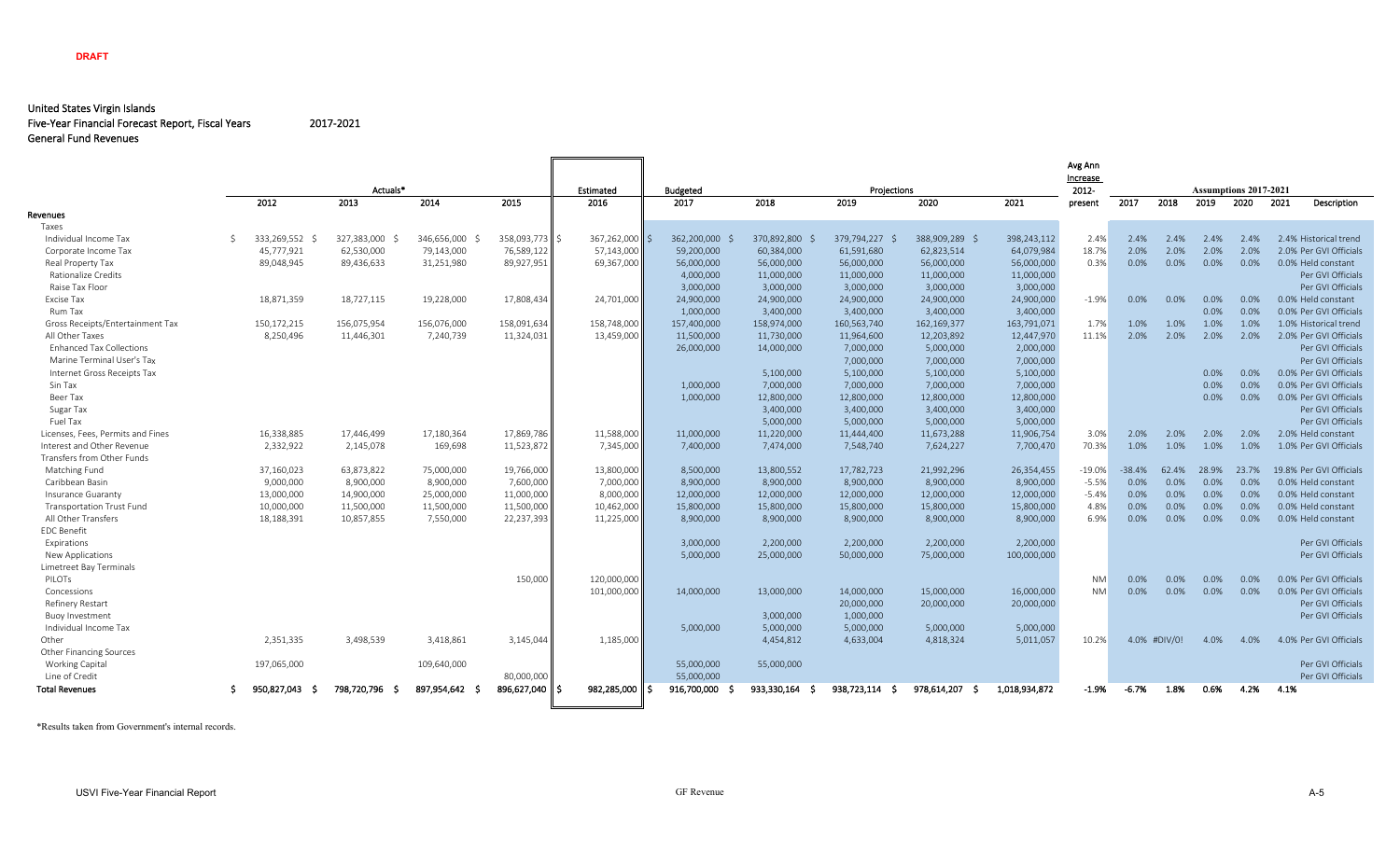#### **DRAFT**

#### United States Virgin Islands

Five-Year Financial Forecast Report, Fiscal Years 2017-2021 General Fund Expenditures

|                                       |                          |             |             |             |                   |                         |                |             |                |             | Avg Ann           |          |         |         |         |                                              |
|---------------------------------------|--------------------------|-------------|-------------|-------------|-------------------|-------------------------|----------------|-------------|----------------|-------------|-------------------|----------|---------|---------|---------|----------------------------------------------|
|                                       |                          | Actuals*    |             |             |                   |                         |                | Projections |                |             | Increase<br>2012- |          |         |         |         | Assumptions 2017-2021                        |
|                                       | 2012                     | 2013        | 2014        | 2015        | Estimated<br>2016 | <b>Budgeted</b><br>2017 | 2018           | 2019        | 2020           | 2021        | present           | 2017     | 2018    | 2019    | 2020    | 2021<br>Description                          |
|                                       |                          |             |             |             |                   |                         |                |             |                |             |                   |          |         |         |         |                                              |
| Expenditures by Object                |                          |             |             |             |                   |                         |                |             |                |             |                   |          |         |         |         |                                              |
| Personnel                             | 293.447.461              | 253,055,083 | 268,978,000 | 272,190,000 | 278,096,000       | 270,869,758             | 270,869,758 \$ | 270,869,758 | 270,869,758 \$ | 270,869,758 | $-2.5%$           | $0.0\%$  | $0.0\%$ | $0.0\%$ | $0.0\%$ | 0.0% Per GVI Officials                       |
| Hiring Plan                           |                          |             |             |             |                   | (8,600,000)             | (8,600,000)    | (8,600,000) | (8,600,000)    | (8,600,000) |                   |          |         |         |         | Per GVI Officials                            |
| Organizational Restructuring          |                          |             |             |             |                   |                         |                | (3,000,000) | (3,000,000)    | (3,000,000) |                   |          |         |         |         | Per GVI Officials                            |
| Fringe                                | 104,261,026              | 91,538,089  | 100,545,000 | 103,641,000 | 120,128,000       | 156,439,273             | 158,003,666    | 159,583,702 | 161,179,539    | 162,791,335 | $-0.2%$           | 1.0%     | 1.0%    | 1.0%    | 1.0%    | 1.0% Per GVI Officials                       |
| Hiring Plan                           |                          |             |             |             |                   | (3,400,000)             | (3,400,000)    | (3,400,000) | (3,400,000)    | (3,400,000) |                   |          |         |         |         | Per GVI Officials                            |
| Non-Personnel Costs                   |                          |             |             |             |                   |                         |                |             |                |             |                   |          |         |         |         |                                              |
| Utilities                             | 47,824,984               | 30,358,835  | 35,369,000  | 32,795,000  | 32,358,000        | 26,014,614              | 26,014,614     | 24,974,029  | 24,099,938     | 23,738,439  | $-11.8%$          | 0.0%     | $0.0\%$ | $-4.0%$ | $-3.5%$ | -1.5% Held constant and expected decrease    |
| Supplies                              | 11,900,412               | 8,233,122   | 10,747,000  | 11,229,000  | 10,684,000        | 13,350,719              | 13,350,719     | 12,816,690  | 12,368,106     | 12,182,584  | $-1.9%$           | 0.0%     | 0.0%    | $-4.0%$ | $-3.5%$ | -1.5% Held constant and expected decrease    |
| Other Services and Charges            | 156,771,611              | 159,956,950 | 199,220,000 | 208,601,000 | 185,324,000       | 142.243.462             | 142,243,462    | 136,553,724 | 131,774,343    | 129,797,728 | 10.0%             | 2.0%     | 0.0%    | $-4.0%$ | $-3.5%$ | -1.5% Historical trend and expected decrease |
| Capital Projects                      | 1,806,887                | 803,282     | 4,184,000   | 3,070,000   | 3,733,000         | 1,981,378               | 1,981,378      | 1,902,123   | 1,835,549      | 1,808,015   | 19.3%             | 5.0%     | 0.0%    | $-4.0%$ | $-3.5%$ | -1.5% Historical trend and expected decrease |
| <b>Additional Appropriations</b>      | $\overline{\phantom{a}}$ | $\sim$      |             |             |                   |                         |                |             |                |             | <b>NM</b>         | 0.0%     | $0.0\%$ | 0.0%    | $0.0\%$ | $0.0\%$                                      |
| <b>GERS ARC Contribution</b>          |                          |             |             |             |                   |                         | 15,000,000     | 30,000,000  | 45,000,000     | 60,000,000  |                   |          |         |         |         | Per GVI Officials                            |
| GERS (Act 7261)                       |                          |             |             |             |                   |                         | 7,000,000      | 7,000,000   | 7,000,000      | 7,000,000   |                   |          |         |         |         | Per GVI Officials                            |
| Lump Sum Expenditures                 | 117,573,277              | 123,682,825 | 175,569,000 | 101,719,000 | 145,158,000       | 165,465,879             | 165,465,879    | 158,847,244 | 153,287,590    | 150,988,276 | $-4.7%$           | 5.0%     | $0.0\%$ | $-4.0%$ | $-3.5%$ | -1.5% Historical trend and expected decrease |
| Tax Refunds                           | 55,160,713               | 72,771,380  | 82,025,000  | 64,721,000  | 69,036,000        | 60,000,000              | 61,200,000     | 62,424,000  | 63,672,480     | 64,945,930  | 5.5%              | $-13.1%$ | 2.0%    | 2.0%    | 2.0%    | 2.0% Historical trend and expected decrease  |
| Debt Service                          | 50,532,517               | 47,756,884  | 57,706,075  | 60,581,958  | 65,239,000        | 68,500,000              | 61,948,716     | 60,979,914  | 60,853,139     | 60,726,975  | 6.2%              | 5.0%     | $-9.6%$ | $-1.6%$ | $-0.2%$ | -0.2% Per GVI Officials                      |
| New Money Bonds                       |                          |             |             |             |                   | 15,000,000              | 15,000,000     | 15,000,000  | 15,000,000     | 15,000,000  |                   |          |         |         |         | Per GVI Officials                            |
| Transfers Out                         | 23,817,309               | 12,824,841  |             | 2,962,518   | 27,349,000        | 9,700,000               | 9,700,000      | 9,700,000   | 9,700,000      | 9,700,000   | $-50.1%$          | 0.0%     | 0.0%    | 0.0%    | 0.0%    | 0.0% Held constant                           |
| Intrafund Contributions               |                          | 2,509,407   | 3,414,950   | 1,402,111   |                   |                         |                |             |                |             | $-25.3%$          | 0.0%     | 0.0%    | 0.0%    | 0.0%    | 0.0% Per GVI Officials                       |
| Other                                 |                          |             |             |             | 51,947,000        |                         |                |             |                |             | <b>NM</b>         | 0.0%     | 0.0%    | 0.0%    | 0.0%    | 0.0% Per GVI Officials                       |
| Insurance Premium Reductions          |                          |             |             |             |                   |                         | (3,000,000)    | (3,000,000) | (3,000,000)    | (3,000,000) |                   |          |         |         |         | Per GVI Officials                            |
| Credit Card Chargeback                |                          |             |             |             |                   |                         | (2,200,000)    | (2,200,000) | (2,200,000)    | (2,200,000) |                   |          |         |         |         | Per GVI Officials                            |
| Health Insurance Cost Savings         |                          |             |             |             |                   |                         | (7,900,000)    | (7,900,000) | (7,900,000)    | (7,900,000) |                   |          |         |         |         | Per GVI Officials                            |
| Other Financing Sources               |                          |             |             |             |                   |                         |                |             |                |             |                   |          |         |         |         |                                              |
| Line of Credit Repayment              |                          |             |             |             |                   |                         | 25,000,000     | 30,000,000  |                |             |                   |          |         |         |         | Per GVI Officials                            |
| <b>Total Expenditures (by Obiect)</b> | 863.096.197              | 803,490,698 | 937,758,025 | 862,912,587 | 989.052.000       | 917.565.083             | 947.678.191    | 952,551,184 | 928.540.443    | 941,449,041 | 0.0%              | $-7.2%$  | 3.3%    | 0.5%    | $-2.5%$ | 1.4%                                         |
|                                       |                          |             |             |             |                   |                         |                |             |                |             |                   |          |         |         |         |                                              |

\*Results taken from Government's internal records.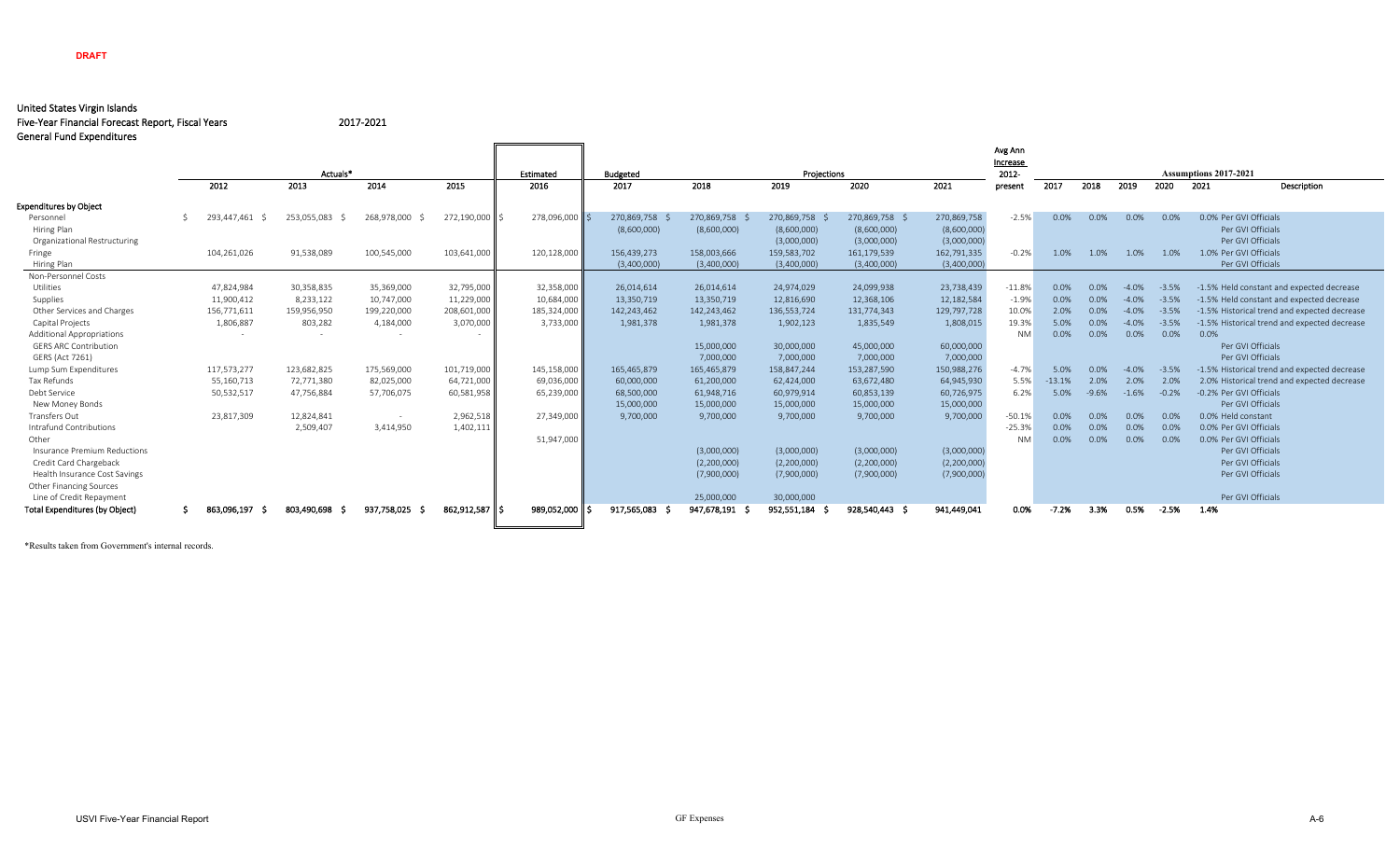## **APPENDIX B**

## **ECONOMIC ENVIRONMENT**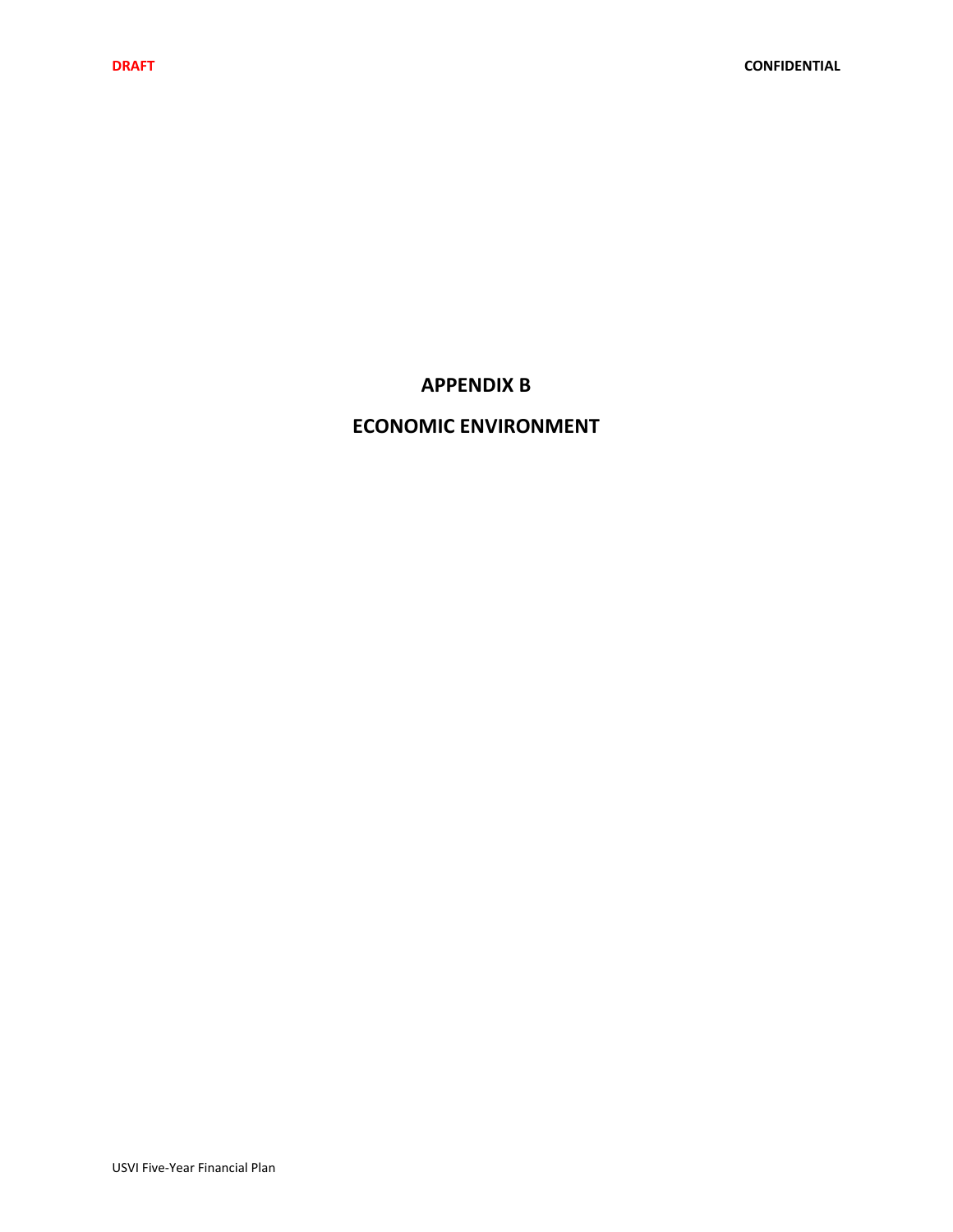The following section presents statistical information relating to the general economic environment of the Territory of the US Virgin Islands (the "Territory"). Key areas of focus include trends in population, income, employment, industrial sectors, the (Real) Gross Domestic Product, housing, construction and permits, and financial institutions.

### *General Information*

The Territory encompasses a total land mass of 135 square miles, and, according to information obtained from the U.S. Census Bureau, has a population density of 416.2 homes for each square mile, although the actual density varies much more significantly depending on location (see "Economic Exhibit‐XI," herein). The Territory consists of three primary islands, St. Croix, St. Thomas, and St. John, and is bounded by the Caribbean Sea and the North Atlantic Ocean. In addition to the three primary islands, two smaller islands are also a part of Territory, Water Island and Hassel Island. Each of the islands are comprised of unique characteristics, which result in wide-ranging overall economic and demographic profile for the Territory as a whole.

Demographically, the Territory as a whole may be characterized as an urban, suburban and rural mix. According to the USVI Bureau of Economic Research, of the three primary islands, St. Thomas and St. Croix are the most densely populated; accounting for approximately 48.4% and 47.8% of the Territories 2014 estimated population, respectively. The land mass of St. Thomas and St. Croix is 31 and 84 square miles, respectively. St. John accounted for an estimated 3.8% of the Territories 2014 population and consists of 20 square miles. More specifically, communities situated in the Northside of St. Thomas and in St. Croix's Sion Farm, represent the most developed areas, each with population densities ranging between 10,000 to 18,481 individuals.

Based on information obtained from the US Census Bureau (for 2010), Economic Exhibit‐I on the following page provides a comparative analysis of the population density for the Territory's three primary islands.

*(The remainder of this page has been intentionally left blank.)*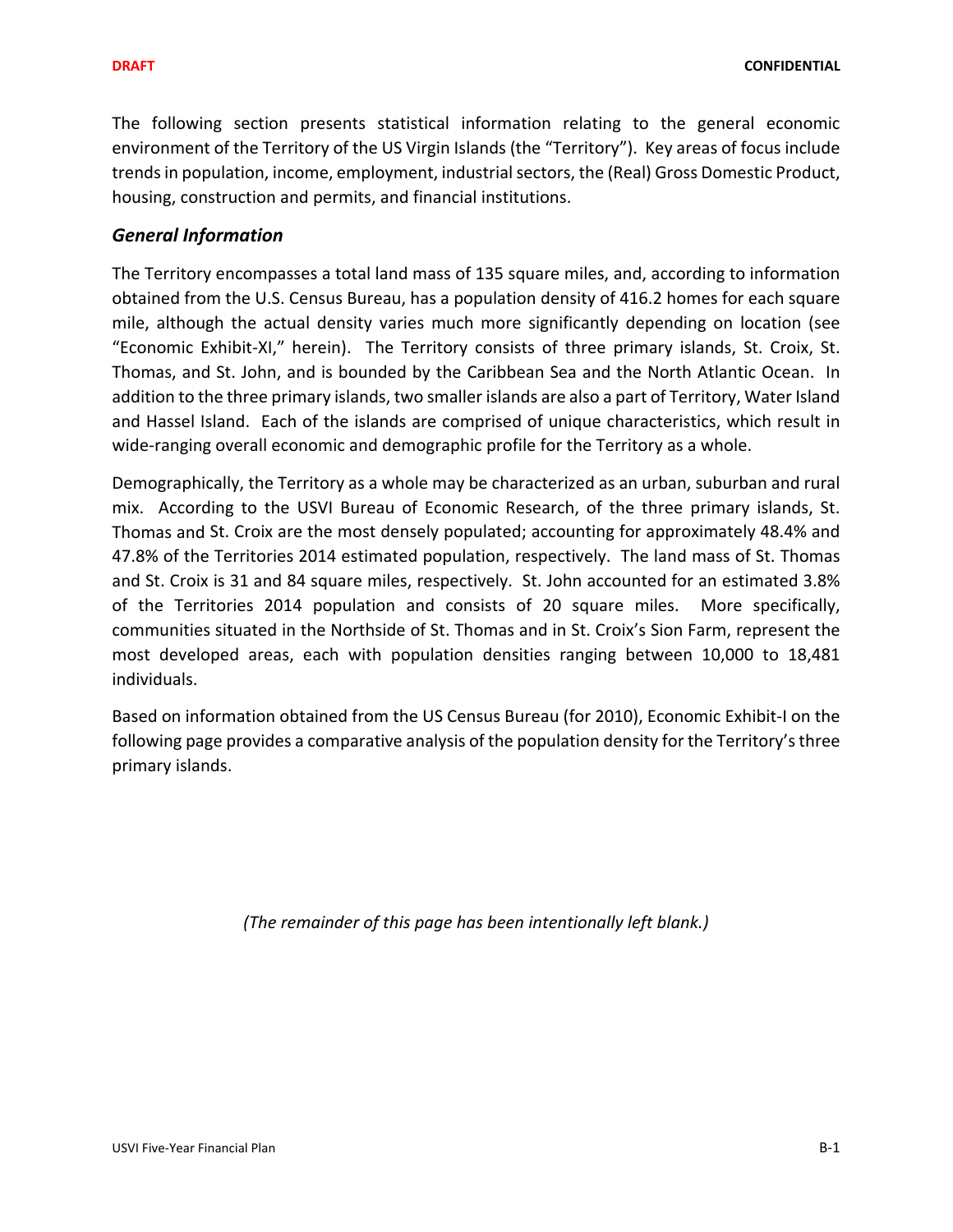

**Economic Exhibit‐I 2010 Population Trend – Primary Islands**

Source: Images and information extracted from the U.S. Census Bureau, 2010 Census for the USVI. Additional information can be found by visiting the official website of the U.S. Census Bureau (www.census.gov).

According to the 2012 U.S. Economic Census, there were a total of 87 businesses located in the Territory which employed at least 50 individuals. These larger employers represented approximately 3.6% of all businesses located across the territory, and accounted for 54.8% of all sales. In February of 2012, the largest employer in the Territory, an oil refinery located on St. Croix, was permanently closed (see "Economic Position," below). The impact of this closure greatly impacted the economic environment of the Territory.

According to the U.S. Energy Information Administration, tourism and related services account for the largest portion of the Territories economy. Manufacturing represents another substantial portion of the Territory's GDP. Since 2012, after the closure of the HOVENSA oil refinery on St. Croix, the manufacturing sector has been focused predominantly on the production of rum,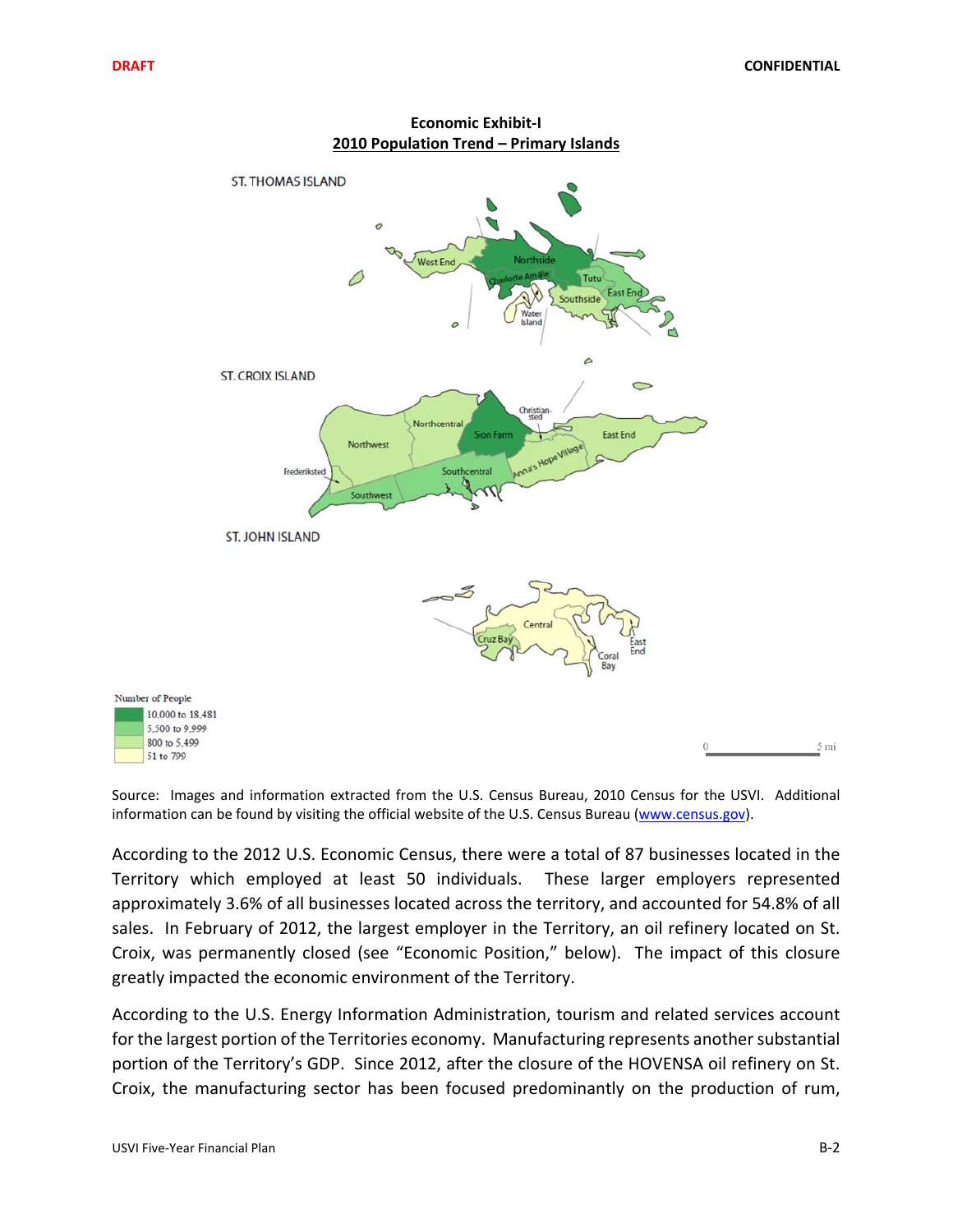**DRAFT CONFIDENTIAL**

pharmaceuticals, and electronics. See "Economic Position," below. Other notable industries of the Territory include financial and professional services and export related services. According to the U.S. Census Bureau (Economic Census), for the period 2007 through 2012 the growth rate of professional services was estimated at approximately 53.9%.

**Economic Position.** A recent downturn in the global fiscal system has impacted the economy of the Territory. Although diverse, the economy of the Territory is deeply reliant on several factors which remain sensitive to fluctuations both locally and globally. In addition, a complex system of federal regulations and political matters further constrains the Territory's ability to manage change in response to the fiscal environment. According to U.S. Central Intelligence Agency (World Factbook), the growth rate of the Territory's (real) GDP ranked 215 of the 225 countries that were measured. Several key components of the Territory's economy, including tourism, oil refining, and rum production, are further discussed below.

*Oil and Petroleum Products.* According to the U.S. Energy Information Administration (the "EIA"), the Territory, similar to islands in the Caribbean, contains no fossil energy resources. As such, petroleum products, such as oil, gasoline, and kerosene, must be imported. Nevertheless, until 2012 the petroleum industry was a leading component in the Territory's economy. This is because the Island of St. Croix was home to one of the world's largest crude oil refineries, HOVENSA. According to the EIA, during its operation the St. Croix refinery supplied approximately 350,000 barrels a day of refined products primarily to the U.S. Gulf Coast, the eastern seaboard, and to most of the Territory. The supply of crude oil was generally sourced from Venezuela. After several years of negative results, in December of 2011 HOVENSA reached an agreement to commence a shutdown of operations in St. Croix. On February 21, 2012, after 45 years of operations, the closure of the facility was complete.

Asthe Territory'slargest private sector employer, the closure of the Hovensa refinery sent shockwaves through the area's economic system. Employment levels were significantly impacted which resulted in a decline in household spending. As a result, local demand for certain products diminished and several small businesses were also forced to close. In addition, the Territory lost important governmental tax revenue, further constraining the Territory's fiscal system.

Since its closure in 2012, ownership of the HOVENSA refinery site has been transferred. On December 29, 2015, the legislature of the Government ratified an operating agreement between the Government and Limetree Bay Terminals, LLC ("Limetree"). Pursuant to the agreement, Limetree will own and operate the idled refinery. It is anticipated that operation will commence in various phases over the next several months to years.

*Tourism.* Tourism and related services represents the primary economic activity of the Territory. According to information obtained from the World Travel and Tourism Council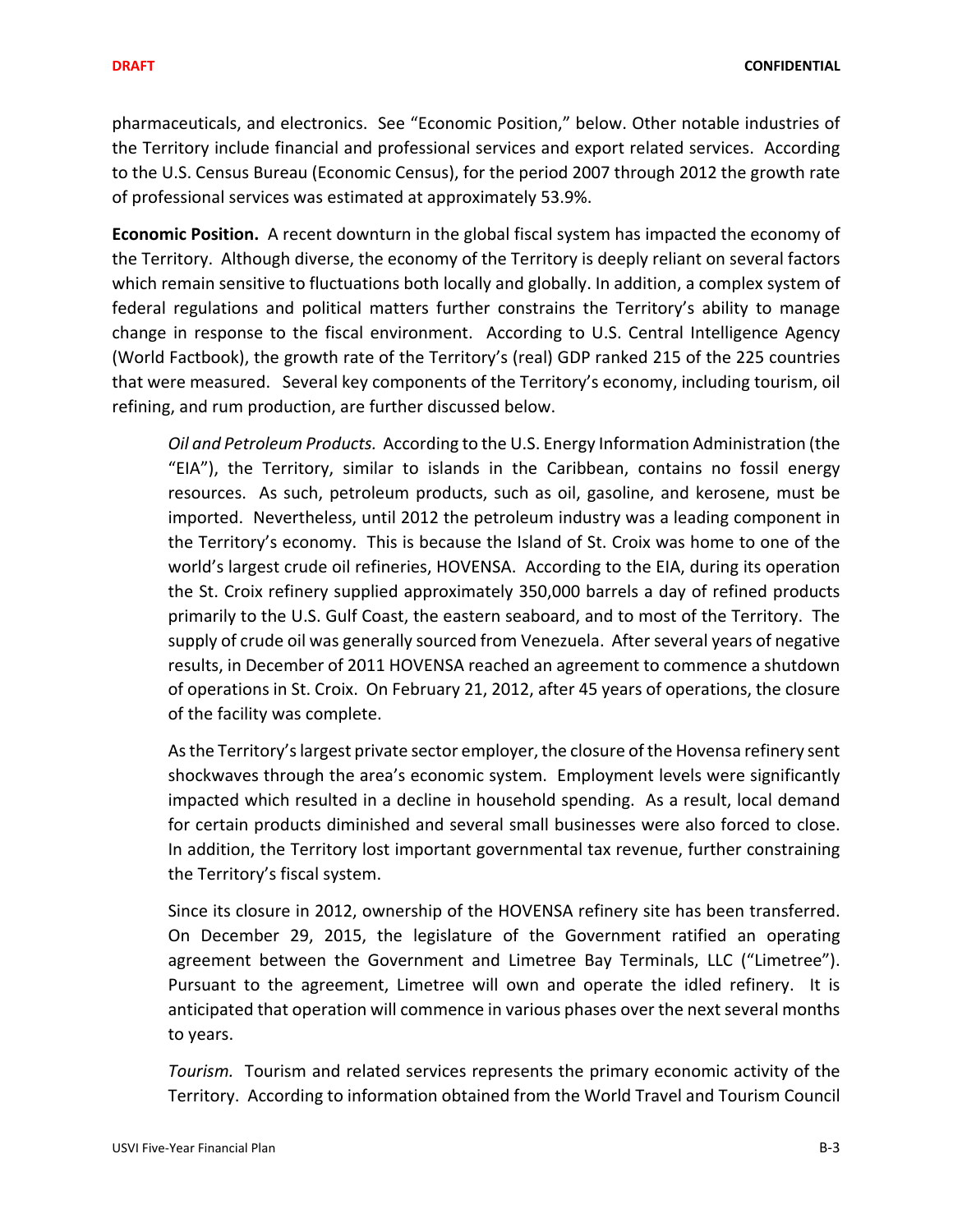(the "WTTC"), in 2014 tourism directly accounted for an estimated 11.3% of the Territory's GDP. However, since tourism influences several components of economy, the collective effect is much larger. In fact, for 2014, the WTTC estimates that the broad effect of tourism represented nearly 30.0% of Territory's GDP. Furthermore, the WTTC expects tourism related revenue will grow annually by 2.6% through 2025. During 2014, the tourism industry was estimated to account for approximately 12,000 jobs in the Territory. The WTTC expects this amount will also increase, by 1.4% annually, through 2025. According to U.S. Central Intelligence Agency (World Factbook), approximately 3 million people annually travel to or visit the Territory. Cruise ships account for a large percentage of these visitors. However, due to elements which are beyond the direct control of the Territory, forecasting future levels of tourism is an exceptionally difficult task. The tourism industry is highly sensitive to fluctuations in the global economy and can also be influenced by climate and weather conditions.

*Rum Production.* Historically, rum distilling has been one of the largest components of the Territory's fiscal system. However, over many years the manufacturing industry in the Territory expanded to include refined oil products, pharmaceuticals, and electronics. Nevertheless, with the closure or the Hovensa petroleum refinery in February of 2012, rum has again emerged as an increasingly important component of the Territory's economy. According the USVI Bureau of Economic research, there are two primary rum distilleries located within the Territory, Suntory Beam, Inc. and Diageo Plc.

**General Information – St. Thomas.** Well positioned along the Anegada Passage, a deep‐water straight in the Caribbean Sea which acts as a shipping lane for the Panama Canal, St. Thomas's economy is fortified by a bolstering commercial base. Tourism and trade represent the foundation of this base. In addition, government plays a significant role in the economy of St. Thomas. Located on the Island is Charlotte Amalie, the capital and largest city of the Territory, with an estimated 2010 population of 18,481 (U.S. census Bureau).

**General Information – St. Croix.** Comprised of a total land mass of 84 square miles, St. Croix is physically the largest of the three primary islands of the Territory. Like St. Thomas, tourism plays an important role in the local economy of St. Croix's. However, manufacturing represents the most important component of St. Croix's economy. Prior to the 2012 closure of the Hovensa petroleum refinery, the composition of the manufacturing sector on St. Croix was heavily influenced by oil related products. Since 2012, the production of rum continues to foster a robust manufacturing base for St. Croix. In addition, St. Croix is the heart of all research and development related activities for the Territory. The University of the Virgin Islands Research and Technology Park is headquartered on St. Croix, and was designed to cultivate investment in the territory through various programs.

**General Information – St. John.** With the least dense population, approximately two thirds of St. John's 20 square mile land mass constitutes national park land. The unblemished scenery, world-renowned beaches, and geographic proximity to St. Thomas make St. John a natural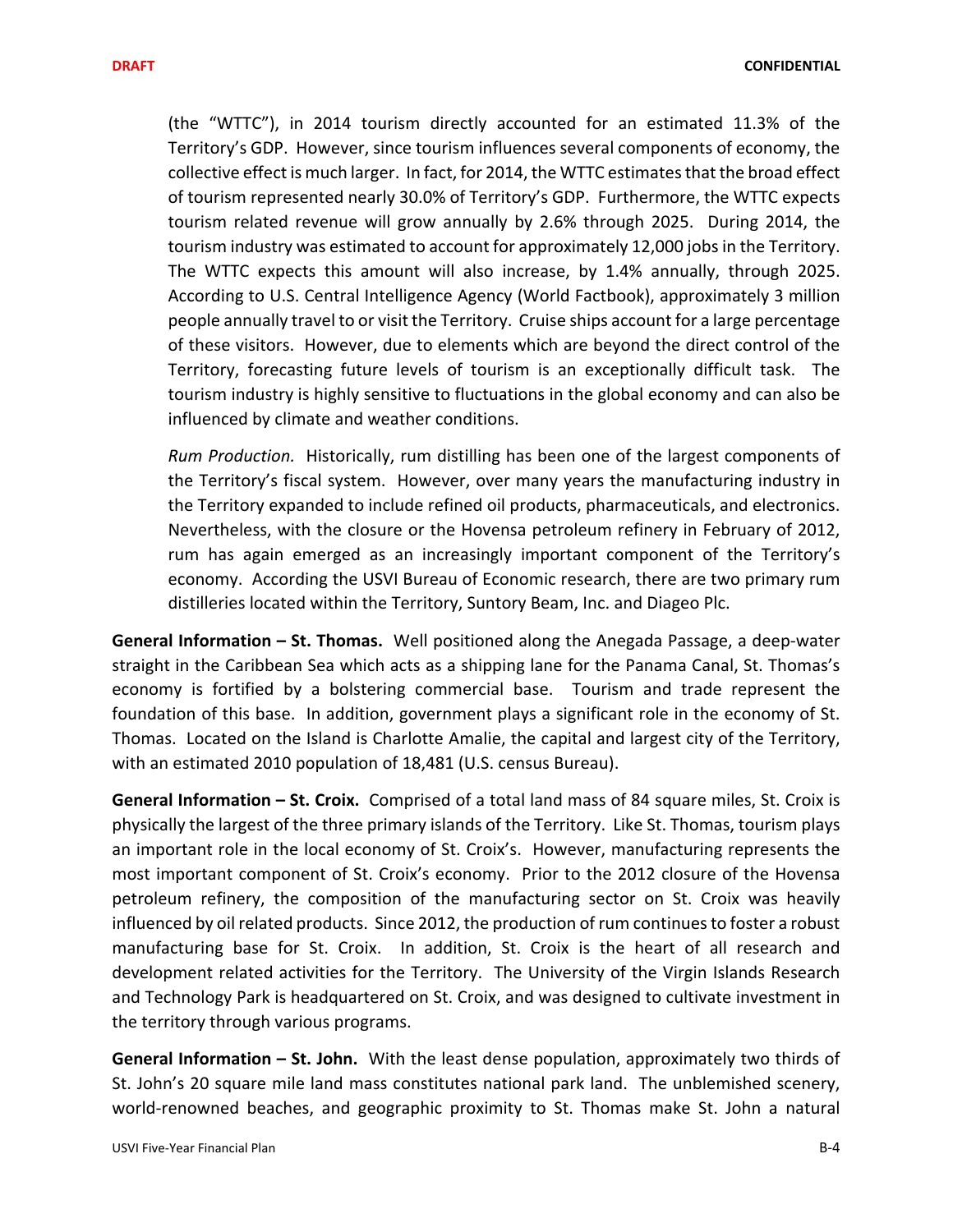destination for tourists. In addition, St. John is home to some of the Territory's most lavish homes and hotels, making it a destination for wealthy travelers.

### *Population Statistics*

Since 1990, the population of the Territory shows an overall increase of 2,152 individuals, or 2.1%. The population of the Territory peaked in 2008 when it reached and estimated 115,784 persons. Since 2008, the population has demonstrated annual declines to its current 2014 level of 103,961. Economic Exhibit-II provides a comparative analysis of the population for the Territory as a whole, each of the three primary islands, and the United States.

**Economic Exhibit‐II Population Trend – 1990 Through 2014**

| Year | U.S<br><b>Virgin Islands</b> | St.<br>Thomas | St.<br><b>Croix</b> | St.<br><b>John</b> | <b>United States</b> |
|------|------------------------------|---------------|---------------------|--------------------|----------------------|
| 1990 | 101,809                      | 48,166        | 50,139              | 3,504              | 248,709,873          |
| 2000 | 108,612                      | 51,181        | 53,234              | 4.197              | 273,643,273          |
| 2005 | 111.470                      | 52,528        | 54,635              | 4.307              | 295,753,151          |
| 2010 | 106,405                      | 51,634        | 50,601              | 4.170              | 308,745,538          |
| 2014 | 103,961                      | 50,316        | 49,656              | 3.989              | 317,107,084          |

Source: The USVI Bureau of Economic Research and the U.S. Department of Commerce, Bureau of the Census.



Source: The USVI Bureau of Economic Research and the U.S. Department of Commerce, Bureau of the Census.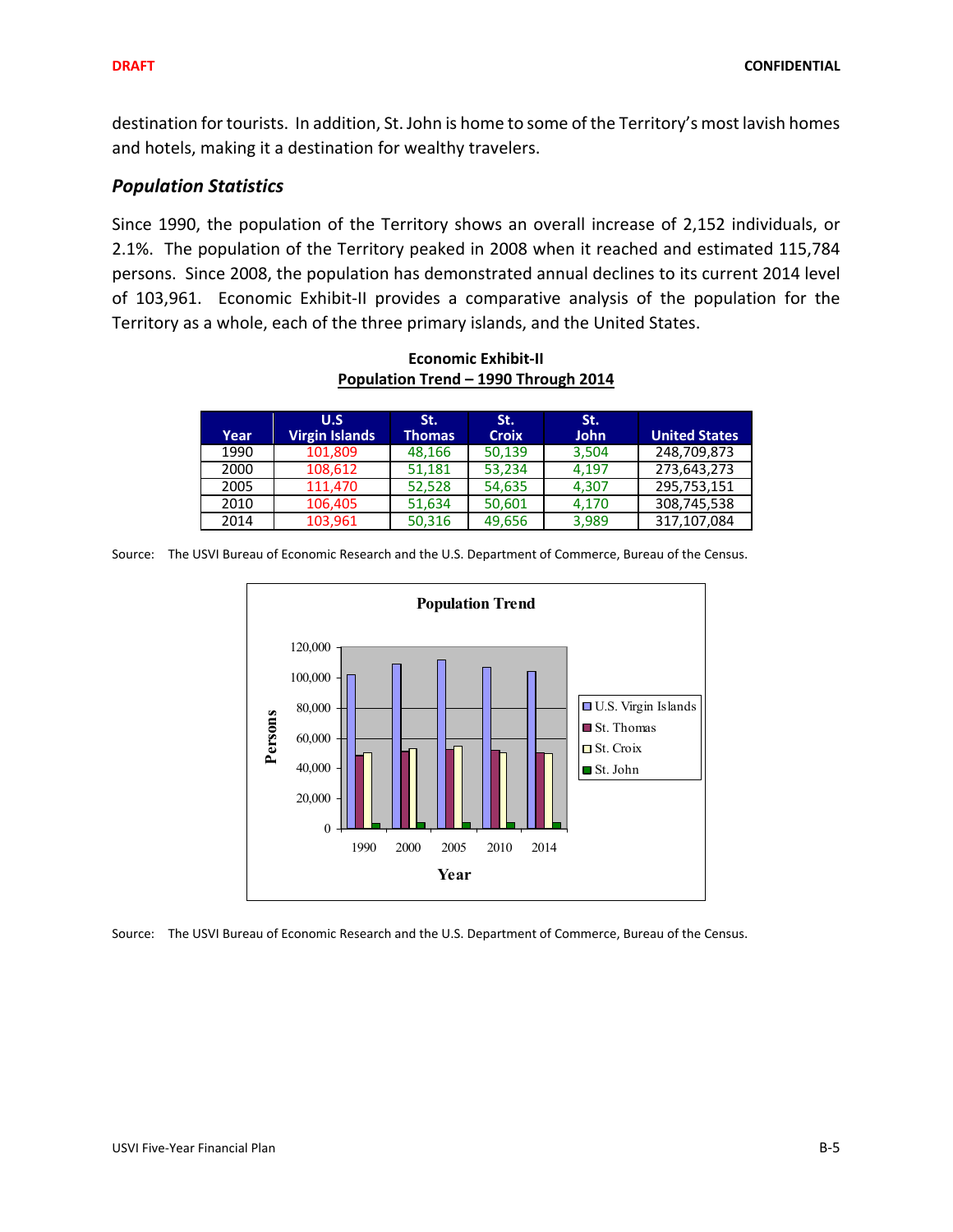Economic Exhibit‐III provides an analysis of the percent change to the populations since 1990 for the Territory as a whole, each of the three primary islands, and for the United States.

| % Change     | <b>U.S Virgin</b><br><b>Islands</b> | St.<br>Thomas. | St.<br><b>Croix</b> | St.<br><b>John</b> | <b>United States</b> |
|--------------|-------------------------------------|----------------|---------------------|--------------------|----------------------|
| 1990         | <b>BASE</b>                         | <b>BASE</b>    | <b>BASE</b>         | <b>BASE</b>        | <b>BASE</b>          |
| 1990 to 2000 | 6.7%                                | 6.3%           | 6.2%                | 19.8%              | 10.0%                |
| 2000 to 2005 | 2.6%                                | 2.6%           | 2.6%                | 2.6%               | 8.1%                 |
| 2005 to 2010 | $-4.5%$                             | $-1.7%$        | $-7.4%$             | $-3.2%$            | 4.4%                 |
| 2010 to 2014 | $-2.3%$                             | $-2.6%$        | $-1.9%$             | $-4.3%$            | 2.7%                 |

**Economic Exhibit‐III % Change of Population– 1990 Through 2014**

Source: The USVI Bureau of Economic Research and the U.S. Department of Commerce, Bureau of the Census.



Source: The USVI Bureau of Economic Research and the U.S. Department of Commerce, Bureau of the Census.

### *Personal Income Statistics*

**Per Capita Personal Income.** According to information obtained from the USVI Bureau of Economic Research and the U.S. Census Bureau, the per capita money income for residents of the Territory was estimated to be \$21,353, which represents an increase of 66.8% since 1990. Economic Exhibit‐IV and Economic Exhibit‐V on the following page provide an analysis of the per capita personal income per capita for residents of the Territory and the United States for the periods 1990 through 2014.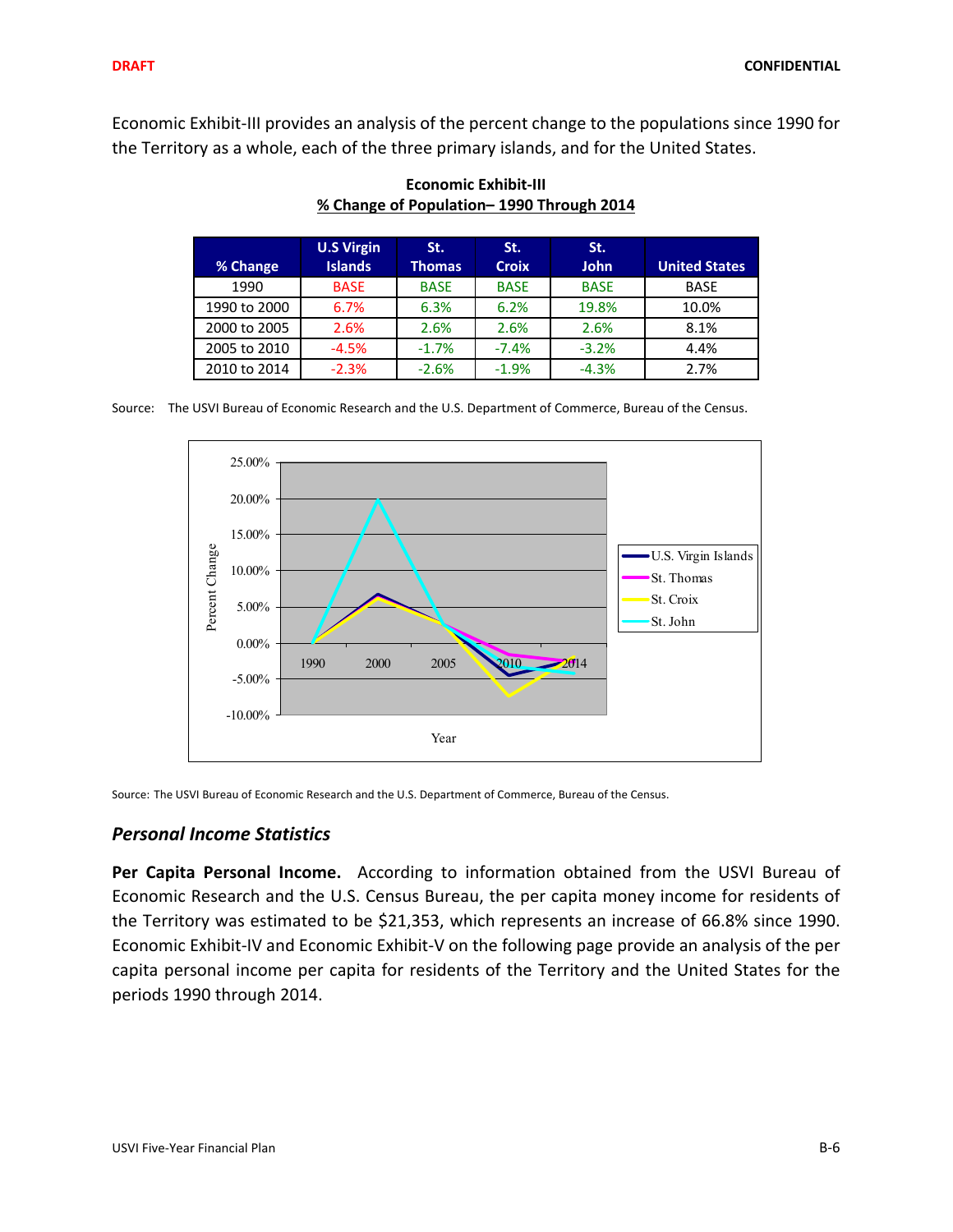As shown in Economic Exhibit‐V the per capita personal income for the Territory well exceeded the rate of growth reported for the United States for the measured periods 2000 through 2005 and 2005 through 2010. However, for 2010 through 2014 per capita personal income for the Territory was below the rate of growth reported for the United States.

| Year | U.S<br><b>Virgin Islands</b> | <b>United States</b> |
|------|------------------------------|----------------------|
| 1990 | \$12,799                     | \$19,591             |
| 2000 | 16,657                       | 30,602               |
| 2005 | 20,620                       | 35,904               |
| 2010 | 25,603                       | 40,277               |
| 2014 | 21,353                       | 46.049               |

#### **Economic Exhibit‐IV Per Capita Personal Income**

Source: The USVI Bureau of Economic Research and the U.S. Bureau of Economic Analysis.

Economic Exhibit‐V below provides an analysis of the percent change in per capita personal income for residents of the Territory and the United States for the periods 1990 through 2014.

# **Economic Exhibit‐V % Change of Per Capita Personal Income – 1990 Through 2014**

|              | U.S                   |                      |
|--------------|-----------------------|----------------------|
| % Change     | <b>Virgin Islands</b> | <b>United States</b> |
| 1990         | <b>BASE</b>           | <b>BASE</b>          |
| 1990 to 2000 | 30.1%                 | 56.2%                |
| 2000 to 2005 | 23.8%                 | 17.3%                |
| 2005 to 2010 | 24.2%                 | 12.2%                |
| 2010 to 2014 | $-16.6%$              | 14.3%                |

Source: The USVI Bureau of Economic Research and the U.S. Bureau of Economic Analysis.

Economic Exhibit‐VI below provides an analysis of household incomes for residents of the Territory as a whole and the primary islands for 2010.

### **Economic Exhibit‐VI Median Income of Households ‐ 2010**

|                                          |          | <b>Income Groups - % of Households</b> |                       |                       |                       |                             |  |  |  |
|------------------------------------------|----------|----------------------------------------|-----------------------|-----------------------|-----------------------|-----------------------------|--|--|--|
| <b>Median Household</b><br><b>Income</b> |          | <b>Under</b><br>\$25,000               | \$25,000<br>$-49.999$ | \$50,000<br>$-74,999$ | \$75,000<br>$-99,999$ | \$100,000<br><b>Or More</b> |  |  |  |
| <b>U.S Virgin Islands</b>                | \$37,254 | 34.8%                                  | 26.9%                 | 16.9%                 | 9.3%                  | 12.1%                       |  |  |  |
| St. Thomas                               | 38,232   | 32.9                                   | 28.2                  | 17.4                  | 9.4                   | 12.2                        |  |  |  |
| St. Croix                                | 36,042   | 37.5                                   | 25.0                  | 16.1                  | 9.2                   | 12.2                        |  |  |  |
| St. John                                 | 40,649   | 29.8                                   | 28.9                  | 18.6                  | 10.2                  | 12.5                        |  |  |  |
| <b>United States</b>                     | 51.914   | 23.6                                   | 24.6                  | 18.6                  | 12.3                  | 20.9                        |  |  |  |

Source: The U.S. Department of Commerce, Bureau of the Census.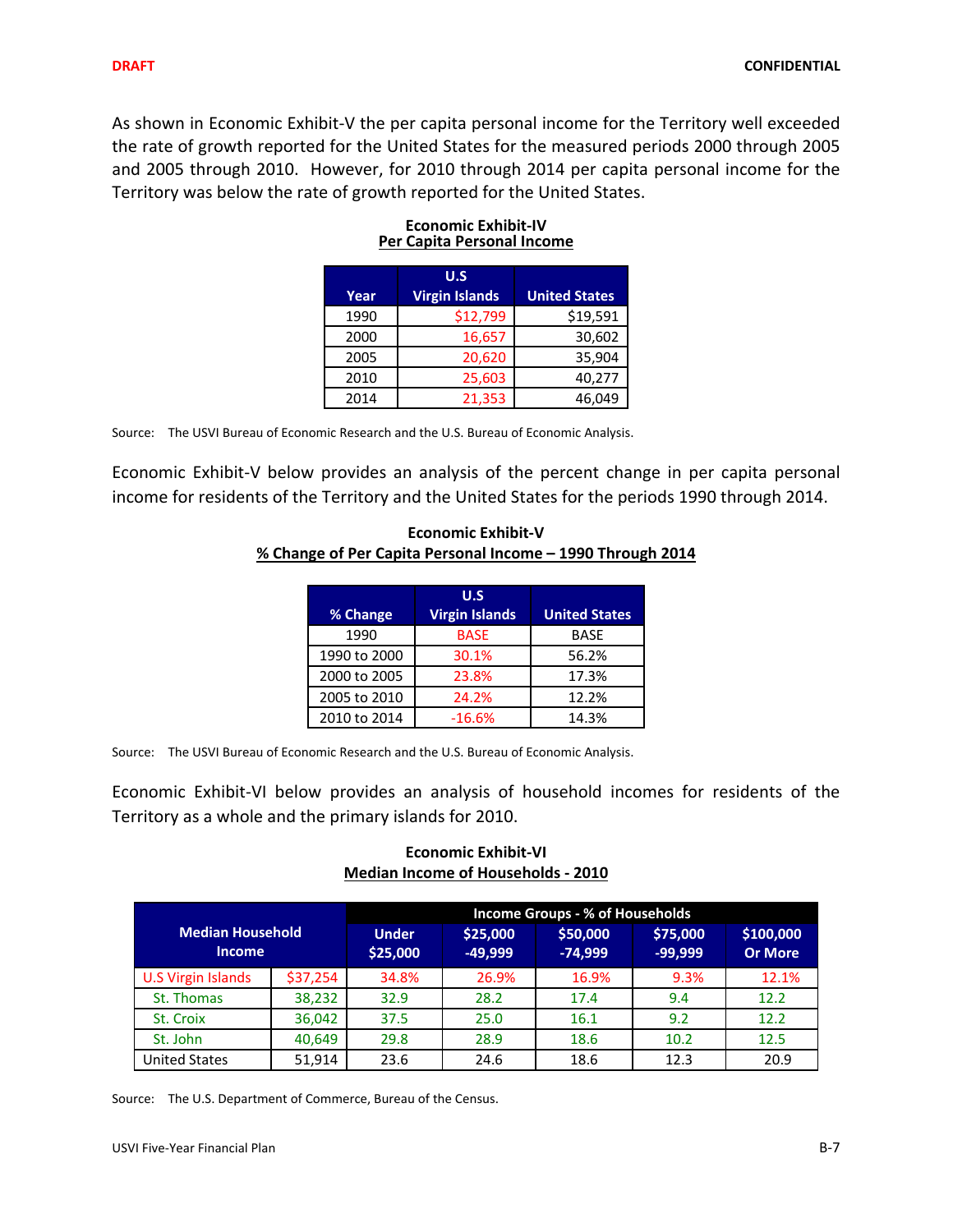### *Employment Statistics*

According to information obtained from the USVI Bureau of Economic Research, the Territory's civilian labor force was estimated at 46,784 for 2014. During 2014, approximately 87.0% of the labor force was employed. A majority of the Territory's labor force is employed in the service related sector or in a government job (representing 22.3% and 27.1% of the 2014 Territory jobs, respectively). Leisure & Hospitality also represents an important component of the Territory's economy, accounting for 17.8% of Territory jobs in 2014, according to the USVI Bureau of Economic Research.

**Employed Civilian Labor Force – The Territory.** Economic Exhibit‐VII below provides a three year history of the employed civilian labor force for the Territory as a whole and for the primary islands. The information for St. Thomas and St. John has been combined.



**Economic Exhibit‐VII Civilian Labor Force – 2014 Through 2016 (Year to date)**

*(The remainder of this page has been intentionally left blank.)*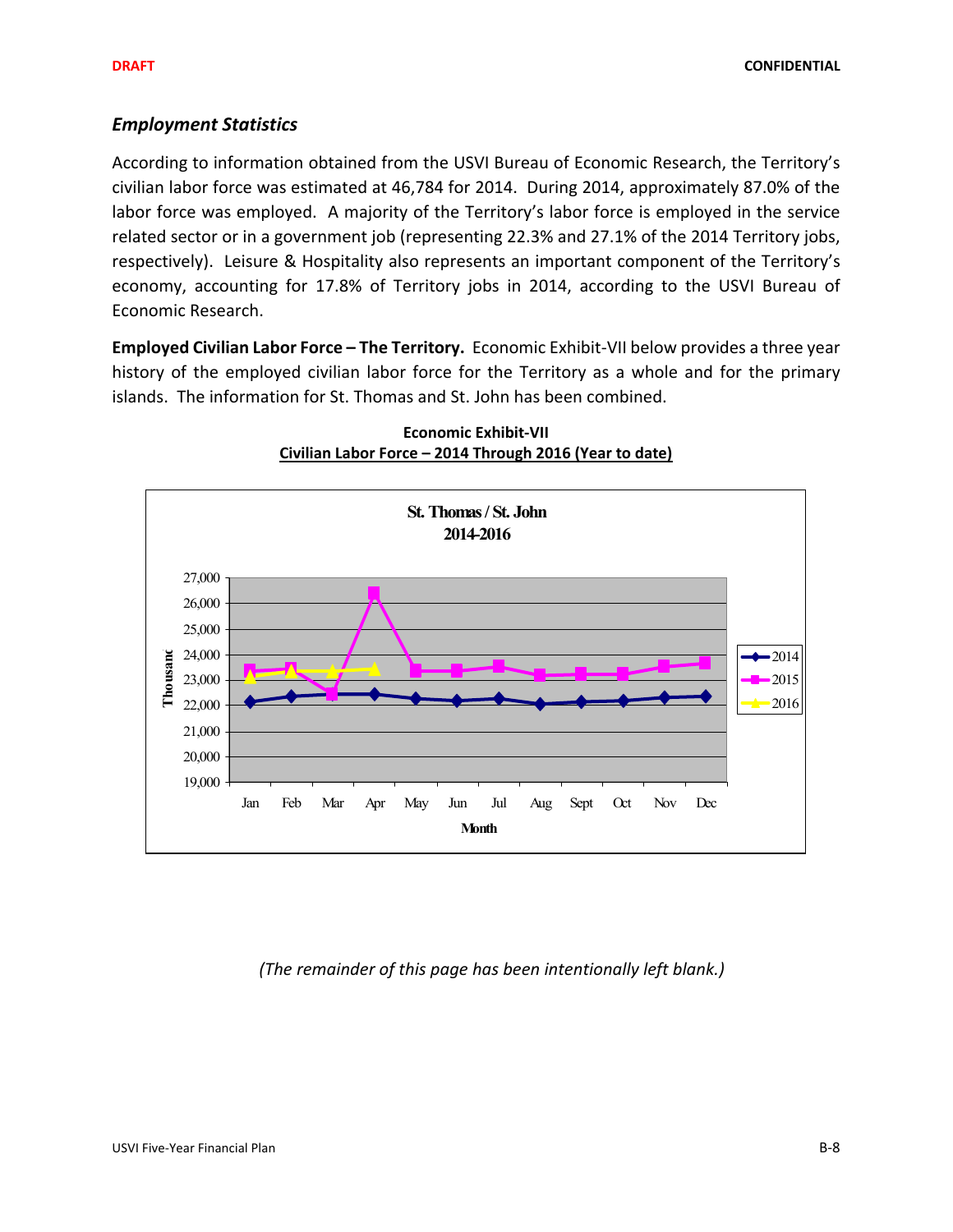

Source: Images and information extracted from the USVI Bureau of Economic Research. Additional information can be found by visiting the official website of the USVI Bureau of Economic Research (http://www.usviber.org).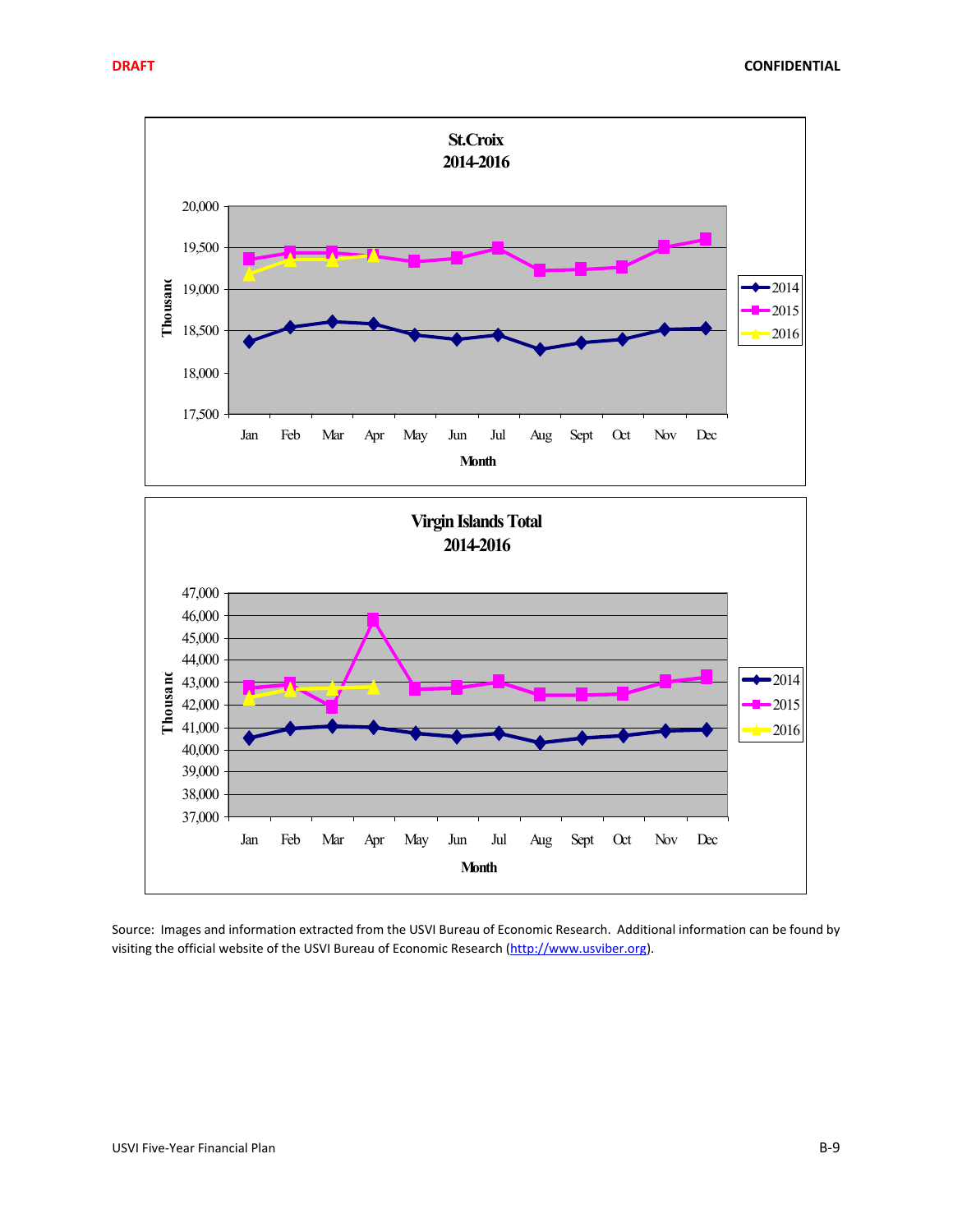**Unemployment Rate – 3 Year Analysis (The Territory).** Economic Exhibit‐VIII below provides a three year history of the unemployment rate for the Territory as a whole and for the primary islands. The information for St. Thomas and St. John has been combined.



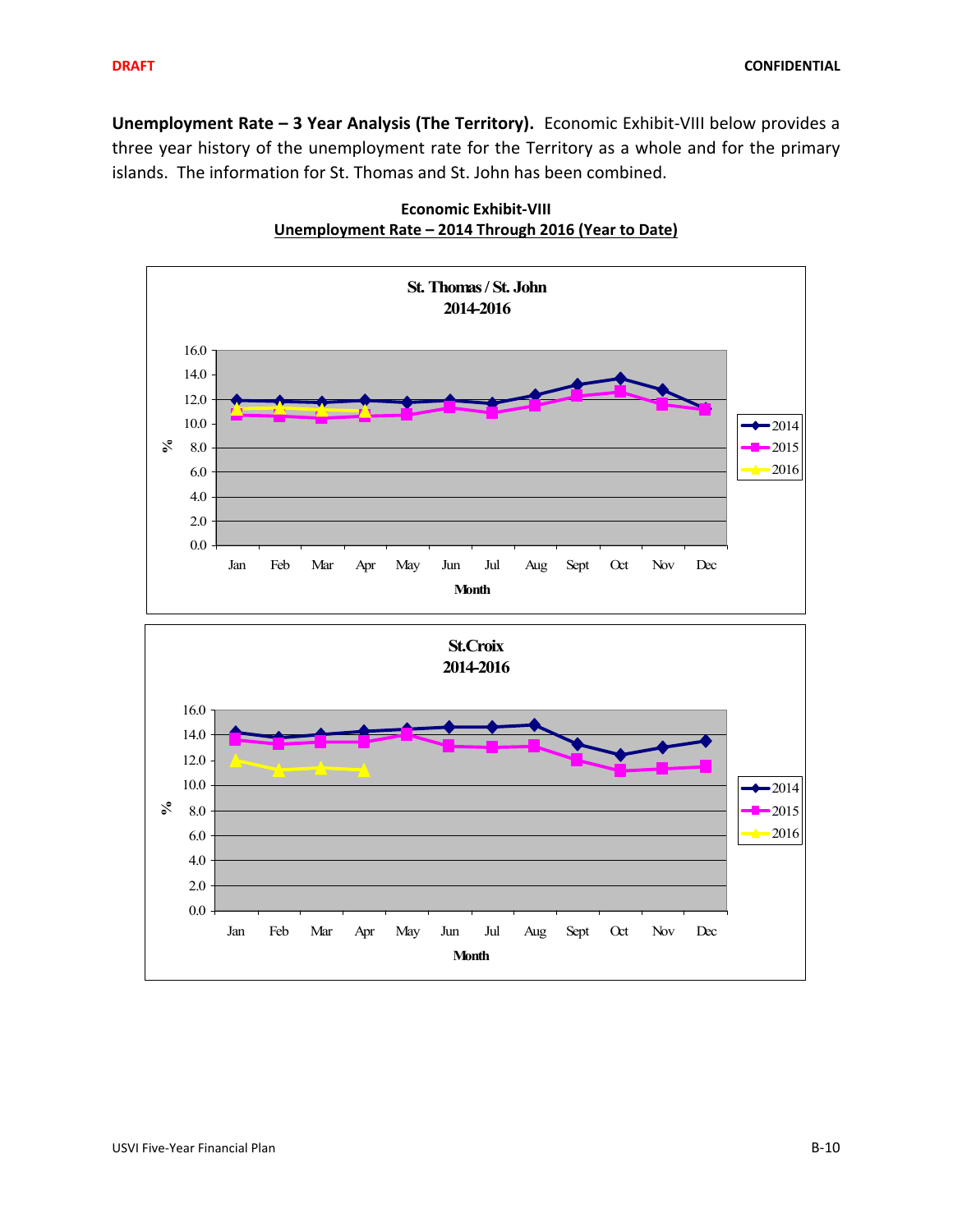

Source: Images and information extracted from the USVI Bureau of Economic Research. Additional information can be found by visiting the official website of the USVI Bureau of Economic Research (http://www.usviber.org).

**Unemployment Rate – Comparative Analysis.** As a whole, unemployment rates in the Territory have traditionally exceeded those of the United States, but have consistently improved since 2013 on an annual basis (see "Economic Exhibit-IX," below). Since 2011 unemployment rates in St. Thomas and St. John (combined) have been lower than those in St. Croix.

Economic Exhibit‐IX below provides a comparative analysis of unemployment rates for the Territory as a whole, the primary islands, and the United States, for the period 2011 through 2016.

| Year         | <b>The Territory</b> | St. Thomas /<br>St. John | <b>St. Croix</b> | <b>United States</b> |
|--------------|----------------------|--------------------------|------------------|----------------------|
| 2011         | 8.9%                 | 8.5%                     | 9.8%             | 8.9%                 |
| $2012^{(2)}$ | 11.7                 | 9.6                      | 14.1             | 8.1                  |
| 2013         | 13.4                 | 11.8                     | 15.1             | 7.4                  |
| 2014         | 13.0                 | 12.1                     | 13.9             | 6.2                  |
| 2015         | 11.9                 | 10.6                     | 13.4             | 5.3                  |
| $2016:$ (1)  |                      |                          |                  |                      |
| Jan          | 11.6                 | 11.2                     | 12.0             | 5.3                  |
| Feb          | 11.3                 | 11.3                     | 11.2             | 5.2                  |
| Mar          | 11.2                 | 11.1                     | 11.4             | 5.1                  |
| Apr          | 11.1                 | 11.0                     | 11.2             | 4.7                  |

#### **Economic Exhibit‐IX Average Unemployment Rates – Comparative Analysis**

(1) Monthly Rates.

(2) During 2012 the Territory's largest employer, HOVENSA, ceased operations. See "General Information," herein.

Source: The USVI Bureau of Economic Research and the U.S. Bureau of Labor Statistics.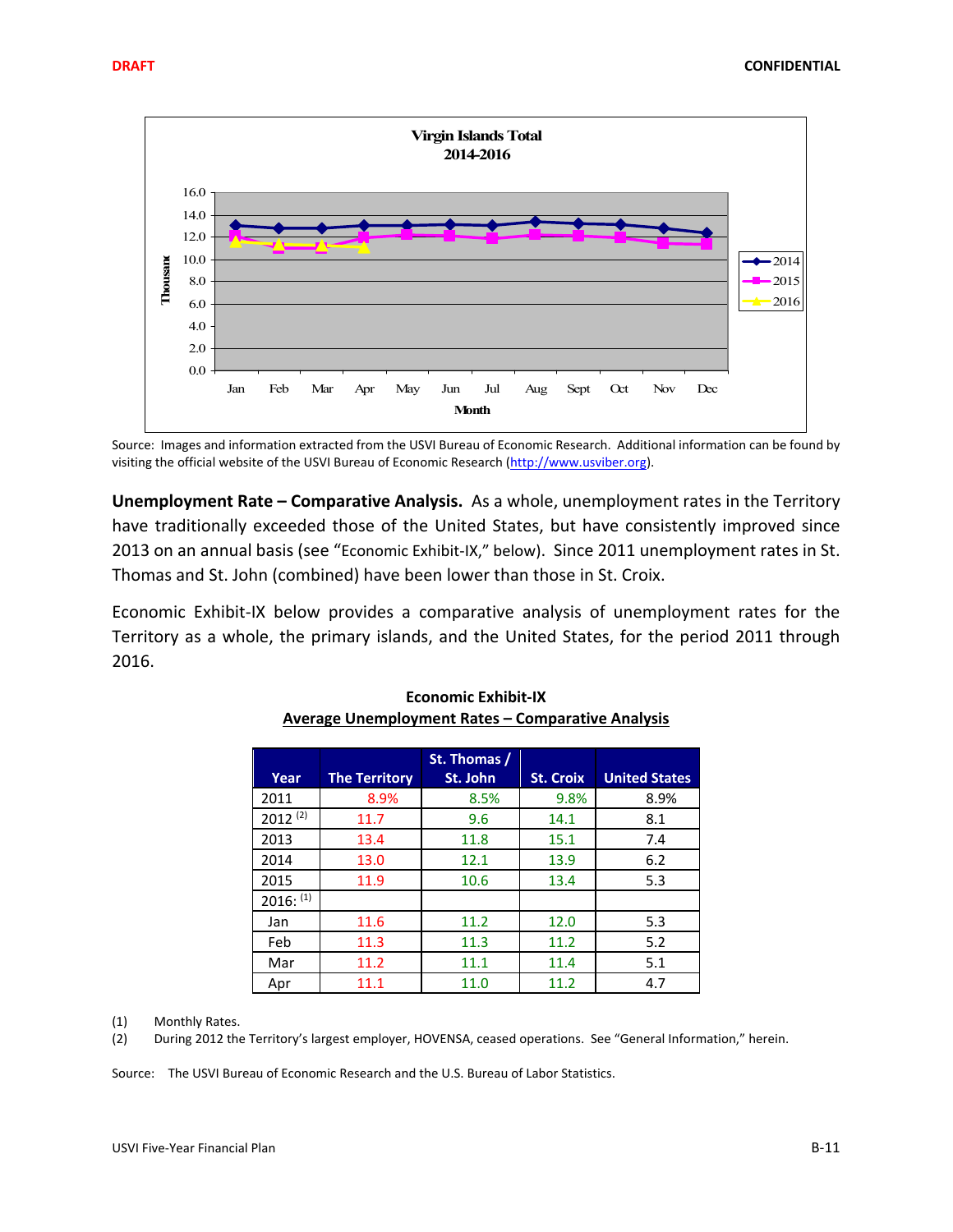**Territory Jobs by Sector.** Economic Exhibit‐X provides a five year history of measured job sectors for the Territory as a whole.

| <b>JOBS BY SECTOR</b>                                    | <b>The Territory</b> |       |              |       |       |  |  |
|----------------------------------------------------------|----------------------|-------|--------------|-------|-------|--|--|
| (PERCENTAGE):                                            | 2014                 | 2013  | $2012^{(2)}$ | 2011  | 2010  |  |  |
|                                                          |                      |       |              |       |       |  |  |
| <b>Construction &amp; Mining</b>                         | 4.1%                 | 4.0%  | 4.2%         | 6.1%  | 6.2%  |  |  |
| Manufacturing <sup>(2)</sup>                             | 1.6%                 | 1.6%  | 2.7%         | 6.2%  | 6.3%  |  |  |
| Transportation, Warehouse & Utilities                    | 3.6%                 | 3.7%  | 3.3%         | 4.7%  | 4.5%  |  |  |
| Wholesale & Retail Trade                                 | 16.3%                | 16.5% | 16.5%        | 20.3% | 19.9% |  |  |
| <b>Financial Activities</b>                              | 5.4%                 | 5.5%  | 5.4%         | 7.0%  | 7.0%  |  |  |
| Leisure & Hospitality                                    | 17.8%                | 17.7% | 17.2%        | 21.8% | 21.6% |  |  |
| Information                                              | 1.8%                 | 1.9%  | 1.9%         | 2.4%  | 2.3%  |  |  |
| Services (Prof. & Business, Educational, Health & Other) | 22.2%                | 22.2% | 21.7%        | 28.7% | 27.1% |  |  |
| <b>Federal Government</b>                                | 2.3%                 | 2.3%  | 2.2%         | 2.8%  | 2.9%  |  |  |
| <b>Territorial Government</b>                            | 24.8%                | 24.6% | 24.8%        | 34.2% | 35.9% |  |  |
| Construction & Mining                                    | 4.1%                 | 4.0%  | 4.2%         | 6.1%  | 6.2%  |  |  |

**Economic Exhibit‐X Territory Jobs by Sector –2010 Through 2014 (Persons Employed)(1)**

(1) Numbers may ad exactly due to rounding.

(2) During 2012 the Territory's largest employer, a crude oil refinery, ceased operations. See "General Information," herein. Source: The USVI Bureau of Economic Research.

*(The remainder of this page has been intentionally left blank.)*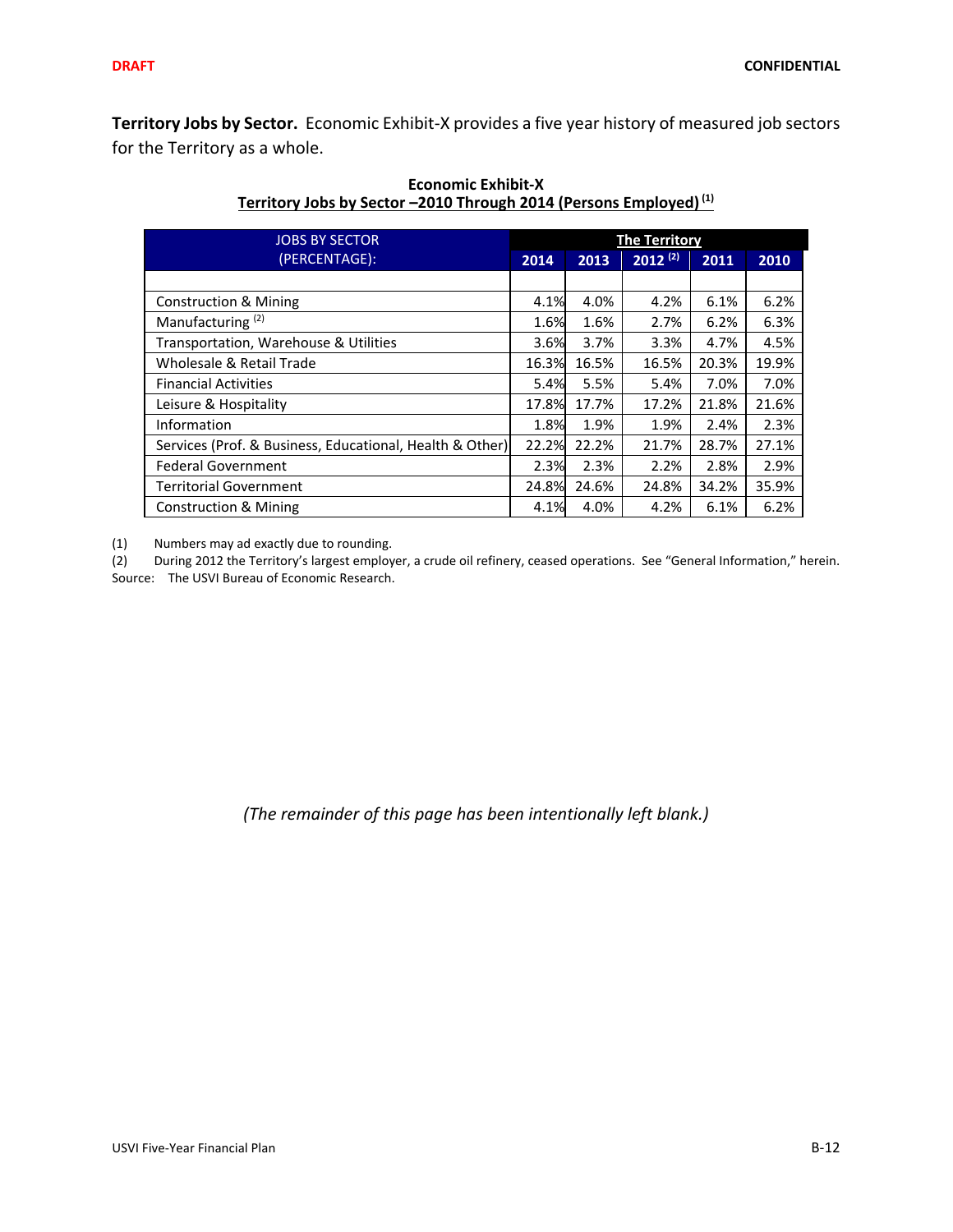## *(Real) Gross Domestic Product ("GDP")*

Since 2005, the real GDP of the Territory has oscillated to some extent, peaking in 2008 when it measured \$4,502 million. Economic Exhibit‐XI provides a ten year history of the Territory's real GDP. The fist table in Economic Exhibit‐XI includes comparative information on the real GDP of the United States.

|              | <b>U.S Virgin Islands</b> |                                  | <b>United States</b> |                                  |  |  |
|--------------|---------------------------|----------------------------------|----------------------|----------------------------------|--|--|
| Year         | MILLIONS <sup>(1)</sup>   | <b>Annual %</b><br><b>Change</b> | <b>BILLIONS (1)</b>  | <b>Annual %</b><br><b>Change</b> |  |  |
| 2005         | \$4,137                   | <b>BASE</b>                      | \$13,094             | <b>BASE</b>                      |  |  |
| 2006         | 4,287                     | 3.6%                             | 13,856               | 5.8%                             |  |  |
| 2007         | 4,460                     | 4.0                              | 14,478               | 4.5                              |  |  |
| 2008         | 4,502                     | 0.9                              | 14,719               | 1.7                              |  |  |
| 2009         | 4,203                     | (6.6)                            | 14,419               | (2.0)                            |  |  |
| 2010         | 4,241                     | 0.9                              | 14,964               | 3.8                              |  |  |
| 2011         | 3,895                     | (8.2)                            | 15,518               | 3.7                              |  |  |
| $2012^{(2)}$ | 3,310                     | (15.0)                           | 16,155               | 4.1                              |  |  |
| 2013         | 3,135                     | (5.3)                            | 16,663               | 3.1                              |  |  |
| 2014         | 3,116                     | (0.6)                            | 17,348               | 4.1                              |  |  |

| <b>Economic Exhibit-XI</b>                                            |
|-----------------------------------------------------------------------|
| (Real) Gross Domestic Product - 2005 Through 2014 (In Millions of \$) |

(1) Chained in 2009 dollars.

(2) During 2012 the Territory's largest employer, a crude oil refinery, ceased operations. See "General Information," herein.

Source: The U.S. Bureau of Economic Analysis.



Source: The U.S. Bureau of Economic Analysis.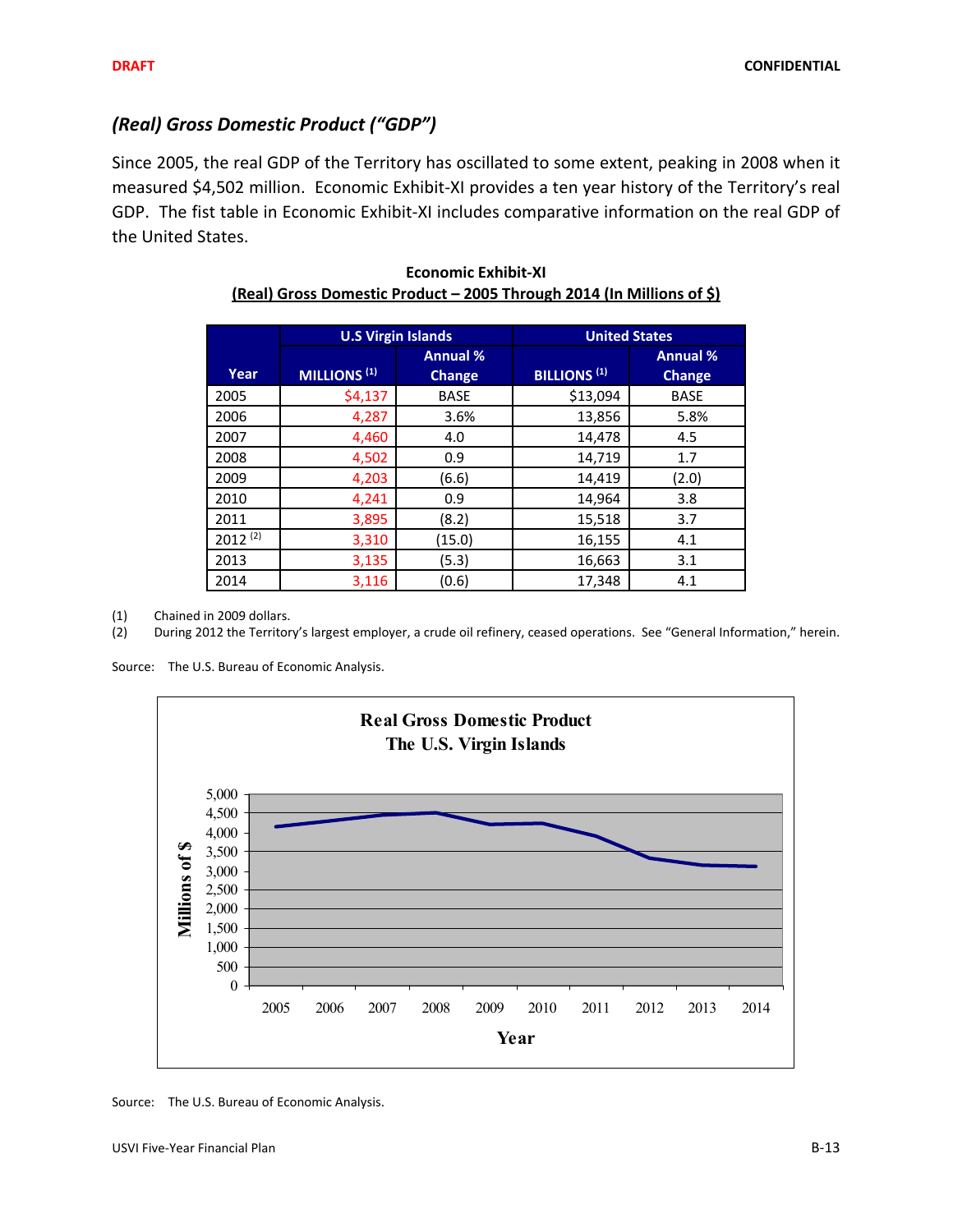### *Housing Statistics*

Residents of the Territory live in various types of housing units, resulting in a diverse housing stock. According to information obtained from the U.S. Census Bureau, the Territory consisted of 55,901 total housing units, of which 48.6% were located on St. Thomas, 45.2% were located on St. Croix, with the remaining 6.2% located on St. John. Of the primary islands, St. Thomas was the most densely populated in terms of housing units, averaging 867.8 homes per square mile. At \$661,017 and \$1,012, respectively, the median (owner‐occupied) home values and rents of homes on St. John far exceeded the other islands by comparison. Housing units on St. Croix are predominantly owner occupied, which was unique when compared to the other primary islands.

Based on information obtained from the US Census Bureau (for 2010), Economic Exhibit‐XII and Economic Exhibit‐XIII provide additional details relating to the Territory's housing stock.

|                          | <b>Total</b>                     | <b>Number of</b>             |                                 | <b>Occupancy Status (%)</b>      |               |  |  |  |
|--------------------------|----------------------------------|------------------------------|---------------------------------|----------------------------------|---------------|--|--|--|
|                          | <b>Number of</b><br><b>Units</b> | <b>Homes</b><br>Per Sq. Mile | <b>Owner</b><br><b>Occupied</b> | <b>Renter</b><br><b>Occupied</b> | <b>Vacant</b> |  |  |  |
| <b>US Virgin Islands</b> | 55,901                           | 416.2                        | 37.0%                           | 40.3%                            | 22.7%         |  |  |  |
| St. Thomas               | 27,173                           | 867.8                        | 32.2                            | 47.1                             | 20.7          |  |  |  |
| St. Croix                | 25,275                           | 303.3                        | 43.8                            | 34.4                             | 21.8          |  |  |  |
| St. John                 | 3,453                            | 175.4                        | 25.5                            | 29.3                             | 45.2          |  |  |  |

#### **Economic Exhibit‐XII Housing Stock – 2010**

Source: U.S. Department of Commerce, Bureau of the Census.

|                          | <b>Median Value</b><br>Owner<br><b>Occupied Units</b> | <b>Median</b><br>Rent |
|--------------------------|-------------------------------------------------------|-----------------------|
| <b>US Virgin Islands</b> | \$254,296                                             | \$767                 |
| St. Thomas               | 293,563                                               | 813                   |
| St. Croix                | 208,132                                               | 657                   |
| St. John                 | 661,017                                               | 1.012                 |

### **Economic Exhibit‐XIII Median Housing Values and Rents – 2010**

Source: U.S. Department of Commerce, Bureau of the Census.

### *Construction and Permit Statistics*

**Construction Permits.** According to information obtained from The USVI Bureau of Economic Research, the total value of construction permits for 2015 was approximately \$143.2 million. Combined, the Islands of St Thomas and St. John accounted for 68.8% of this amount, while St. Croix accounted for the remaining 31.2%. For 2016, through March, the total value of construction permits was estimated at \$25.0 million, which was behind the measure at this time during 2015.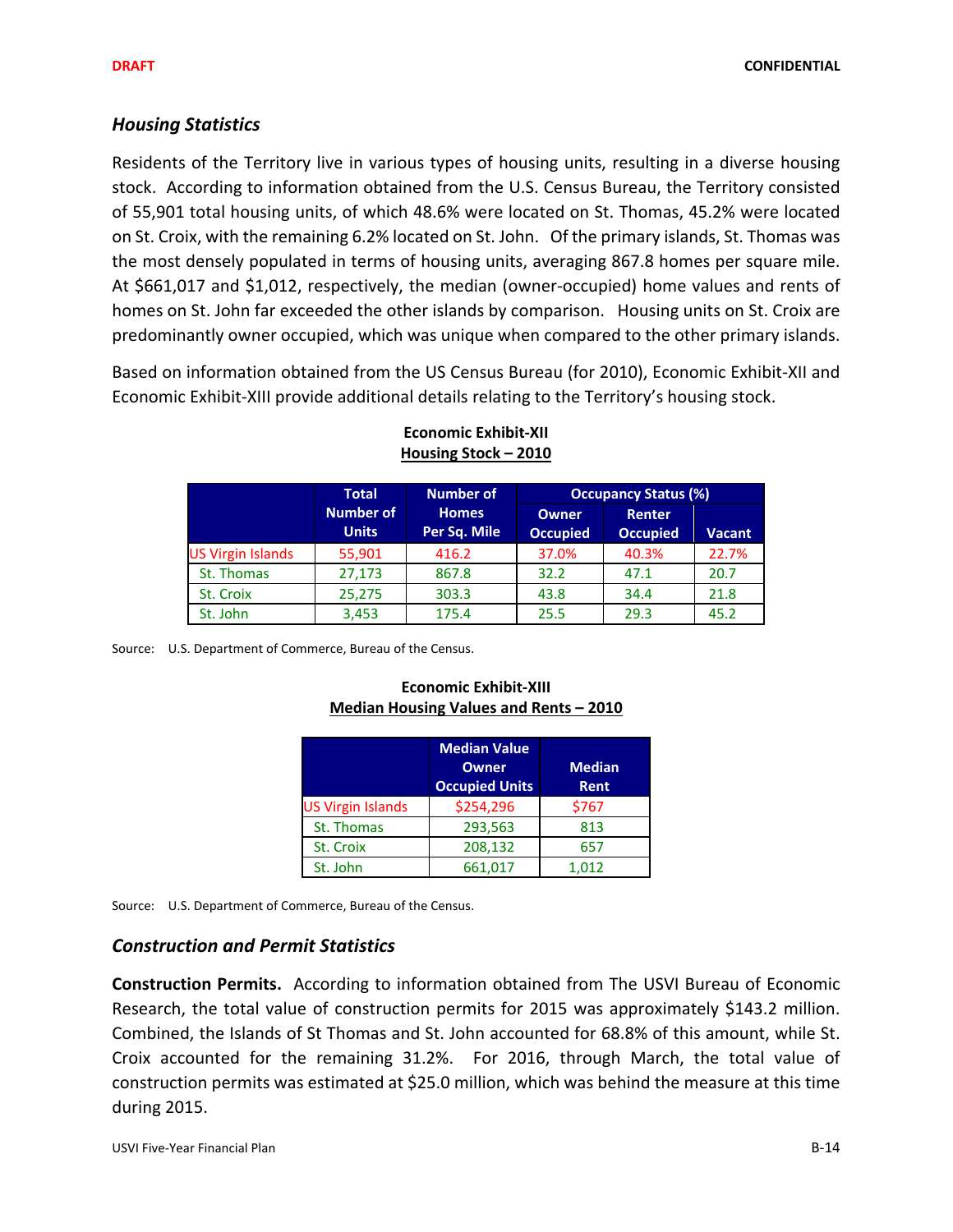Economic Exhibit-XIV on the following page provides a history of the total value of construction permits for each of the years 2014 and 2015, and for 2016 (as of March 2016). Included are breakdowns for the Territory as a whole and for the primary islands. The information for St. Thomas and St. John has been combined.



**Economic Exhibit‐XIV Total Value of Construction Permits – 2014 Through March of 2016 (Monthly)**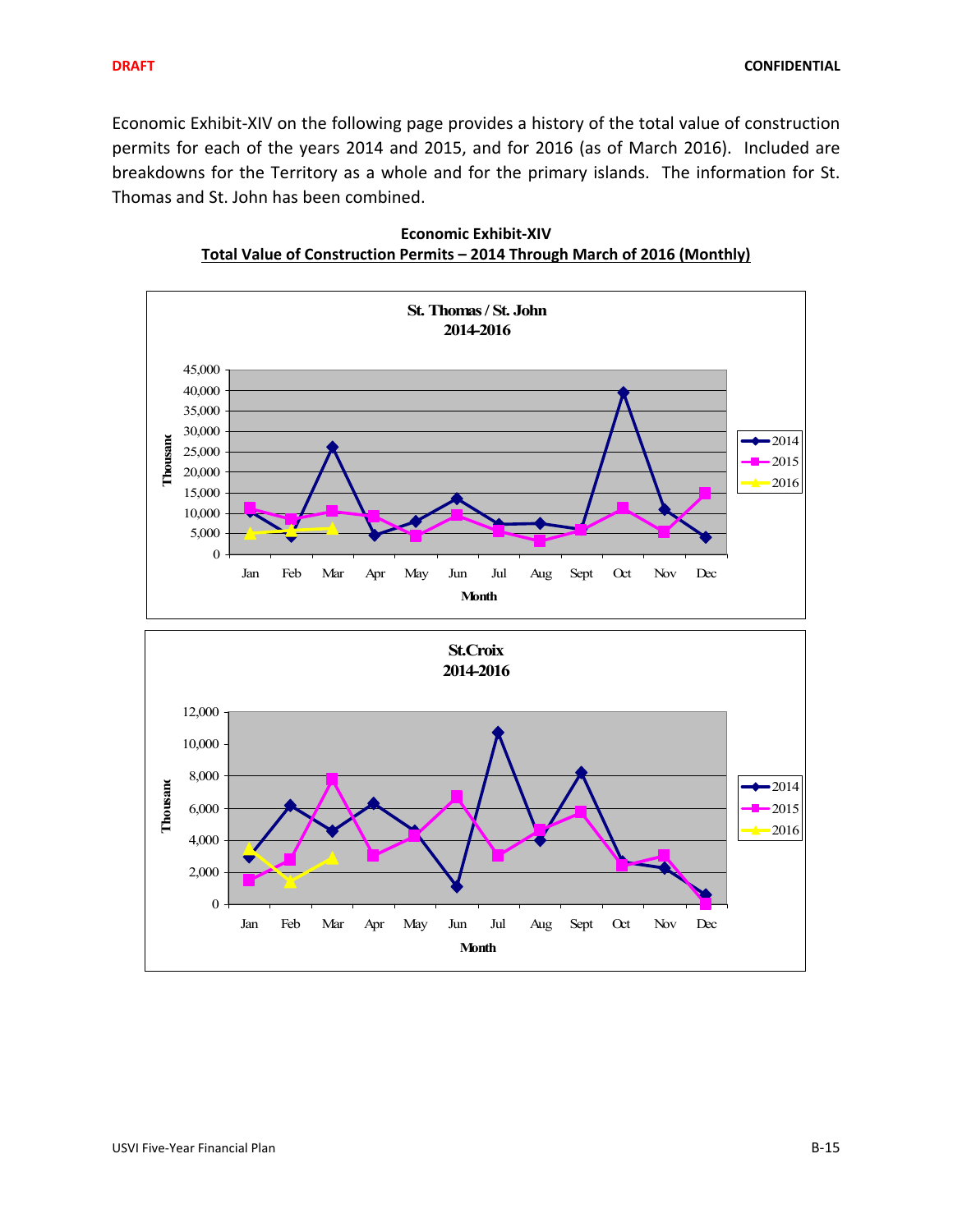

Source: Images and information extracted from the USVI Bureau of Economic Research. Additional information can be found by visiting the official website of the USVI Bureau of Economic Research (http://www.usviber.org).

**Private Residential Permits.** According to information obtained from the USVI Bureau of Economic Research, the total value of private residential permits for 2015 was \$91.9 million. Combined, the Islands of St Thomas and St. John accounted for 73.1% of this amount, while St. Croix accounted for the remaining 26.9%. For 2016, through March, the total value of construction permits was estimated at \$18.2 million, which was behind the measure during the same period for 2015.

Economic Exhibit-XV provides a (monthly) history of the total value of private residential permits for each of the years 2014 and 2015, and for 2016 (through March 2016). Included are breakdowns for the Territory as a whole and for the primary islands. The information for St. Thomas and St. John has been combined.

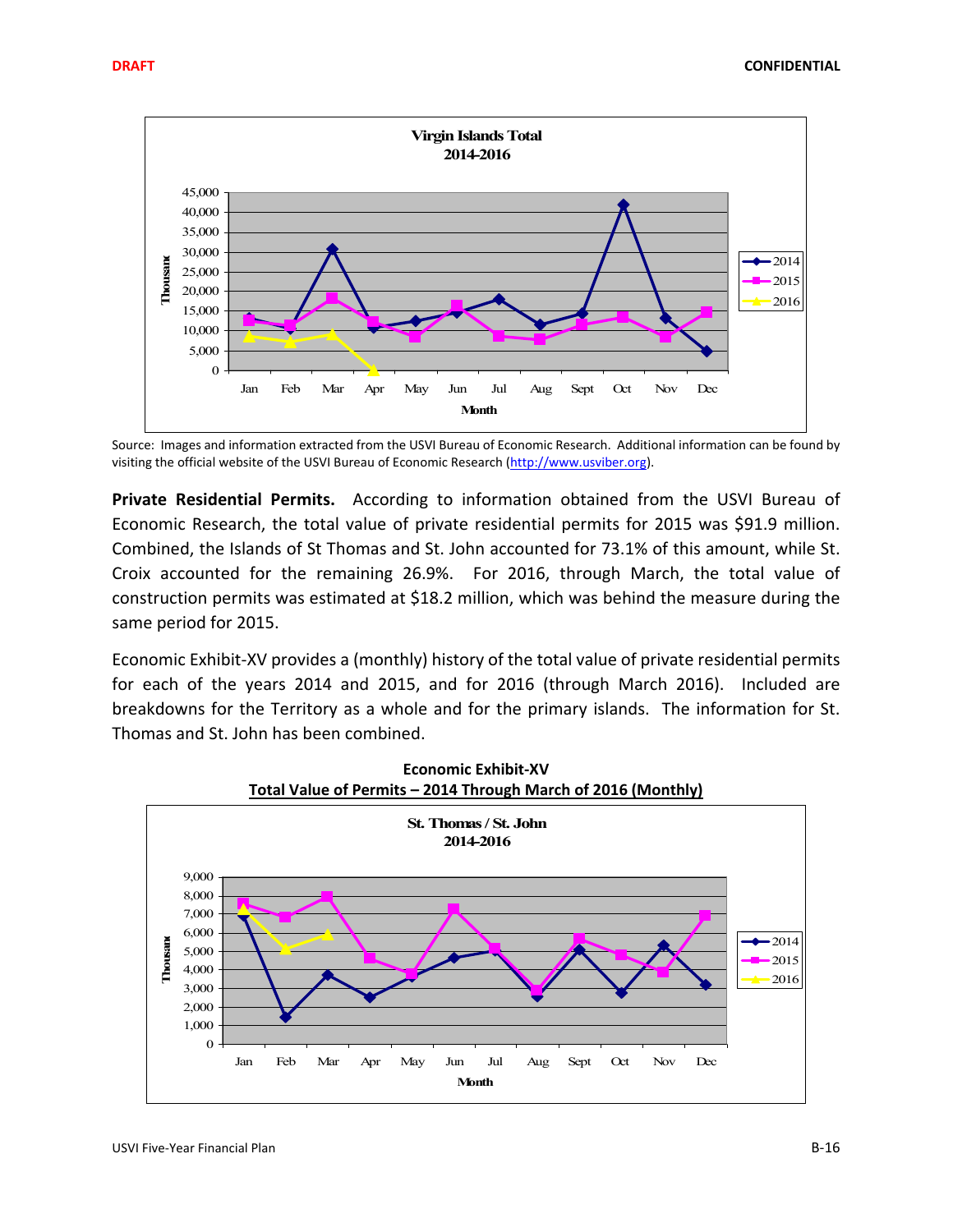

Source: Images and information extracted from the USVI Bureau of Economic Research. Additional information can be found by visiting the official website of the USVI Bureau of Economic Research (http://www.usviber.org).

### *Financial Institutions*

According to information obtained from the Federal Deposit Insurance Corporation, four commercial banks have 22 branch offices located within the Territory. The commercial saving banks in the Territory had total deposits of approximately \$1.7 billion as of June 30, 2015.